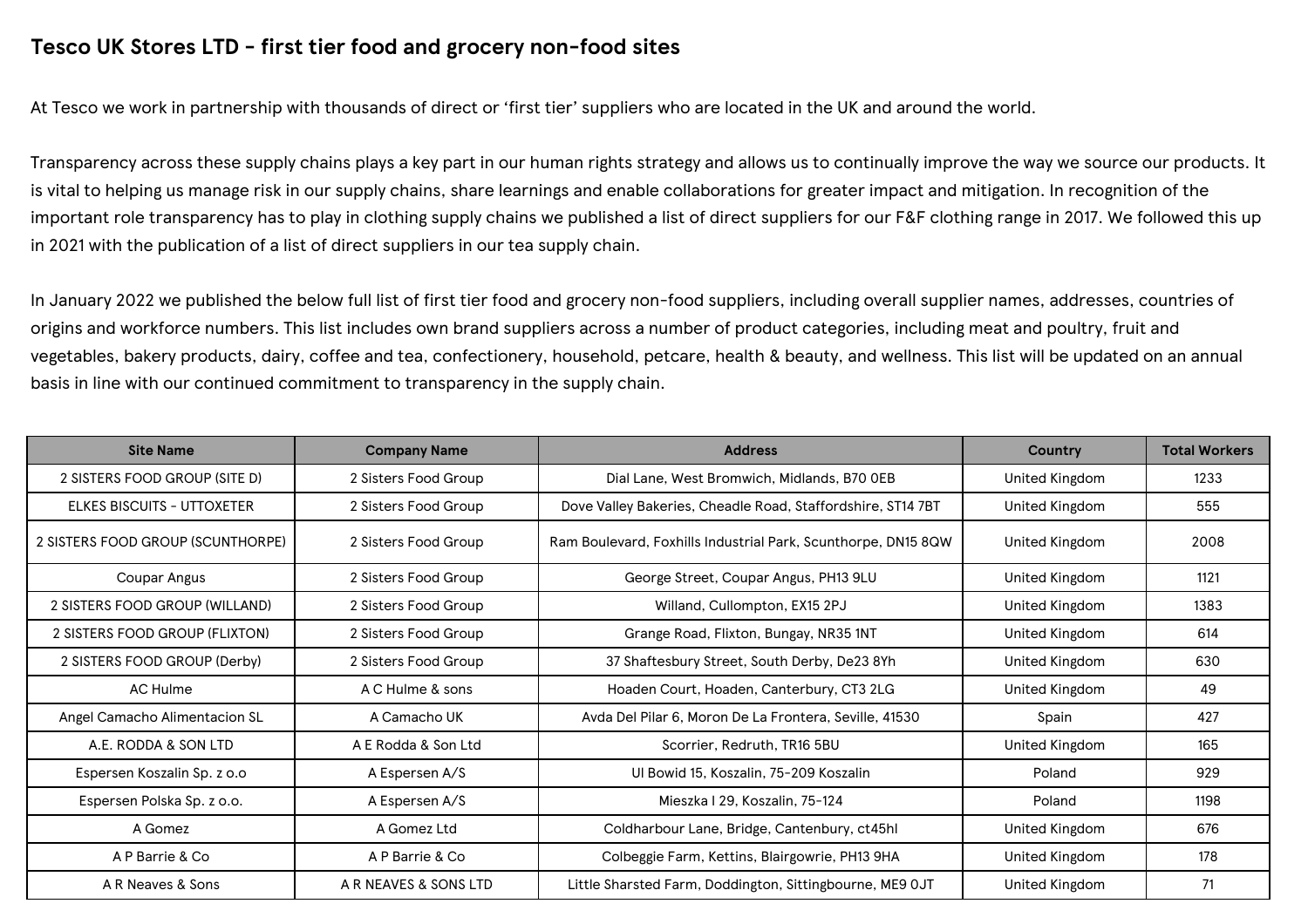| AS Green                                | A S GREEN AND CO                                                       | Moorend Cross, Mathon, Herefordshire, WR13 5PR                                    | <b>United Kingdom</b> | 218  |
|-----------------------------------------|------------------------------------------------------------------------|-----------------------------------------------------------------------------------|-----------------------|------|
| Lambertz Ruda ÅšlÄska                   | Aachener Printen und<br>Schokoladenfabrik Henry Lambertz<br>GmbH Co KG | UI. Katowicka 170, Ruda Śląska, 41-705                                            | Poland                | 356  |
| Weiss, Neu-Ulm                          | Aachener Printen und<br>Schokoladenfabrik Henry Lambertz<br>GmbH Co KG | Max Weiss Lebkuchenfabrik Neu Ulm Gmbh,<br>Messerschmidtstraße 28, Neu-Ulm, 89231 | Germany               | 277  |
| Kauno Grudai                            | AB Kauno Grudai                                                        | Biochemiku Str. 1, Kedainiai, LT - 57234                                          | Lithuania             | 167  |
| AB World Foods Ltd                      | <b>AB World Foods</b>                                                  | Kiribati Way, Leigh, WN7 5RS                                                      | <b>United Kingdom</b> | 183  |
| Abergavenny Fine Foods (Blaenavon Site) | Abergavenny Fine Foods Ltd                                             | Unit 7, Gilchrist Thomas Industrial Estate, Blaenavon, NP49RL                     | United Kingdom        | 297  |
| Abergavenny Fine Foods Ltd              | Abergavenny Fine Foods Ltd                                             | Castle Meadows Park, Abergavenny, NP7 7RZ                                         | <b>United Kingdom</b> | 14   |
| Eatwell                                 | ABP Food (UK)                                                          | Unit 7 Randles Road, Knowsley Business Park South, Liverpool,<br>L34 9HX          | <b>United Kingdom</b> | 48   |
| <b>ABP Ellesmere</b>                    | ABP Food (UK)                                                          | Hordley, Nr Ellesmere, Uk, SY12 9BL                                               | <b>United Kingdom</b> | 1086 |
| Abrunhoeste - Portugal                  | AbrunhOeste                                                            | Rua Martir São Sebastião, 2, Abrunheira, Ramalhal, 2565-643                       | Portugal              | 54   |
| <b>Acesur Vilches</b>                   | ACEITES DEL SUR-COOSUR, S.A.                                           | Ctra. La Carolina, 29, Vilches, 23220                                             | Spain                 | 205  |
| ADEGAS VALMIÃ'OR, S.L                   | <b>ADEGAS VALMINOR</b>                                                 | A Portela S/N San Juan De Tabagon, O Rosal, 36760                                 | Spain                 | 33   |
| ADM Milling Edinburgh                   | ADM Milling Itd                                                        | Western Harbour, Leith Docks, Edinburgh, EH6 6PQ                                  | <b>United Kingdom</b> | 61   |
| <b>ADM Milling Corby</b>                | ADM Milling Itd                                                        | Sovereign Flour Mill, Brunel Road, Corby, NN17 4SL                                | <b>United Kingdom</b> | 76   |
| <b>ADM Milling Tilbury</b>              | ADM Milling Itd                                                        | Tilbury Flour Mill, Dock, Tilbury, RM18 7JU                                       | <b>United Kingdom</b> | 55   |
| <b>Pura Foods Limited</b>               | ADM Oil Refineries Europe                                              | London Road, Purfleet, Essex, RM19 1SD                                            | <b>United Kingdom</b> | 85   |
| Adrian Scripps Ltd                      | <b>ADRIAN SCRIPPS LTD</b>                                              | Whetsted Road, Five Oak Green, Kent, TN12 6RR                                     | <b>United Kingdom</b> | 320  |
| African Blue Northern Morocco           | <b>African Blue</b>                                                    | Douar Laghouazi, Larache, 9200                                                    | Morocco               | 170  |
| Agricola Vasan                          | Agricola Vasan sl                                                      | Calle Transformadores, 6, Las Norias, Ejido, Almeria, España, El<br>4716          | Spain                 | 92   |
| AgriMessina                             | Agrimessina srl                                                        | S.P. 240 Km 13+600, Rutigliano (Ba), 70018                                        | Italy                 | 205  |
| Agrintesa Soc. Coop Agricola - Italy    | AGRINTESA SOC. COOP. AGRICOLA                                          | Via Boncellino, 39, Bagnacavallo (Ra), 48012                                      | Italy                 | 264  |
| Agrintesa Castel Bolognese (DPS)        | AGRINTESA SOC. COOP. AGRICOLA                                          | Via Della Resistenza, 78, Castel Bolognese (Ra), 48014                            | Italy                 | 232  |
| Agristo Tilburg                         | Agristo BV                                                             | Heieinde 1, Tilburg, 5047                                                         | Netherlands           | 283  |
| Agristo Nazareth                        | Agristo BV                                                             | Venecoweg 12, Nazareth, 9810                                                      | Belgium               | 180  |
| Agroiris                                | <b>AGROIRIS</b>                                                        | Carretera De Almerimar A Quash S/N, El Ejido, 4700                                | Spain                 | 255  |
| <b>Agroiris Central</b>                 | <b>AGROIRIS</b>                                                        | Ctra. Almerimar Km. 1, El Ejido - Almeria, 4700                                   | Spain                 | 500  |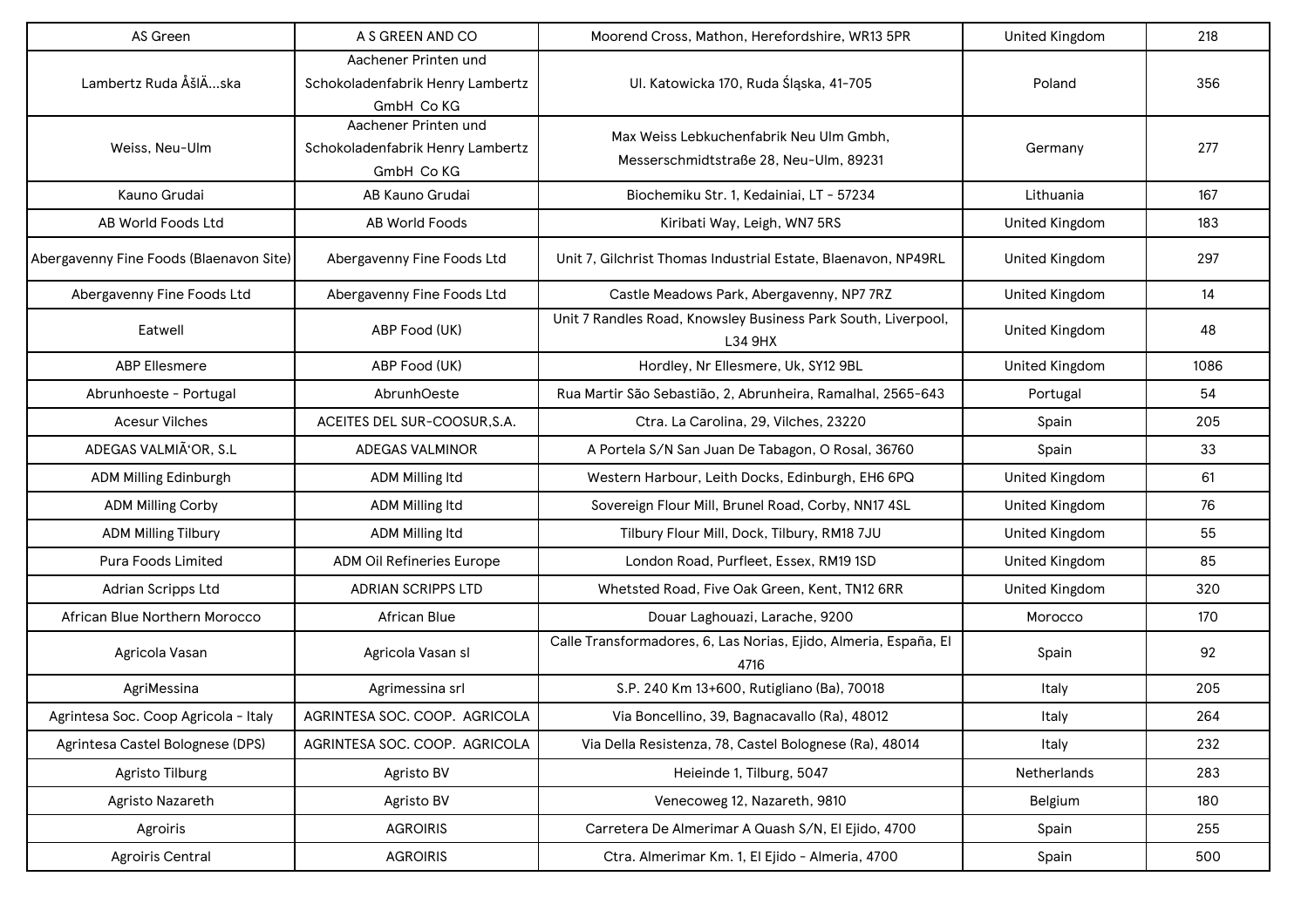| El Ciruelo (Agronativa)                                     | <b>AGRONATIVA SL</b>                          | Ctra. Alhama-Cartagena, Km. 2.5, Alhama De Murcia (Murcia),<br>30840                              | Spain                 | 779 |
|-------------------------------------------------------------|-----------------------------------------------|---------------------------------------------------------------------------------------------------|-----------------------|-----|
| El Ciruelo (Alhama)                                         | <b>AGRONATIVA SL</b>                          | Carretera Venta Del Olivo-Calasparra, Km.3, Cieza, 30530                                          | Spain                 | 787 |
| Agroponiente La Redonda                                     | AGROPONIENTE NATURAL PRODUCE,<br>S.L.         | Paises Bajos, 1, Almeria, 4700                                                                    | Spain                 | 339 |
| Agroponiente Guardias Viejas                                | AGROPONIENTE NATURAL PRODUCE,<br>S.L.         | Ctra. Guardias Viejas Km 1, Almeria, 4700                                                         | Spain                 | 312 |
| Agroponiente VegaCanada                                     | AGROPONIENTE NATURAL PRODUCE,<br>S.L.         | Avenida Del Mediterráneo, 456, Almería, España, 4130                                              | Spain                 | 264 |
| Agrosprint                                                  | Agrosprint Ltd                                | Nyírlugos - Cserhágó, 4371                                                                        | Hungary               | 198 |
| Agrotomy Torre Pacheco                                      | <b>Agrotomy Marketing SAT</b>                 | Torre Pacheco, Murcia, 30700                                                                      | Spain                 | 13  |
| AgrupaciÃ <sup>3</sup> n de Cooperativas Valle del<br>Jerte | Agrupacion de Cooperativas Valle del<br>Jerte | Ctra N-110 - Km 381, Valdastillas, 10614                                                          | Spain                 | 492 |
| Grupo Lucas, Spain                                          | AGRUPACIÓN HORTOFRUTÍCOLA<br>LUCAS, OPFH, S   | Av. Alquerías, Nº 80, El Raal - Murcia, 30139                                                     | Spain                 | 550 |
| <b>Emmett UK</b>                                            | AH Worth (Fosdyke) Ltd                        | Washway Road, Fosdyke, Lincolnshire, PE12 6LQ                                                     | <b>United Kingdom</b> | 286 |
| A H Worth                                                   | AH Worth Ltd                                  | Fenlander Building, Manor Farm, Spalding, Lincolnshire, PE12 8LR                                  | <b>United Kingdom</b> | 89  |
| Grupo Alacant                                               | <b>AIADHESA</b>                               | Paseo De Los Sauces, 1, San Vicente Del Raspeig, 3690                                             | Spain                 | 502 |
| Aksun                                                       | AKSUN TARIMSAL URUNLER A.S                    | Orhaniye Mahallesi 125/A Karacabey / Bursa, (Sarioğlu Tarim<br>Ürünler San. Tic Ltd. Şti ), 16000 | Turkey                | 72  |
| Alara                                                       | ALARA TARIM URUNLERI SAN VE TIC<br>AS         | Hasankoy Yolu, 1.Km, Bursa, 16580                                                                 | Turkey                | 98  |
| <b>Albert Bartlett</b>                                      | Albert Bartlett & Sons (Airdrie) Ltd          | Station Road, Worstead, Norfolk, NR28 9RX                                                         | <b>United Kingdom</b> | 205 |
| Albert Bartlett & Sons (Jersey) Ltd                         | Albert Bartlett & Sons (Jersey) Ltd           | Le Manoir De Rooster, La Route Trinite, St Helier, JE2 4JN                                        | Jersey                | 101 |
| Alival S.p.A. (Fattorie del Sole)                           | Alival SpA                                    | Via Delle Industrie Loc San Gregorio, Reggio Calabria, 89134                                      | Italy                 | 80  |
| Alival Ponte Buggianese                                     | <b>Alival SpA</b>                             | Via Porrione 122, Ponte Buggianese, 51019                                                         | Italy                 | 92  |
| Alival Porcari                                              | <b>Alival SpA</b>                             | Via Barsotto, Pocari, Porcari, 55016                                                              | Italy                 | 68  |
| Latteria Tinis Sp.z o.o                                     | Alival SpA                                    | Ul. Elizy Orzeszkowej 44, Polska, Rzepin, 69-110                                                  | Poland                | 60  |
| <b>Allanhill Farm Company</b>                               | <b>Allanhill Farming Company</b>              | Grange Road, St Andrews, ., KY168LJ                                                               | <b>United Kingdom</b> | 508 |
| AB West Bromwich                                            | <b>Allied Bakeries</b>                        | Birmingham Road, West Bromwich, Birmingham, B71 4JH                                               | <b>United Kingdom</b> | 854 |
| AB Stoke                                                    | <b>Allied Bakeries</b>                        | Liverpool Road, Newcastle-Under-Lyme, Staffordshire, ST5 9HT                                      | <b>United Kingdom</b> | 283 |
| <b>AB Belfast</b>                                           | <b>Allied Bakeries</b>                        | 2-12 Orby Link, Belfast, BT5 5HW                                                                  | United Kingdom        | 313 |
| Alpro UK Ltd                                                | Alpro UK Ltd                                  | Altendiez Way, Latimer Business Park, Burton Latimer, NN15 5YT                                    | <b>United Kingdom</b> | 241 |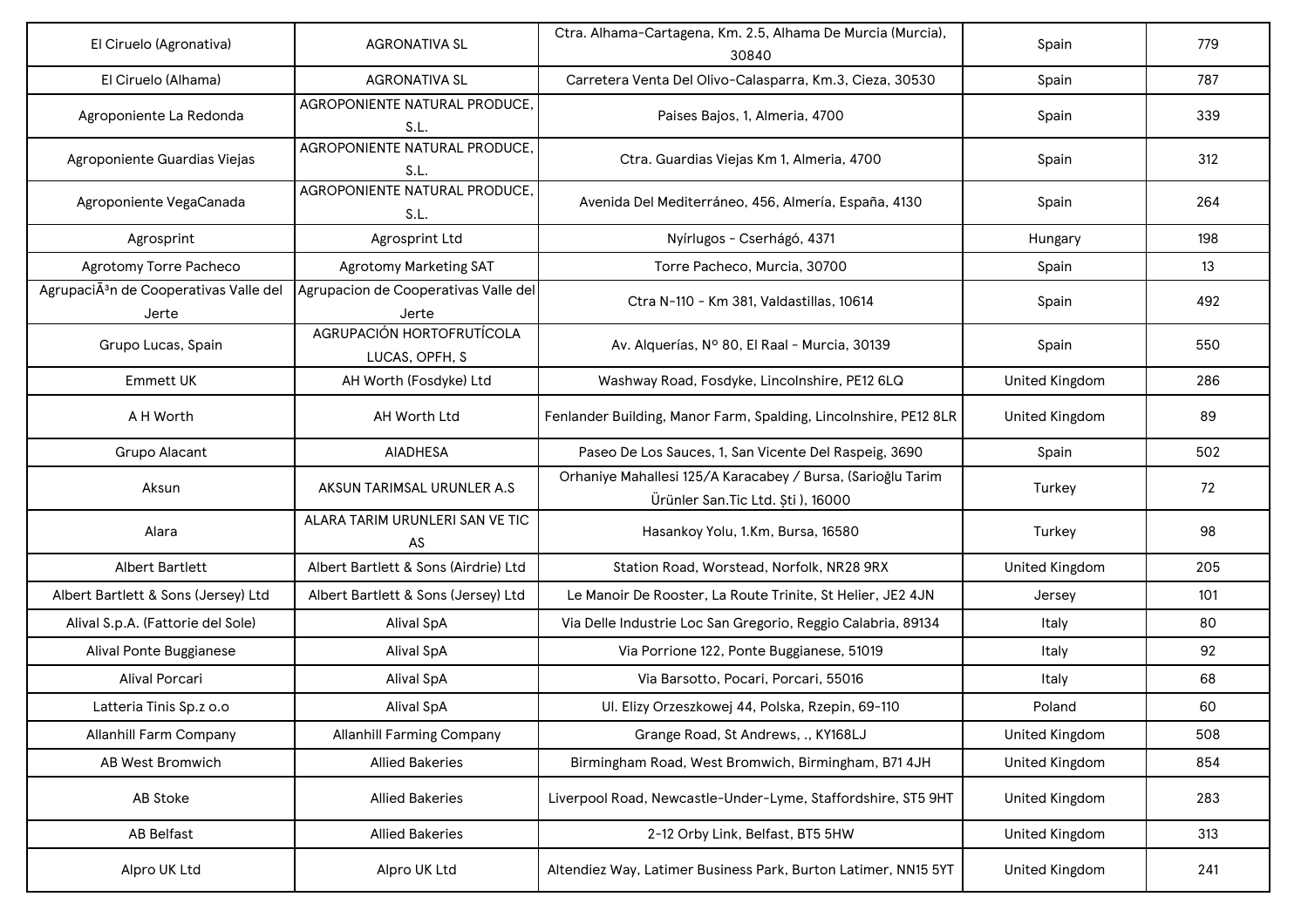| Altar                                             | Altar Produce, LLC                     | Km. 41 Carretera Al Desemboque, H. Caborca Sonora, 83600                 | Mexico                | 1006 |
|---------------------------------------------------|----------------------------------------|--------------------------------------------------------------------------|-----------------------|------|
| AMC Pobla Llarga                                  | AM FRESH Spain                         | Ctr. Rafelguaraf S/N, Pobla Llarga, 46670                                | Spain                 | 308  |
| <b>AMC Carcer</b>                                 | AM FRESH Spain                         | C/Llosa De Ranes S/N, Carcer, 46294                                      | Spain                 | 486  |
| <b>AMK Fresh</b>                                  | <b>AMK FRESH</b>                       | Unit 6, Forli Strada, Alwalton Hill, Peterborough, PE7 3HH               | <b>United Kingdom</b> | 607  |
| Anatolia - Ahmetli factory                        | Anatolia AS                            | Kemalpasa Osb Mah. Ankara Asfalti Cad. No: 67 Kemalpasa, Izmir,<br>35730 | Turkey                | 240  |
| Novandie Vieil Moutier                            | Andros & Cie                           | Route De Lottinghen, Vieil Moutier, 62240                                | France                | 529  |
| Oldford                                           | Andros UK Ltd                          | Lullington Lane, Oldford, Frome, BA11 2NQ                                | <b>United Kingdom</b> | 199  |
| Anglia Free Range Eggs - Attleborough             | Anglia Free Range Eggs Ltd             | 17 Maurice Gaymer Road, Attleborough, NR17 2QZ                           | <b>United Kingdom</b> | 46   |
| Salford Priors (Angus Soft Fruit)                 | Angus Soft Fruits                      | Angus Soft Fruits, East Seaton Farm, Arbroath, DD11 5SD                  | <b>United Kingdom</b> | 34   |
| Anabella                                          | ANTONIO CARRILLO E HIJOS, S.A.         | Avda. Menendez Pelayo, 56, Abaran (Murcia), 30550                        | Spain                 | 425  |
| Apofruit Italia s.c.a (Pievesestina di<br>Cesena) | Apofruit Italia Soc. Coop. Agricola    | Viale Della Cooperazione 400, Cesena, 47522                              | Italy                 | 440  |
| Canova (Scanzano Jonico 2)                        | Apofruit Italia Soc. Coop. Agricola    | S.S. 106 Km 428.300, Scanzano Jonico, 75020                              | Italy                 | 70   |
| <b>APS Produce</b>                                | APS Produce Ltd                        | Unit 1 Chichester Food Park, Bognor Road, Chichester, PO20 1NW           | <b>United Kingdom</b> | 299  |
| <b>APS Salads</b>                                 | APS Produce Ltd - Middlewich           | Unit 4, Aston Way, Cheshire, CW10 OHS                                    | <b>United Kingdom</b> | 99   |
| APS Selby                                         | APS Produce Ltd - Middlewich           | Brigg Lane, Camblesforth, Selby, YO8 8HF                                 | <b>United Kingdom</b> | 104  |
| Arla Foods - Holstebro                            | Arla Foods Amba                        | Hjermvej 28, Holstebro, 7500                                             | Denmark               | 88   |
| Arla Foods - Hogelund                             | Arla Foods Amba                        | Bregnehøjvej 16, Høgelund, Vojens, 6500                                  | Denmark               | 124  |
| Arla Foods - Stourton Creamery                    | Arla Foods UK                          | Stourton Dairy, Pontefract Road, Leeds, LS10 1AX                         | <b>United Kingdom</b> | 491  |
| Arla Foods - Settle                               | Arla Foods UK                          | Sowath Field Ind Est, Settle, BD24 9AE                                   | <b>United Kingdom</b> | 98   |
| Arla Foods - Oakthorpe                            | Arla Foods UK                          | Chequers Way, Palmers Green, London, N13 6DA                             | <b>United Kingdom</b> | 247  |
| Arla Foods - Aylesbury                            | Arla Foods UK                          | College Road North, Samian Way, Aston Clinton, HP22 5EZ                  | <b>United Kingdom</b> | 319  |
| Arla Foods - Trevarrian                           | Arla Foods UK                          | Trevarrian, Newquay, Cornwall, TR8 4AH                                   | <b>United Kingdom</b> | 56   |
| Arla Foods - Westbury Dairies                     | Arla Foods UK                          | Stephenson Road, Northacre Industrial Park, Westbury, BA13<br>4WD        | <b>United Kingdom</b> | 234  |
| Aroma AD                                          | <b>AROMA AD</b>                        | 12 Kiril Blagoev Str., Sofia, 1271                                       | <b>Bulgaria</b>       | 278  |
| Delaviuda                                         | <b>ARTENAY BARS</b>                    | C/Santa Maria 4, Sonseca, 45100                                          | Spain                 | 995  |
| ARTENAY BARS SAS                                  | <b>ARTENAY BARS</b>                    | Rd5, Artenay, 45410                                                      | France                | 107  |
| Aryzta Eisleben                                   | <b>ARYZTA Bakeries Deuschland GmbH</b> | Industriestr. 4, Lutherstadt Eisleben, D-06295                           | Germany               | 1563 |
| <b>ARYZTA Bakeries Grange Castle</b>              | Aryzta Bakeries- GC                    | Grange Castle Business Park, Clondalkin, Dublin, 22                      | Ireland, Republic Of  | 184  |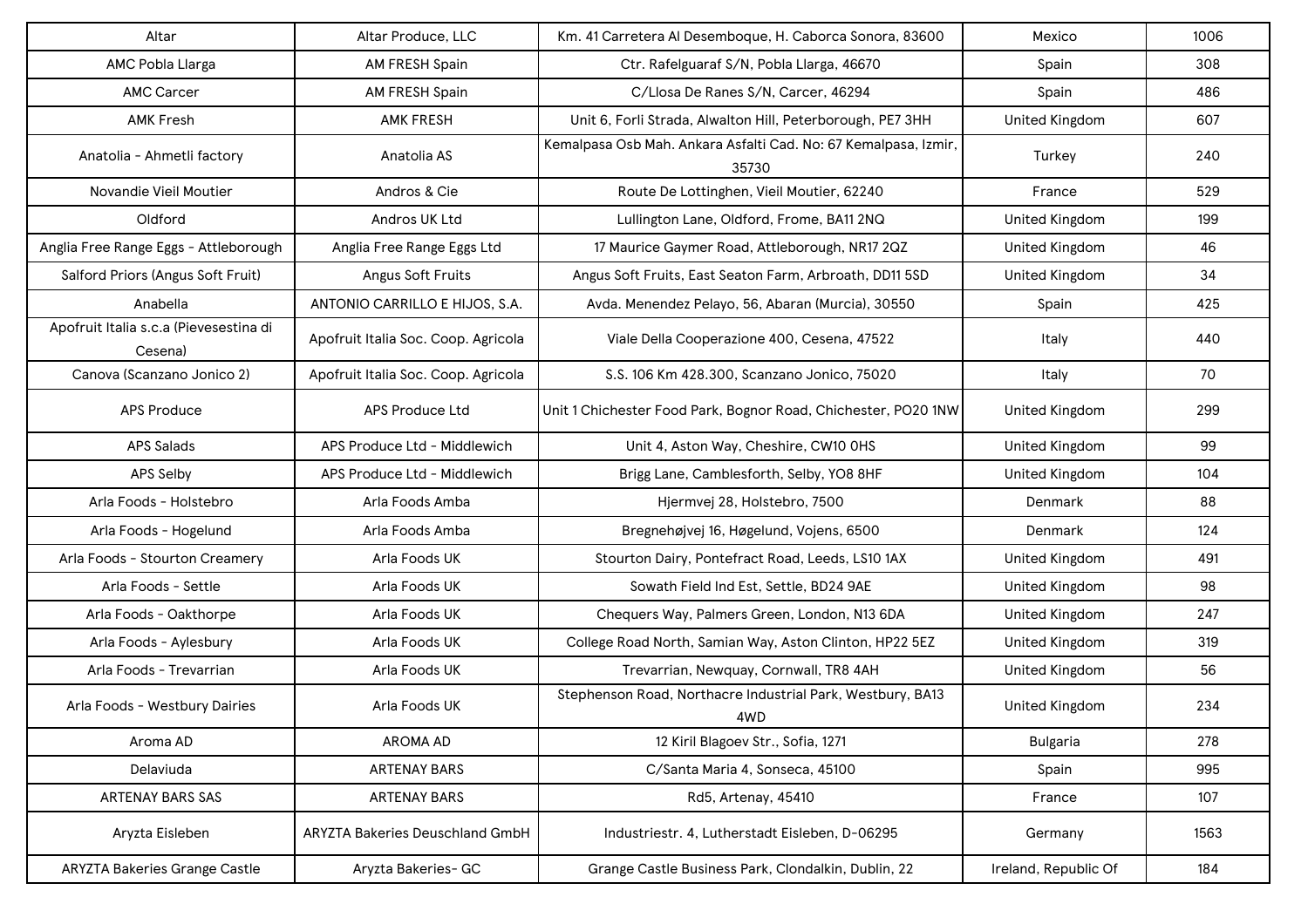| Ashley Chase Estate Ltd                   | ASHLEY CHASE ESTATE LTD       | Parks Farm, Litton Cheney, Dorchester, DT2 9AZ                                   | United Kingdom        | 170  |
|-------------------------------------------|-------------------------------|----------------------------------------------------------------------------------|-----------------------|------|
| Asia Saigon (Asia Food Stuffs Import      | ASIA FOODSTUFFS IMPORT EXPORT | Dong Hoa Village, Song Thuan Ward, Chau Thanh District, Tien                     | Vietnam               | 799  |
| <b>Export Company Ltd)</b>                | <b>COMPANY LTD</b>            | Giang, 84                                                                        |                       |      |
| Aspar Pharmaceuticals Limited             | ASPAR PHARMACEUTICALS LTD     | Albany House, Acrewood Way, St Albans, AL4 OJY                                   | <b>United Kingdom</b> | 72   |
| Aston Manor Devon                         | Aston Manor Cider             | Howden Road, Tiverton, EX16 5NU                                                  | <b>United Kingdom</b> | 108  |
| SAT Hortifruit (Atlantic Blue)            | <b>Atlantic Blue</b>          | Crta. Almonte Al Rocío Km 24, 2, Almonte, 21730                                  | Spain                 | 335  |
| Atunlo                                    | <b>ATUNLO CAMBADOS</b>        | Poligono Industrial Sete Pias., Parcelas 1, 2, 3, 4, 24 Y 25,<br>Cambados, 36630 | Spain                 | 224  |
| Aunt Bessie's Ltd                         | Aunt Bessie's Limited         | Freightliner Road, Kingston Upon Hull, HU3 4UW                                   | <b>United Kingdom</b> | 401  |
| <b>Grandstand Road</b>                    | Avara Foods                   | Grandstand Road, Hereford, Uk, HR4                                               | <b>United Kingdom</b> | 1851 |
| Newent                                    | Avara Foods                   | Town Farm, Newent, Gloucestershire, GL18 1HP                                     | <b>United Kingdom</b> | 280  |
| <b>Holly Bank</b>                         | Avara Foods                   | Scropton, Derbyshire, DE65 5PS                                                   | <b>United Kingdom</b> | 336  |
| Abergavenny                               | Avara Foods                   | Hardwick Roundabout, Abergavenny, NP7 9YR                                        | <b>United Kingdom</b> | 576  |
| Aviateur Banketbakkerijen                 | Aviateur                      | Oeresundsvej 2 Esbjerg 6715 1720 AA                                              | Netherlands           | 73   |
| Aviateur – Driehoek Bakery                | Aviateur                      | Kamerlingh Onnestraat 31-33, Alkmaar, 1821 BP                                    | Netherlands           | 30   |
| AVIETA (Zonhoven)                         | Avieta S.A.                   | Industrieweg Zuid 1331, Zonhoven, 3520                                           | Belgium               | 480  |
| B R Brooks & Son Ltd                      | B R Brooks & Son Ltd          | Seasalter Road, Graveney, Faversham, Uk, ME13 9DA                                | <b>United Kingdom</b> | 173  |
| Berlin                                    | <b>Bahlsen UK</b>             | Bahlsen Gmbh & Cokg, Oberlandstrabe 91 - 93, Berlin, D 12099                     | Germany               | 438  |
| <b>B&amp;B Wirral</b>                     | Baker & Baker Products UK Ltd | Stadium Road, Bromborough, CH62 3NU                                              | <b>United Kingdom</b> | 822  |
| <b>B&amp;B Daventry</b>                   | Baker & Baker Products UK Ltd | Newton Close, Drayton Fields Ind Est, Daventry, NN11 8RR                         | <b>United Kingdom</b> | 150  |
| <b>B&amp;B Bradford</b>                   | Baker & Baker Products UK Ltd | 200 Cutler Heights Lane, Bradford, BD4 9HY                                       | <b>United Kingdom</b> | 580  |
| Kates Cakes, Ashington                    | Baker & Baker Products UK Ltd | Unit 2, Wiston Business Park, Ashington, RH20 3DJ                                | <b>United Kingdom</b> | 167  |
| <b>Bakkavor (Leicester)</b>               | Bakkavor                      | Oak Spinney Park, Ratby Lane, Leicester, LE3 3JZ                                 | <b>United Kingdom</b> | 715  |
| Soups and Sauces                          | Bakkavor                      | West Marsh Road, Spalding, PE11 2BB                                              | <b>United Kingdom</b> | 433  |
| Bakkavor (Highbridge)                     | Bakkavor                      | 2 Bolton Close, Highbridge, TA9 4JR                                              | <b>United Kingdom</b> | 640  |
| Bakkavor Pizza (Holbeach)                 | Bakkavor                      | Sluice Road, Holbeach St Marks, PE12 8HF                                         | United Kingdom        | 1303 |
| Bakkav $\tilde{A}$ ¶r Spalding - Cerberus | Bakkavor                      | West Marsh Road, Spalding, PE11 2BB                                              | <b>United Kingdom</b> | 186  |
| Katsouris - Elveden Place                 | Bakkavor                      | 304-306 Elvenden Place, Park Royal, London, NW10 7SY                             | United Kingdom        | 753  |
| Katsouris - Abbeydale Fry                 | Bakkavor                      | 268 Abbeydale Road, Wembley, Middlesex, HAO 1TW                                  | United Kingdom        | 634  |
| <b>Bakkavor Salads Bourne</b>             | Bakkavor                      | Spalding Road, Bourne, PE10 OAT                                                  | United Kingdom        | 1518 |
| Bakkavor Salads Bo'ness - Bridgeness      | Bakkavor                      | Carriden Ind Est, Bo'Ness, EH5 9SJ                                               | United Kingdom        | 1288 |
| Bakkavor (Sutton Bridge)                  | Bakkavor                      | Langley Park, Chalk Lane, Lincolnshire, PE12 9YF                                 | <b>United Kingdom</b> | 332  |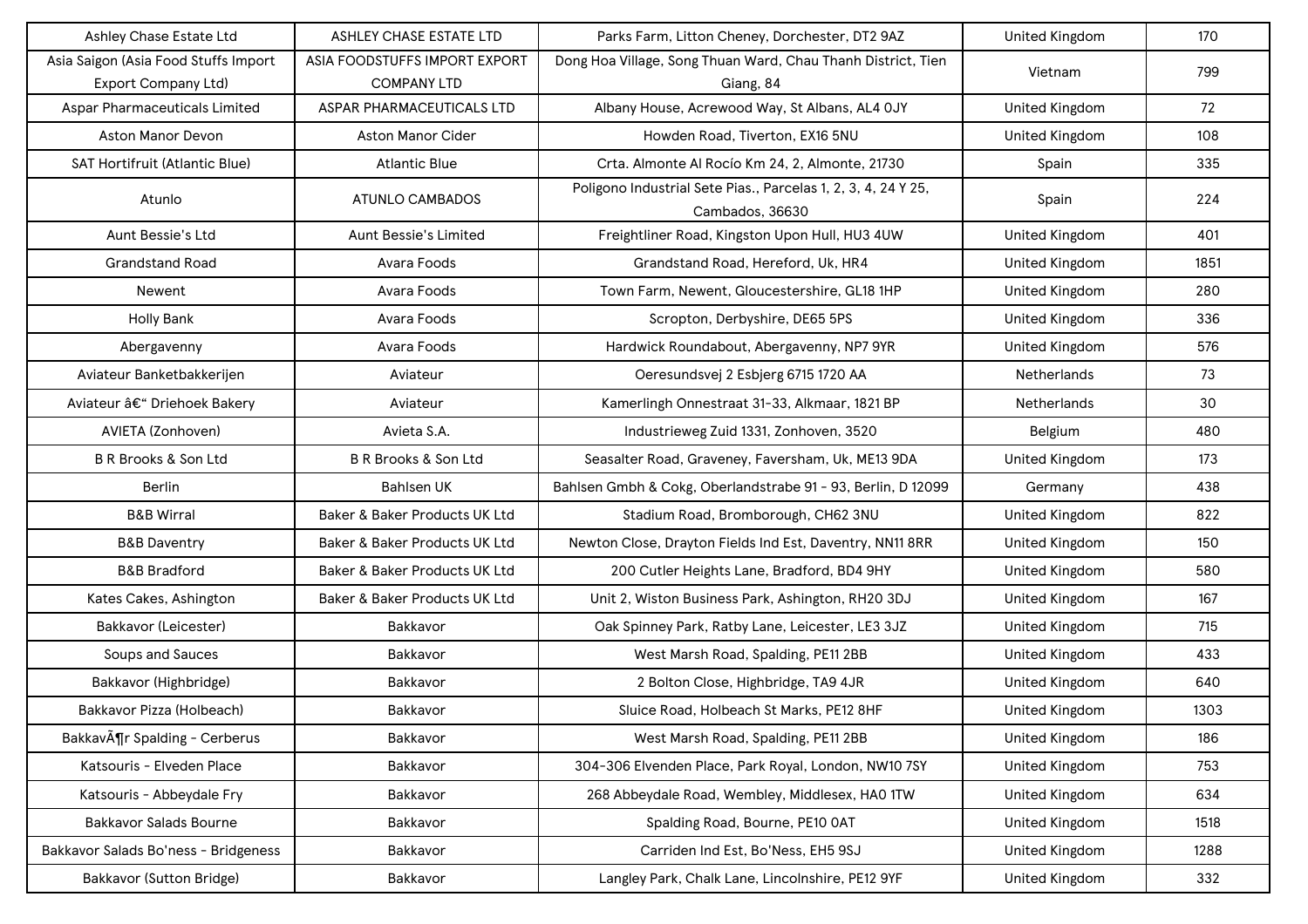| Bakkavor Bread (Nantwich)            | Bakkavor                              | Whitchurch Road, Newhall, Cheshire, CW5 8DL                          | <b>United Kingdom</b> | 443  |
|--------------------------------------|---------------------------------------|----------------------------------------------------------------------|-----------------------|------|
| Bakkavor Bread (Crewe)               | Bakkavor                              | Crewe, CW1 6UA                                                       | <b>United Kingdom</b> | 467  |
| Bakkavor Bread (Barton)              | Bakkavor                              | Antelope Road, Humber Bridge Industrial Estate, Hull, DN18 5RT       | <b>United Kingdom</b> | 169  |
| Bakkavör Spalding - Deli             | Bakkavor                              | West Marsh Road, Spalding, PE11 2BB                                  | <b>United Kingdom</b> | 860  |
| Bakkavor - Wigan                     | Bakkavor                              | Dobson Park Way, Manchester Road, Lancashire, WN2 2DX                | <b>United Kingdom</b> | 930  |
| Bakkavor Pizza (Harrow)              | Bakkavor                              | Forward Drive, Christchurch Avenue, London, HA3 8NT                  | <b>United Kingdom</b> | 932  |
| <b>Bakkavor Dessert Devizes</b>      | Bakkavor                              | Unit 1, Hopton Park, Devizes, SN10 2EU                               | <b>United Kingdom</b> | 615  |
| Katsouris - Cumberland Avenue        | Bakkavor                              | 40 Cumberland Ave, Park Royal, London, NW10 7RQ                      | <b>United Kingdom</b> | 956  |
| Bakkavor (Newark)                    | <b>Bakkavor Desserts - Newark</b>     | Jessop Way, Newark, Nottinghamshire, NG24 2ER                        | <b>United Kingdom</b> | 1808 |
| Bardsley                             | <b>Bardsley Fruit Enterprises Ltd</b> | River Farm, Chart Hill Road, Tonbridge, TN12 ORW                     | <b>United Kingdom</b> | 139  |
| Barfoots of Botley Ltd               | Barfoots of Botley Ltd                | Pagham Road, Bognor Regis, PO21 3PX                                  | <b>United Kingdom</b> | 737  |
| Leythorne                            | Barfoots of Botley Ltd                | Leythorne Site, Vinnetrow Road, Bognor Regis, PO20 1QD               | <b>United Kingdom</b> | 210  |
| <b>Barias</b>                        | Barias                                | Ter Biest 15, Roeselare, 8800                                        | Belgium               | 46   |
| Baro E Hijos, S.L                    | BARO E HIJOS, S.L.                    | C/Prat De La Riba, 7, Albatàrrec, 25171                              | Spain                 | 192  |
| Baron de Ley                         | <b>BARON DE LEY GROUP</b>             | Carretera Mendavia-Lodosa Km. 5, Mendavia, 31587                     | Spain                 | 55   |
| Barony Universal Products plc-Irvine | Barony Universal Products plc         | 5 Riverside Way, Business Park, Irvine, KA11 2DJ                     | <b>United Kingdom</b> | 220  |
| Bawnbua Foods NI Ltd                 | Bawnbua Foods                         | 67 Crowhill Road, Bleary, County Armagh, BT66 7AT                    | <b>United Kingdom</b> | 148  |
| <b>Beams Packaging Services</b>      | <b>Beams Packaging Services Ltd</b>   | Unit 57, Lancaster Business Park, Ely, CB6 3NW                       | <b>United Kingdom</b> | 132  |
| Berryworld Europe (Netherlands)      | <b>Beekers Made BV</b>                | Schanseind 15, Made, 4921PM                                          | Netherlands           | 361  |
| Belco (Sadat)                        | Belco                                 | 86 Km Cairo Alexandria Desert Road, Tanpool Way / Sadat City,<br>N/A | Egypt                 | 458  |
| Belco (5 Regwa)                      | Belco                                 | Km 68 Cairo/Alex Desert Road, Tanpool Way - Regwa, Behira,<br>Egypt  | Egypt                 | 379  |
| <b>BELL (ESTREES)</b>                | <b>BELL</b>                           | Chaussée Brunehaut, Estrées Mons, 80200                              | France                | 980  |
| Bonduelle Bekescsaba                 | <b>BELL</b>                           | Békési Ut 54, Békéscsaba, 5600                                       | Hungary               | 325  |
| <b>BELL (Renescure)</b>              | <b>BELL</b>                           | La Woëtyne, Renescure, 59173                                         | France                | 583  |
| <b>BELL (Vaulx-Vraucourt)</b>        | <b>BELL</b>                           | 4 Route De Douai, Vaulx-Vraucourt, 62159                             | France                | 194  |
| <b>Bonduelle Borderes (Soleal)</b>   | <b>BELL</b>                           | 239 Route De Castandet, Bordères-Et-Lamensans, 40270                 | France                | 445  |
| Bell Sons & Co (Druggists) Limited   | Bell, Sons & Co. (Druggists) Ltd.     | Slaidburn Crescent, Southport, PR9 9AL                               | United Kingdom        | 115  |
| <b>Edenholme Bakery</b>              | Bells of Lazonby Ltd                  | Edenholme Bakery, Lazonby, Penrith, CA10 1BG                         | <b>United Kingdom</b> | 227  |
| Great Witchingham (North Site 3)     | <b>Bernard Matthews Foods Ltd</b>     | Great Witchingham, Norwich, NR9 5QD                                  | United Kingdom        | 1739 |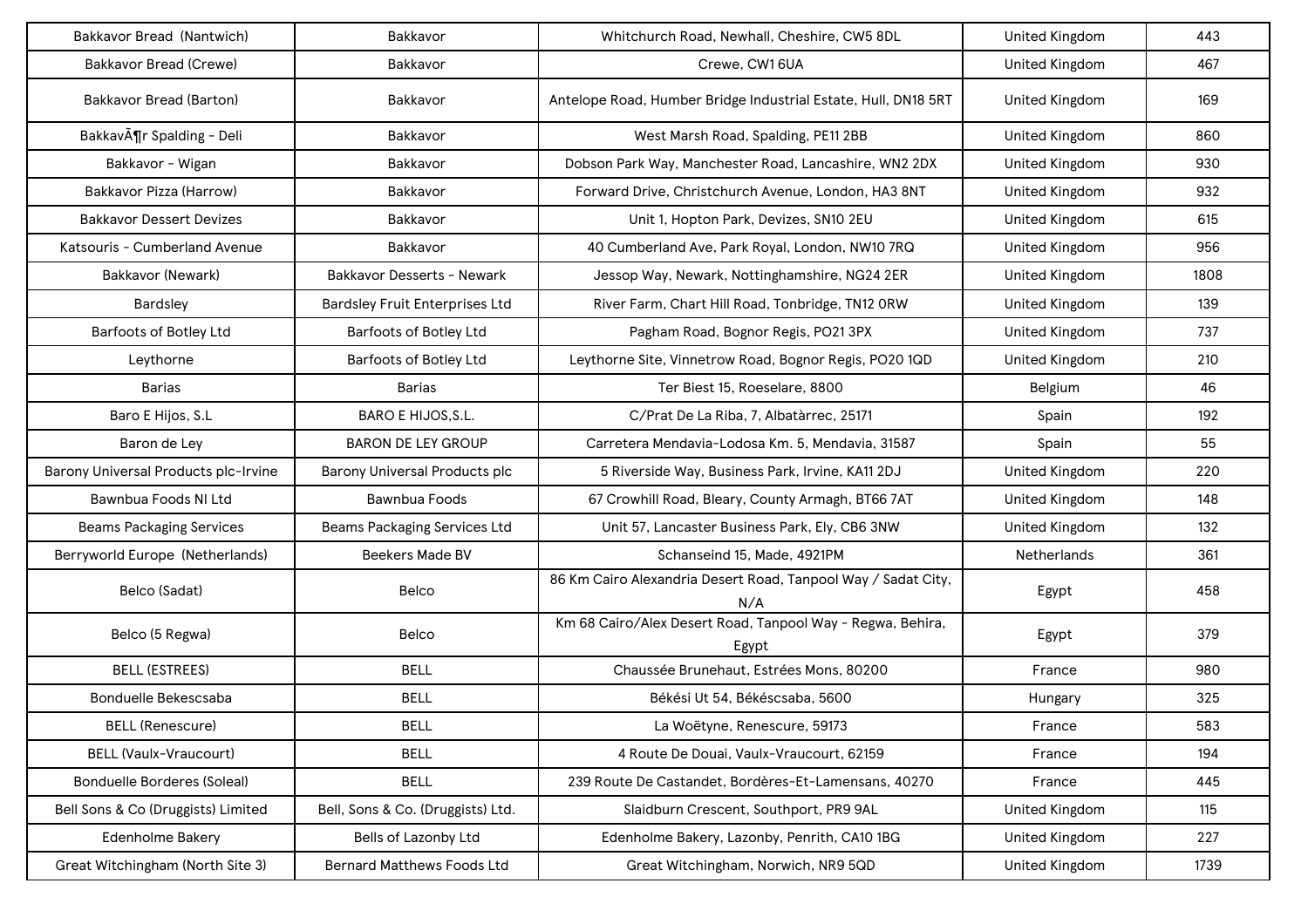| Bernard Matthews Foods Ltd Holton           | <b>Bernard Matthews Foods Ltd</b>  | Sparrowhawk Lane, Holton, Suffolk, IP19 8NJ                                                                | <b>United Kingdom</b> | 1284 |
|---------------------------------------------|------------------------------------|------------------------------------------------------------------------------------------------------------|-----------------------|------|
| Berries Direct Farming (Charlton's)         | Berries Direct Farming Ltd         | Hempnall, Norwich, NR15 2NY                                                                                | <b>United Kingdom</b> | 117  |
| <b>Berry Gardens Packhouse</b>              | <b>Berry Gardens Limited</b>       | Redwall Lane, Linton, Maidstone, ME17 4BA                                                                  | <b>United Kingdom</b> | 301  |
| Besana Ogliastro                            | Besana Group                       | Localit Ficocelle, Ogliastro Cilento (Sa), 84061                                                           | Italy                 | 75   |
| Besana UK (IPSWICH)                         | Besana Group                       | Bluestem Road, Ransomes Europark, Ipswich Suffolk, IP39RR                                                  | <b>United Kingdom</b> | 52   |
| V.Besana Spa                                | Besana Group                       | Via Ferrovia 210, 80040 San Gennaro Vesuviano, Naples, (NA)                                                | Italy                 | 598  |
| Birds Eye Pizza - Naas                      | <b>Birds Eye Ireland Limited</b>   | Ida Industrial Estate, Monread Road, 0                                                                     | Ireland, Republic Of  | 488  |
| Birds Eye Pizza - Longford                  | <b>Birds Eye Ireland Limited</b>   | Ballinalea Road, Longford, Co. . N39 HC64                                                                  | Ireland, Republic Of  | 163  |
| Blue Hill Farms - Machnatka                 | <b>Blue Hill Farms</b>             | Machnatka-Parcela 40, Błędów, Bledow, 05-620                                                               | Poland                | 89   |
| Blue Skies UK (Corby)                       | <b>Blue Skies Holdings Ltd</b>     | Unit 3, Saxon Way East, Oakley Hay Industrial Estate, Corby,<br>Northants., NN18 9EY                       | <b>United Kingdom</b> | 319  |
| Blue Sky Products (Ghana) Ltd               | <b>Blue Skies Holdings Ltd</b>     | P.O. Box Ct 3506, Dobro, 123                                                                               | Ghana                 | 2645 |
| <b>Blue Skies Brazil</b>                    | <b>Blue Skies Holdings Ltd</b>     | Rodovia Professor Alfredo Rolim De Moura - Vila Partenio, Mogi<br>Das Cruzes State Of São Paulo, 08880-000 | <b>Brazil</b>         | 161  |
| <b>Blue Skies South Africa</b>              | <b>Blue Skies Holdings Ltd</b>     | The Old Golf Course, Balfour, 123                                                                          | South Africa          | 876  |
| <b>Blue Skies Egypt SAE</b>                 | <b>Blue Skies Holdings Ltd</b>     | Industrial Estate, Plot (24)3Rd Area, 10Th Ramadan, 44916                                                  | Egypt                 | 397  |
| <b>Blue Whale Stanor</b>                    | <b>BLUE WHALE</b>                  | 655 Rue Des Pommes - Bp38, Moissac, 82201                                                                  | France                | 117  |
| <b>Blue Whale Cooperative Les 2 Vallees</b> | <b>BLUE WHALE</b>                  | 11Bis Route De Gaillac, Lavaur, 81500                                                                      | France                | 105  |
| <b>Blue Whale Domaine Saint Georges</b>     | <b>BLUE WHALE</b>                  | Les Mees, Dabisse, 4190                                                                                    | France                | 457  |
| <b>Blue Whale 3 Domaines</b>                | <b>BLUE WHALE</b>                  | Min, Agen, 47000                                                                                           | France                | 92   |
| Blue Whale Jadana Fruit                     | <b>BLUE WHALE</b>                  | 169 Chemin De Thoumaze, Montauban, 82000                                                                   | France                | 31   |
| <b>Blue Whale Novacoop</b>                  | <b>BLUE WHALE</b>                  | Chemin Des Palenques, Bessens, 82170                                                                       | France                | 72   |
| Blue Whale 2 Vallees MOISSAC                | <b>BLUE WHALE</b>                  | Zi St Michel, Moissac, 82200                                                                               | France                | 51   |
| <b>Blue Whale La Martinoise</b>             | <b>BLUE WHALE SAS</b>              | Les Ermites, Saint Martin D'Auxigny, 18110                                                                 | France                | 69   |
| <b>Blue Whale Terryloire</b>                | <b>BLUE WHALE SAS</b>              | 10 Rue Des Moulins, Parcay Les Pins, 49390                                                                 | France                | 67   |
| Blue Whale Vergers D'Anjou                  | <b>BLUE WHALE SAS</b>              | La Ripoterie, St Sylvain D'Anjou, 49480                                                                    | France                | 197  |
| <b>BlueSun Barcelona</b>                    | <b>BlueSun Consumer Brands SLU</b> | Carrer Vilassar De Mar, Badalona, 8302                                                                     | Spain                 | 402  |
| Gonzalez Byass Las Copas                    | BODEGA GONZALEZ BYASS JEREZ<br>SLU | C/ Manuel Maria Gonzalez, 12, Jerez De La Frontera, 11403                                                  | Spain                 | 130  |
| Catena Vista Flores                         | Bodegas Esmeralda SA               | Ruta Provincial 92 Km. 19 - Vista Flores Tunuyá, No Aplica,<br>Mendoza, 5565                               | Argentina             | 166  |
| Bodegas Eguia S.L                           | Bodegas Muriel SL                  | Carretera De Laguadia S/N, Elciego, 1340                                                                   | Spain                 | 19   |
| Williams & Humbert                          | Bodegas Williams & Humbert         | Ctra. N-Iv, Km 641.75, Jerez De La Frontera, Cádiz, 11408                                                  | Spain                 | 199  |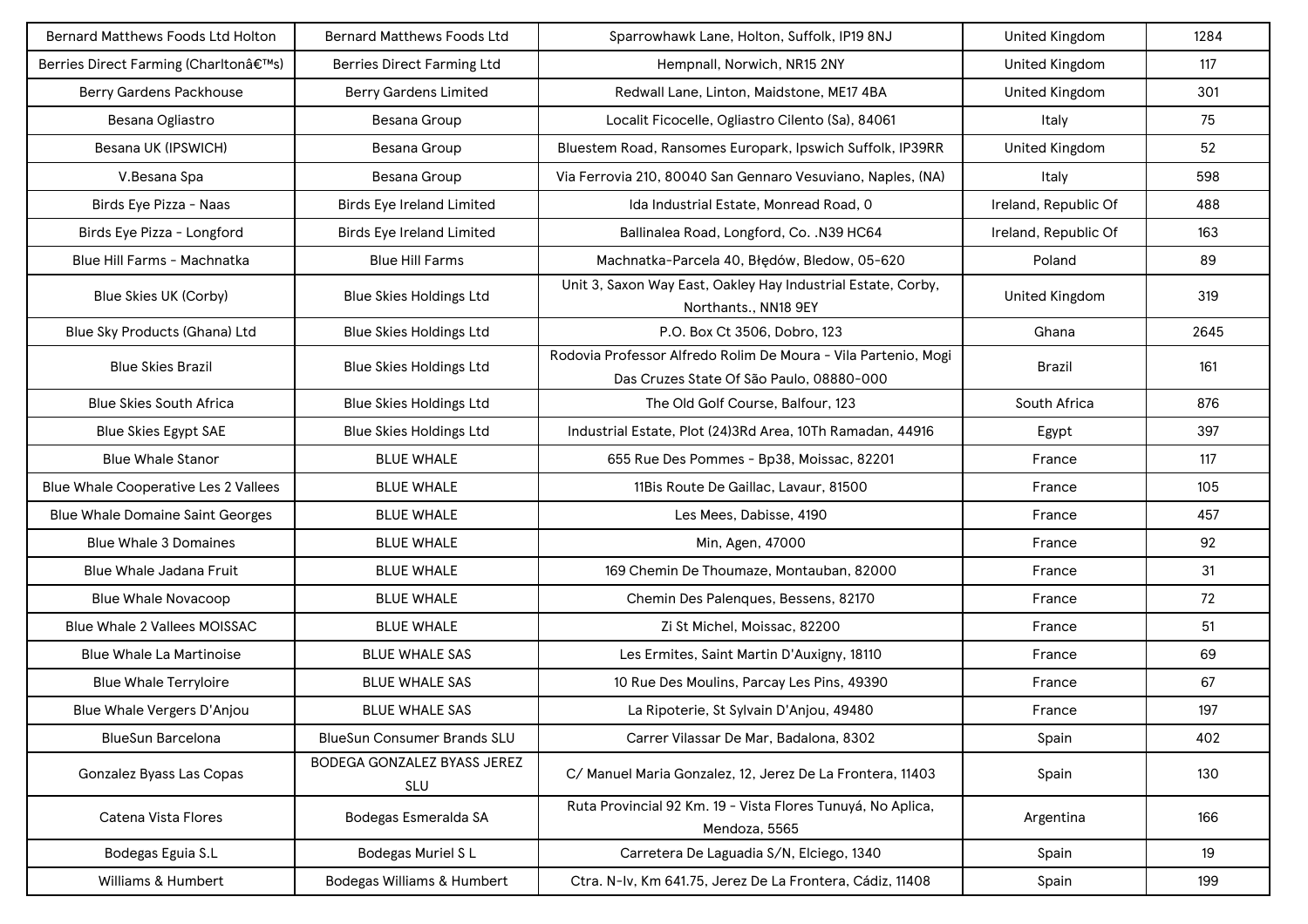| BOISSET FGV Quincié                                    | <b>Boisset Famille des Grands Vins</b>               | 403 Route De Saint-Vincent, Quincié En Beaujolais, 69430                                                               | France                | 162  |
|--------------------------------------------------------|------------------------------------------------------|------------------------------------------------------------------------------------------------------------------------|-----------------------|------|
| <b>Borval</b>                                          | Borval                                               | Bargiestraat 40, leper, 8900                                                                                           | Belgium               | 33   |
| <b>Bottlegreen Drinks Company</b>                      | <b>Bottlegreen Drinks Co</b>                         | Frogmarsh Mill, South Woodchester, Gloucester, GL5 5ET                                                                 | <b>United Kingdom</b> | 35   |
| Boudjebel                                              | <b>Boudjebel VACPA</b>                               | Beni Khaled, Nabeul, Khalled, 8021                                                                                     | Tunisia               | 1284 |
| bpi.Household                                          | <b>BPI</b>                                           | Heanor Gate, Gate Road, Derby, DE75 7RG                                                                                | <b>United Kingdom</b> | 249  |
| Bradburys cheese                                       | Bradbury and son                                     | Staden Business Park, Lane, Buxton, SK17 9RZ                                                                           | <b>United Kingdom</b> | 132  |
| Brandt Schokoladen GmbH + Co. KG                       | Brandt Zwieback-Schokoladen<br>GmbH+Co.KG            | Altdorfer Straße 10, Landshut, 84030                                                                                   | Germany               | 554  |
| <b>Branston Scotland</b>                               | <b>Branston Limited</b>                              | Abernethy, Perth, PH2 9RR                                                                                              | <b>United Kingdom</b> | 335  |
| <b>Branston South West</b>                             | <b>Branston Limited</b>                              | Seavington St Michael, Ilminster, Somerset, TA19 OQB                                                                   | <b>United Kingdom</b> | 154  |
| <b>Branston Prepared</b>                               | <b>Branston Limited</b>                              | Mere Road, Branston, Lincoln, LN4 NJ                                                                                   | <b>United Kingdom</b> | 164  |
| Horseshoe                                              | <b>Bridge Farm Group</b>                             | Horseshoe Road, Spalding, PE11 3JB                                                                                     | <b>United Kingdom</b> | 137  |
| Clay Lake                                              | <b>Bridge Farm Group</b>                             | Clay Lake, Spalding, PE12 6RN                                                                                          | United Kingdom        | 173  |
| Cukiernia Mistrza Jana Sp. z o.o.                      | <b>Bright Blue Foods Ltd</b>                         | Ul Lukasinskiego 110, 71- 215 Szczecin,                                                                                | Poland                | 458  |
| Bright Blue Foods Blackburn                            | <b>Bright Blue Foods Ltd</b>                         | Sett End Road West, Blackburn, BB1 2PT                                                                                 | <b>United Kingdom</b> | 149  |
| <b>Bright Blue Foods Bradford</b>                      | <b>Bright Blue Foods Ltd</b>                         | 70 City Road, Bradford, BD8 8ES                                                                                        | <b>United Kingdom</b> | 175  |
| Bright Blue Foods Shadsworth                           | <b>Bright Blue Foods Ltd</b>                         | Shadsworth Industrial Estate, Sett End Road West, Blackburn, BB1<br>2PT                                                | <b>United Kingdom</b> | 139  |
| <b>BBF Hull</b>                                        | <b>Bright Blue Foods Ltd</b>                         | Amsterdam Road, Hull, HU7 0XS                                                                                          | <b>United Kingdom</b> | 880  |
| <b>Brioche Pasquier Aubigny</b>                        | Brioche Pasquier UK Ltd                              | Za - Rue Du Tilloy, Aubigny En Artois, 62 690                                                                          | France                | 221  |
| <b>Brioche Pasquier Vron</b>                           | Brioche Pasquier UK Ltd                              | Rn 1, Vron, 80120                                                                                                      | France                | 424  |
| <b>Brioche Pasquier UK</b>                             | Brioche Pasquier UK Ltd                              | 8 Garamonde Drive, Wymbush, Milton Keynes, MK8 8DF                                                                     | <b>United Kingdom</b> | 142  |
| <b>BRITANNIA SUPERFINE</b>                             | Britannia Superfine Ltd                              | Dittons Road, Polegate, BN26 6JF                                                                                       | <b>United Kingdom</b> | 158  |
| The British Pepper & Spice Co. Ltd<br>(Chandlers Ford) | Ford)                                                | British Pepper & Spice Co (Chandlers   Unit 2 Reliant Close, Chandler'S Ford Industrial Estate, Eastleigh,<br>SO53 4ND | <b>United Kingdom</b> | 80   |
| <b>Bury St Edmunds</b>                                 | British Sugar plc                                    | Po Box 15, Hollow Road, Bury St Edmunds, IP32 7BB                                                                      | <b>United Kingdom</b> | 425  |
| Brown Brothers (Manufacturering) Ltd.                  | <b>Browns Food Group</b>                             | Kelloholm Ind Estate, Kirkconnel, Dumfriesshire, DG4 RB                                                                | <b>United Kingdom</b> | 593  |
| Brunel Healthcare Manufacturing Limited                | <b>Brunel Healthcare Manufacturing</b><br><b>LTD</b> | William Nadin Way, Swadlincote, Derby, DE11 OBB                                                                        | <b>United Kingdom</b> | 559  |
| Edinburgh                                              | <b>Burtons Foods Ltd</b>                             | Quality House, Sighthill, Edinburgh, EH11 4HN                                                                          | <b>United Kingdom</b> | 751  |
| <b>BURTONS BISCUIT COMPANY</b><br><b>BLACKPOOL</b>     | <b>Burtons Foods Ltd</b>                             | Devonshire Road, Blackpool, FY3 7AN                                                                                    | <b>United Kingdom</b> | 451  |
| Llantarnam                                             | <b>Burtons Foods Ltd</b>                             | Torfaen, Cwmbran, NP44 3YL                                                                                             | <b>United Kingdom</b> | 691  |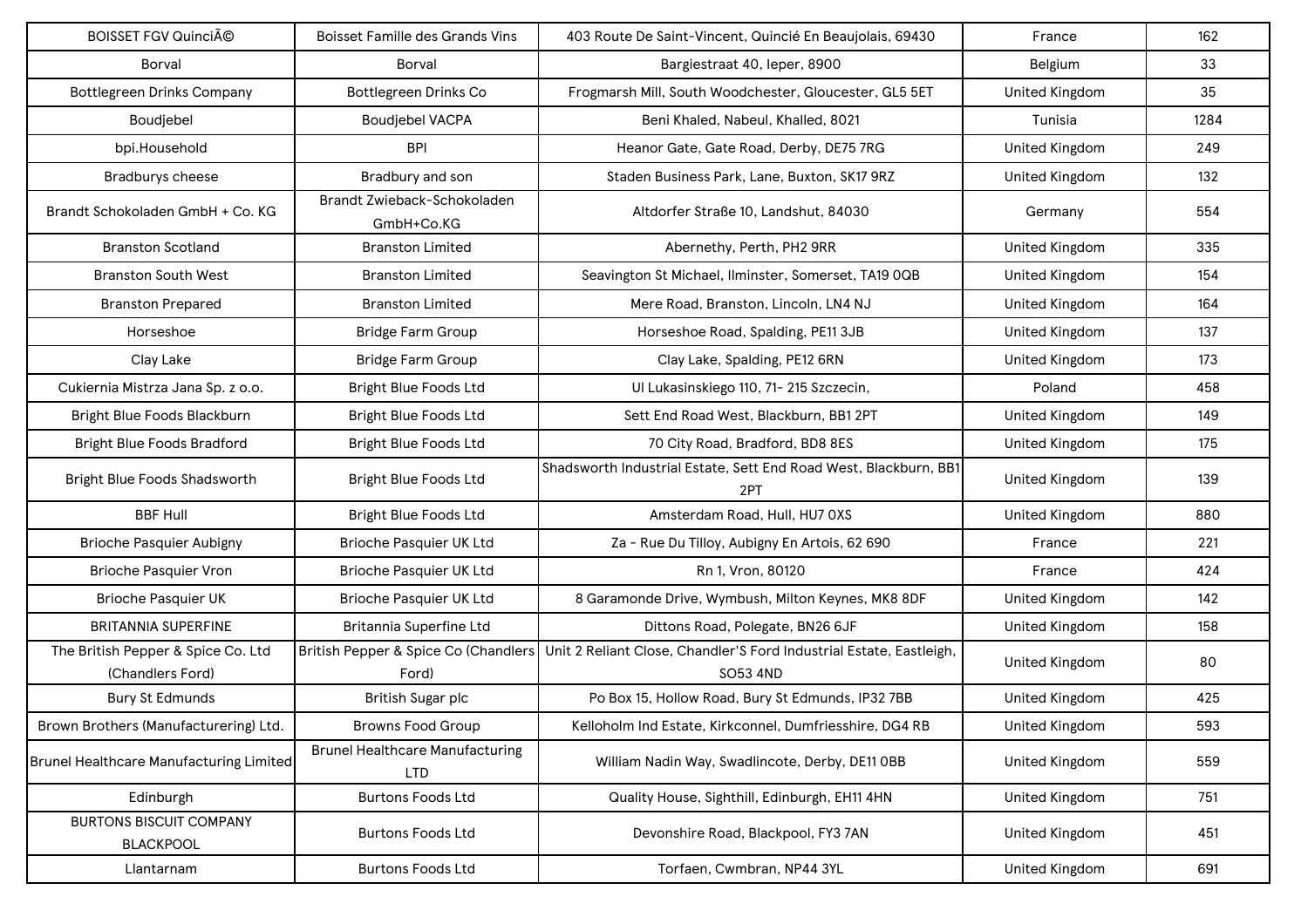| <b>Burts Snacks</b>                      | <b>Burts Snacks Limited</b>                 | The Klamp House, Belliver Way, Plymouth, PL6 7BP             | <b>United Kingdom</b> | 165     |
|------------------------------------------|---------------------------------------------|--------------------------------------------------------------|-----------------------|---------|
| <b>Busby Partners Ltd</b>                | <b>Busby Partners Limited</b>               | Church Lane, Chilcote, Derbyshire, DE12 8DL                  | <b>United Kingdom</b> | 201     |
| <b>Butchers Pet Care Ltd</b>             | <b>Butcher's Pet Care Ltd</b>               | Dockham Way, Crick, Northampton, NN6 7TZ                     | <b>United Kingdom</b> | 396     |
| The Creamery                             | <b>Bute Island Foods Ltd</b>                | The Creamery, Townhead, Isle Of Bute, PA20 9JH               | <b>United Kingdom</b> | 171     |
| <b>Butlers Longridge</b>                 | <b>Butlers farmhouse Cheeses Ltd</b>        | Shay Lane, Longridge, Lancashire, PR3 3BT                    | <b>United Kingdom</b> | 190     |
| <b>Buttermilk Confections Ltd</b>        | <b>Buttermilk Confections Ltd</b>           | Cooksland Industrial Estate, Bodmin, PL31 2QB                | <b>United Kingdom</b> | 46      |
| C & A Quarries                           | C & A QUARRIES LTD                          | Vitsinies, Armenochori, 4253                                 | Cyprus                | 21      |
| C & D FOODS - DRIFFIELD                  | C & D FOODS - DRIFFIELD                     | Kelleythorpe Industrial Estate, Driffield Yo25 9Dj           | <b>United Kingdom</b> | 105     |
| C&D Foods (Netherlands) B.V. - IJmuiden  | C&D Foods                                   | Strandweg 80, Ijmuiden, 1976 BS                              | <b>Netherlands</b>    | 143     |
| C&D Foods                                | C&D Foods                                   | Edgeworthstown, Co. Longford, 123                            | Ireland, Republic Of  | 319     |
| C&D (France) Marengo                     | C&D Foods                                   | 37 Rue Montebello, Boulogne Sur Mer, 62200                   | France                | 386     |
| <b>C&amp;D Foods Denmark</b>             | <b>C&amp;D Foods Denmark</b>                | Oeresundsvej 2, Esbjerg 6715                                 | Denmark               | 332     |
| Cake Decor                               | Cake Decor Ltd                              | 2 Little Drum Road, Orcharton Woods, Glasgow, G68 9LH        | <b>United Kingdom</b> | 109     |
| Campisi Italia Consortile Agricola A.R.L | Campisi Italia Consortile Agricola<br>A.R.L | Via Sant'Elia 24, Siracusa, 96100                            | Italy                 | Unknown |
| Alaska General Seafoods Naknek           | <b>Canadian Fishing Company</b>             | Mile 1 Alaska Peninsula Highway, Naknek, 99633               | <b>United States</b>  | 666     |
| Alaska General Seafoods, Ketchikan       | <b>Canadian Fishing Company</b>             | 980 Stedman Street, Ketchikan, Ak, Usa, 99901                | <b>United States</b>  | 171     |
| CANDY SPAIN S.L.                         | Candy Spain S.L.                            | Ctra. De Madrid, Km 314.8, Apdo 278, Hellín, 2400            | Spain                 | 55      |
| <b>Vidal Golosinas</b>                   | Candy Spain S.L.                            | Avda Gutierrez Mellado, S/N, Apdo 64, Murcia, 30500          | Spain                 | 455     |
| Cantina di Monteforte                    | CANTINA DI MONTEFORTE S.C.A.                | Via Xx Settembre N.20, Monteforte D'Alpone, Verona, 37032    | Italy                 | 47      |
| Cantina di Soave                         | <b>CANTINA DI SOAVE</b>                     | Viale Vittoria, 128, Soave, Vr, 37038                        | Italy                 | 111     |
| Maschio                                  | Cantine Riunite & CIV                       | Via Cadore Mare 2, Visnà Di Vazzola (Tv), 31020              | Italy                 | 69      |
| Cavicchioli                              | Cantine Riunite & CIV                       | Via Canaletto 52, San Prospero Sulla Secchia (Mo), 41030     | Italy                 | 47      |
| Cardell Sica de Marsillargues            | <b>CARDELL EXPORT</b>                       | Route De La Sica, Marsillargues, 34590                       | France                | 38      |
| Cardell Sica Sevre Gatine                | <b>Cardell Sica Sevre Gatine</b>            | Za De La Gare, Verruyes, Poitou-Charentes, 79310             | France                | Unknown |
| Carr's Flour Maldon                      | Carr's Flour Maldon                         | Maldon, Essex, CM9 4LQ                                       | <b>United Kingdom</b> | 53      |
| Carr's Flour Silloth                     | Carrs Flour Mills                           | Solway Mills, Silloth, Wigton, CA7 4AJ                       | <b>United Kingdom</b> | 70      |
| Carr's Flour Scotland                    | Carr's Flour Scotland                       | East Bridge, Kirkcaldy, KY1 2SR                              | <b>United Kingdom</b> | 66      |
| <b>Blanquefort - CASTEL FRERES</b>       | <b>CASTEL FRERES</b>                        | 21-24 Rue G. Guynemer, Blanquefort Cedex, Blanquefort, 33295 | France                | 236     |
| <b>Castle Dairies</b>                    | <b>Castle Dairies Limited</b>               | 36 Sir Alfred Owen Way, Pontygwindy, Caerphilly, CF83 3HU    | <b>United Kingdom</b> | 95      |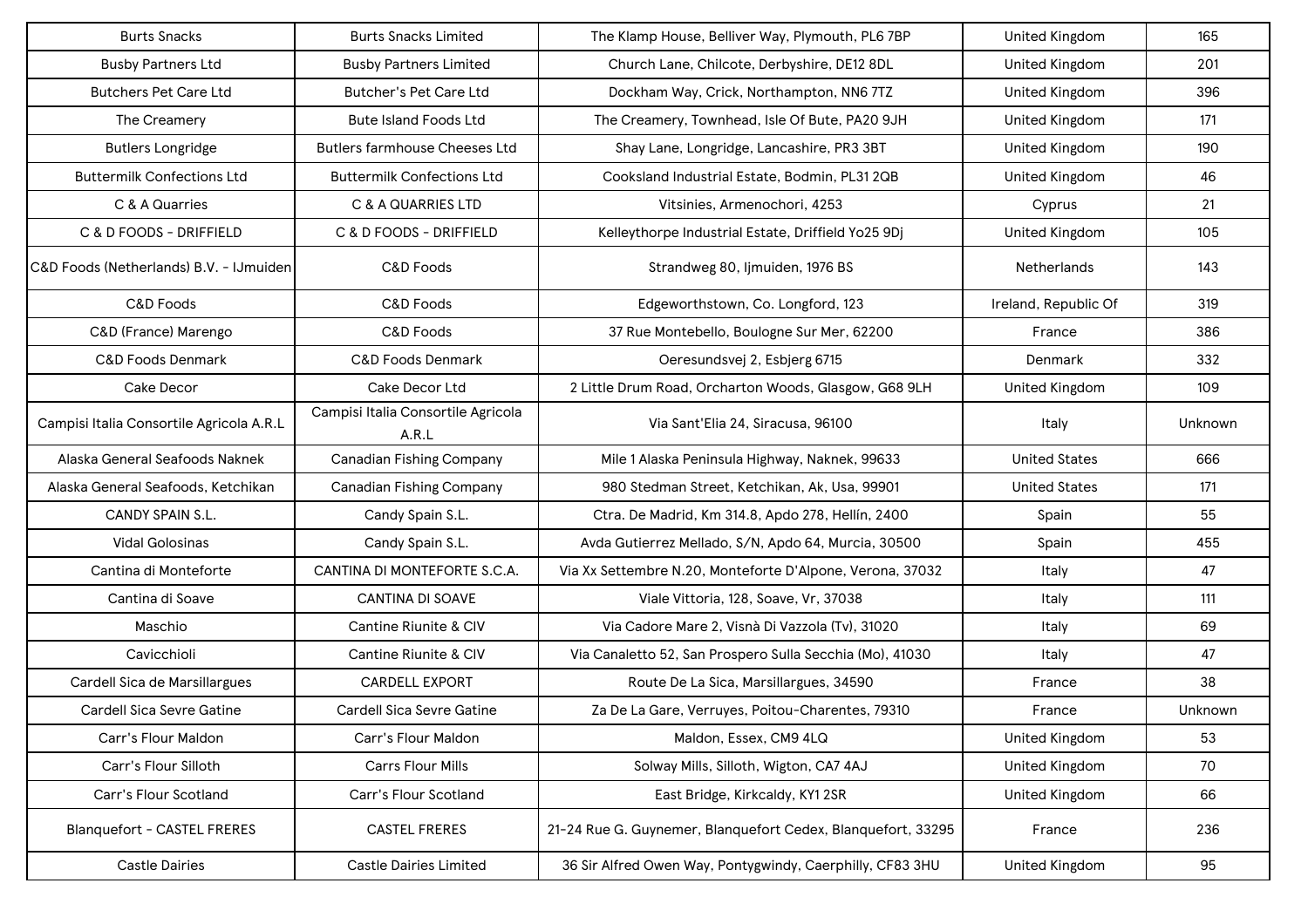| Castle MacLellan Foods Ltd                          | Castle MacLellan Foods Ltd                              | Riverside, Dee Walk, Dumfries & Galloway, DG6 4DR                                                            | <b>United Kingdom</b> | 164  |
|-----------------------------------------------------|---------------------------------------------------------|--------------------------------------------------------------------------------------------------------------|-----------------------|------|
| <b>Castleton Fruit</b>                              | Castleton Fruit Ltd                                     | Fordoun, Laurencekirk, AB30 1JX                                                                              | <b>United Kingdom</b> | 642  |
| Cave de Vire Bibendum PLB (Primary)                 | CAVE DE VIRE                                            | 1 Rue De La Cave, Vire, 71260                                                                                | France                | 12   |
| CAVIRO S.C.A.                                       | <b>CAVIRO SCA</b>                                       | Via Zampeschi 117, Forlì, 47100                                                                              | Italy                 | 297  |
| Cavit                                               | <b>CAVIT SC</b>                                         | Via Del Ponte 31, Trento, 38123                                                                              | Italy                 | 227  |
| CeDo Ltd (H11)                                      | CeDo Ltd                                                | Halesfield 11, Telford, TF7 4LZ                                                                              | <b>United Kingdom</b> | 217  |
| CeDo Ltd (H19)                                      | CeDo Ltd                                                | Unit C2, Halesfield 19, Telford, TF7 4QT                                                                     | <b>United Kingdom</b> | 31   |
| Bodegas Portia                                      | <b>Cellar Trends</b>                                    | Carretera N1, Km 170, Gumiel De Izan, 9370                                                                   | Spain                 | 25   |
| <b>Celtic Chocolates</b>                            | Celtic Chocolates Ltd.                                  | Summerhill, Co. Meath, Ireland                                                                               | Ireland, Republic Of  | 23   |
| Cemoi etablissment Bourbourg                        | <b>CEMOI CHOCOLATIER Etablissement</b><br>de Bourbourg  | Route De Loon Plage, Bourbourg, 59 630                                                                       | France                | 265  |
| Cémoi chocolatier: Etablissement de<br>Tinchebray   | <b>CEMOI Chocolatier Etablissement de</b><br>Tinchebray | 12 Boulevard Du Nord, Tinchebray, 61800                                                                      | France                | 224  |
| Cereal Partners - Bromborough                       | <b>Cereal Partners UK</b>                               | Port Causeway, Bromborough, CH62 4TH                                                                         | <b>United Kingdom</b> | 373  |
| Cerelia                                             | Cérélia Netherlands B.V.                                | Baanhoek 186, Sliedrecht, 3361GN                                                                             | <b>Netherlands</b>    | 395  |
| Katsouris - Charalambides Christis Ltd              | <b>CHARALAMBIDES CHRISTIS LTD</b>                       | P.O. Box 51148, Rodionos K. Riga, Limassol, 3502                                                             | Cyprus                | 273  |
| <b>CHARLES FARAUD</b>                               | <b>Charles FARAUD SAS</b>                               | Za La Tapy, Avenue De Gladenbach, Monteux, 84170                                                             | France                | 225  |
| Klang Co Ltd                                        | Charoen pokphand Foods Public<br>Co:LTD                 | 200, 200/9 Moo1, Klongpoon, Rayong, 21170                                                                    | Thailand              | 1829 |
| Cherubino Valsangiacomo SA                          | Cherubino Valsangiacomo SA                              | Ctra Cheste, Godelleta, Km 1, Chiva, 46370                                                                   | Spain                 | 65   |
| Chisa                                               | Chilean South Apple S.A. - CHISA                        | Km 3 Camino Angol - Renaico, Angol, 4650000                                                                  | Chile                 | 671  |
| VINI CITRA SOC.COOP                                 | Citra Vini SC                                           | C.Da Cucullo, Ortona (Ch), Ortona, 6626                                                                      | Italy                 | 80   |
| Cleca                                               | <b>CLECA SPA</b>                                        | Via Leonardo Da Vinci N.797, 797, Villa Fontana (Bo), 40059                                                  | Italy                 | 19   |
| <b>CMC Mersin Turkey</b>                            | <b>CMC Consumer Medical Care GmbH</b>                   | Karaduvar Mah. Serbest Bölge (Free Zone) 1 And 6 Cadde Diş Kapi<br>No:6 33020 Akdeniz Mersin Turkey, Mersin, | Turkey                | 282  |
| CMC Technologies GmbH & Co. KG -<br>Düren / Germany | <b>CMC Consumer Medical Care GmbH</b>                   | Nordstraße 125, Düren, 52353                                                                                 | Germany               | 211  |
| Cobrey Farms                                        | Cobrey Farms                                            | Coleraine Buildings, Coughton, Ross On Wye, HR9 5SG                                                          | <b>United Kingdom</b> | 790  |
| Cofruid'oc Mediterranee Cofruid'oc                  | Cofruid'oc                                              | 286 Route De St. Nazaire, Just, St 34400                                                                     | France                | 153  |
| Collegio Toscano Degli Olivicoltori - Olma          | Collegio Toscano degli Olivicoltori<br>OL.MA sac        | Loc. Madonnino, 3 Montepescali Scalo - Grosseto, 58100                                                       | Italy                 | 47   |
| Comaprim                                            | <b>COMAPRIM</b>                                         | Tin Mansour, Belfaa, Chtouka Aït Baha, Agadir, 80250                                                         | Morocco               | 378  |
| Community Foods - Witham                            | <b>Community Foods Ltd</b>                              | 29/31 Eastways, Witham, CM8 3YQ                                                                              | <b>United Kingdom</b> | 145  |
| Complejo Agricola Las Iomas                         | Complejo Agricola Las Lomas                             | Ctra. Vejer-Benalup Km 7, 5, Vejer De La Frontera, Cadiz, 11179                                              | Spain                 | 222  |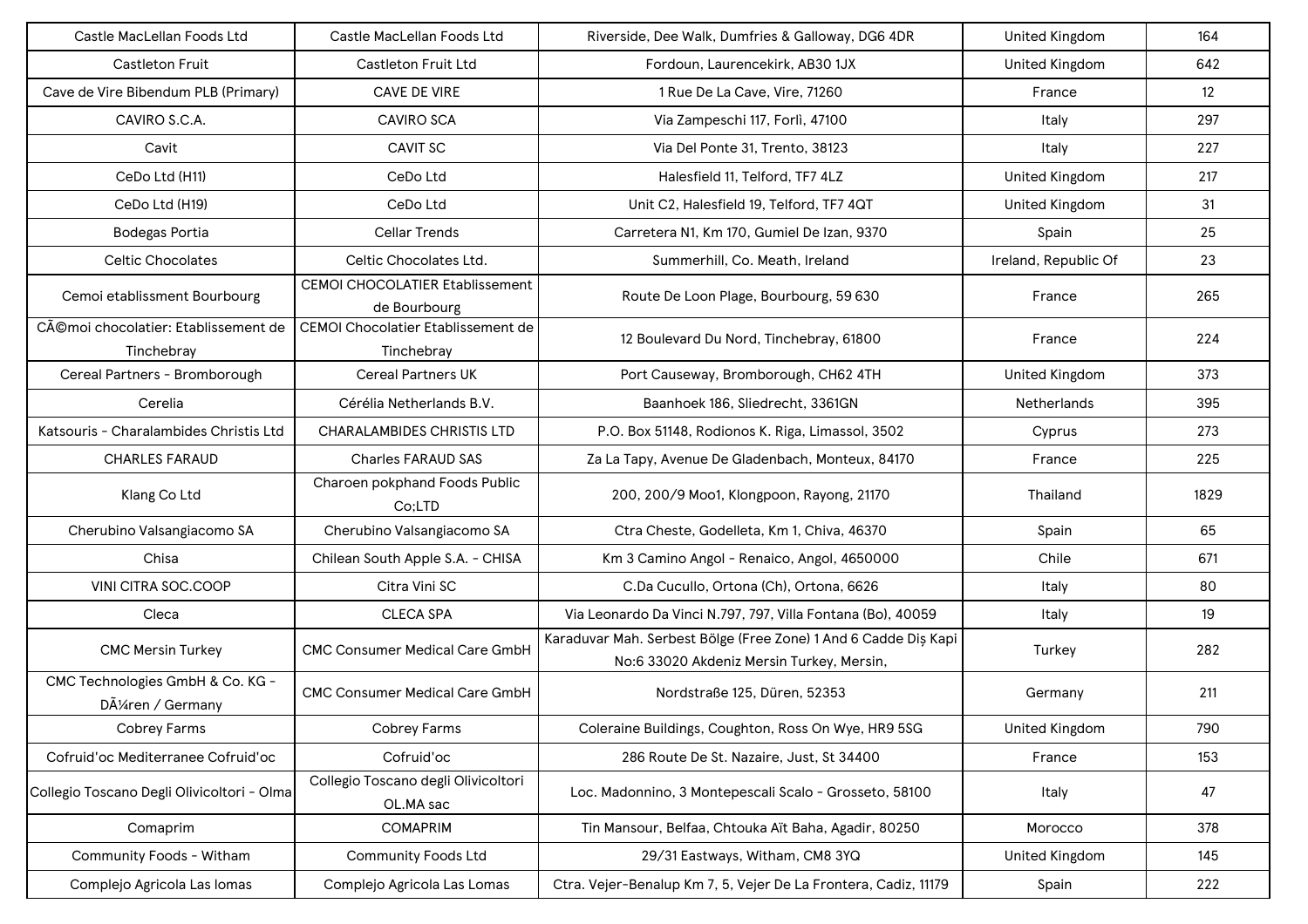| Complejo Agroindustrial Beta S.A, Planta                            | Complejo Agroindustrial Beta S.A.                        | Panamericana Sur Km 321, Santiago, Ica (Fundo), Av. Industrial<br>Centinela S/N (Carretera A Chincha Baja 01), Baja, Chincha, | Peru                  | 1800 |
|---------------------------------------------------------------------|----------------------------------------------------------|-------------------------------------------------------------------------------------------------------------------------------|-----------------------|------|
| Chincha                                                             |                                                          | (Planta), Ica, 11000                                                                                                          |                       |      |
| Complejo Agroindustrial Beta S.A, Planta<br>Jayanca                 | Complejo Agroindustrial Beta S.A.                        | Fundo Uc 11420, La Viña- Lambayeque- Jayanca (Fundo), 14151                                                                   | Peru                  | 1845 |
| Vina Concha y Toro - Pirque                                         | Concha y Toro UK Ltd                                     | Virginia Subercaseaux 210, Pirque, Santiago, 210                                                                              | Chile                 | 959  |
| Coppenrath & Wiese                                                  | Conditorei Coppenrath & Wiese<br>GmbH & Co.KG            | Hansastrasse 10, Mettingen, 49497                                                                                             | Germany               | 2998 |
| CONSERVERA DEL CANTÃBRICO, S.L.                                     | <b>CONSERVERA DEL CANTABRICO SL</b>                      | Polígono Industrial La Pesquera, 12, Laredo, 39770                                                                            | Spain                 | 56   |
| Consuma Paper Products (Hurlingham)                                 | Consuma Paper Products Ltd                               | Hurlingham Business Park, Fulbeck Heath, Grantham, NG32 3HL                                                                   | <b>United Kingdom</b> | 273  |
| Arnstadt                                                            | <b>Continental Bakeries Deutschland</b><br>GmbH          | August-Rost-Str. 1, Arnstadt, 99310                                                                                           | Germany               | 203  |
| <b>Continental Wine &amp; Food</b>                                  | continental wine & food Itd                              | Trafalgar Winery, Leeds Road, Huddersfield, HD2 1YY                                                                           | <b>United Kingdom</b> | 48   |
| Coopera Solutions                                                   | COOPERA SOLUTIONS, S.L.                                  | Paraje Loma Del Viento, 72, Las Norias - El Ejido, 4716                                                                       | Spain                 | 82   |
| Cartaya 1 (Onubafruit co-op Spain)                                  | COOPERATIVA AGRICOLA<br>HORTOFRUTICOLA DE CARTAYA        | Cta Tariquejos Km 0.4, Cartaya, Huelva, 21450                                                                                 | Spain                 | 351  |
| Coop.Agricola Ntra. Sra. del Oreto Coop.<br>V.                      | Cooperativa Agricola Nuestra Sra del<br>Oreto            | Avda De La Coop. Agricola Verge L?Oreto, 1, L'Alcudia, 46250                                                                  | Spain                 | 424  |
| Quality Symbol Eleohori                                             | <b>COOPERATIVE GRAPES PRODUCERS</b><br>OF PAGGAIO SYMBOL | Eleochori, Kavala, 64007                                                                                                      | Greece                | 100  |
| Coopval - Cooperativa Agricola dos<br>Fruticultores do Cadaval, CRL | COOPVAL                                                  | Estrada Nacional 115 Km 26, Cadaval, 2550-108 CDV                                                                             | Portugal              | 166  |
| <b>CORNU SA - France</b>                                            | <b>CORNU SA &amp; SAS</b>                                | Route De Pugey, Fontain, 25660                                                                                                | France                | 63   |
| Cornu SA - Switzerland                                              | <b>CORNU SA &amp; SAS</b>                                | Le Moulin, Champagne, 1424                                                                                                    | Switzerland           | 88   |
| Cosmewax S.A. Jerez                                                 | <b>COSMEWAX</b>                                          | Avda Sudafrica 110, Pol Ind El Portal, Jerez, Cadiz, 11408                                                                    | Spain                 | 283  |
| Cosmonde                                                            | Cosmonde                                                 | Dusikova 7, Brno, 638 00                                                                                                      | Czech Republic        | 201  |
| Cottage Farm                                                        | Cottage Farms Ltd                                        | August Pitts, Churn Lane, Kent, TN12 8 HW                                                                                     | <b>United Kingdom</b> | 139  |
| <b>Country Style Foods Grimsby</b>                                  | <b>Country Style Foods</b>                               | Country Style Foods, Wickham Road, Grimsby, DN31 3SW                                                                          | <b>United Kingdom</b> | 339  |
| Country Style Leeds                                                 | Country Style Foods                                      | 50 Pontefract Lane, Leeds, LS9 8HY                                                                                            | <b>United Kingdom</b> | 446  |
| Country Style Foods Stockton                                        | Country Style Foods                                      | Concorde Way, Preston Farm Industrial Estate, Stockton, TS18<br>3RB                                                           | <b>United Kingdom</b> | 183  |
| Country Style Foods Okehampton                                      | Country Style Foods                                      | North Road Industrial Estate, Okehampton, EX20 1BQ                                                                            | <b>United Kingdom</b> | 108  |
| <b>Country Style Newcastle</b>                                      | Country Style Foods                                      | Benton Lane, Long Benton, Newcastle, NE12 8EF                                                                                 | United Kingdom        | 401  |
| Country Style Bridlington                                           | <b>Country Style Foods</b>                               | Carnaby Industrial Estate, Lancaster Road, Bridlington, YO15 3QY                                                              | <b>United Kingdom</b> | 324  |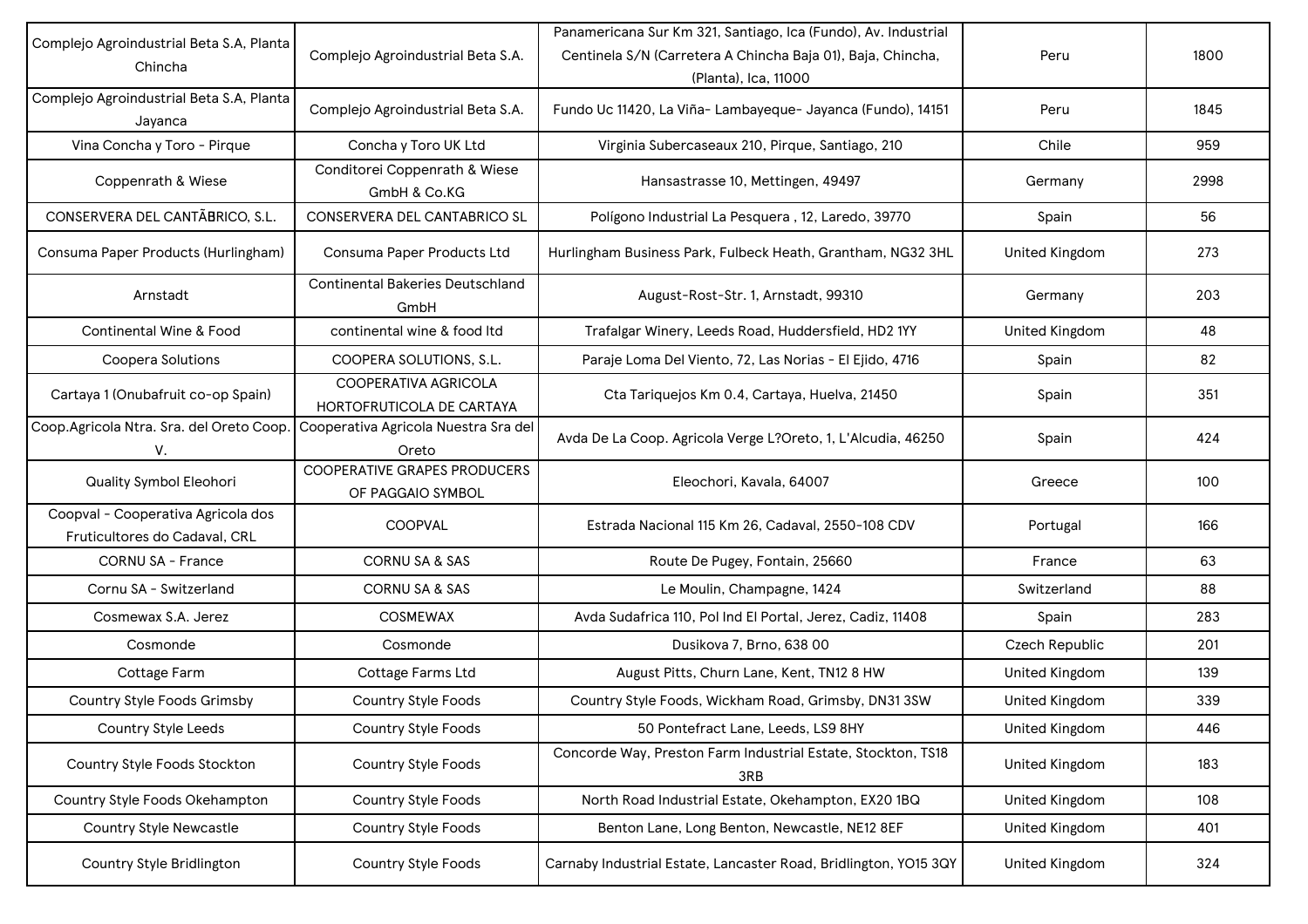| <b>BKP</b>                             | CPF (Thailand) Public Company<br>Limited (TH23/TH36) | 150 Moo 7, Thumbol Tandiew, Kangkoi, Saraburi, 18110                                 | Thailand              | 6106 |
|----------------------------------------|------------------------------------------------------|--------------------------------------------------------------------------------------|-----------------------|------|
| CP Ram                                 | CPRAM Co., Ltd (Head Office)                         | 177 Moo 4, Pathumthani-Lardlumkaew Rd., Rahaeng,<br>Lardlumkaew, Pathum-Thani, 12140 | Thailand              | 2438 |
| <b>Cranswick Norfolk</b>               | <b>CRANSWICK COUNTRY FOODS</b>                       | Brandon Road, Watton, Norfolk, IP25 6LW                                              | <b>United Kingdom</b> | 1268 |
| <b>Milton Keynes</b>                   | <b>CRANSWICK COUNTRY FOODS</b>                       | Steinbeck Crescent, Snelshall West, Milton Keynes, MK4 4AE                           | <b>United Kingdom</b> | 893  |
| <b>Cranswick Convenience Foods</b>     | <b>CRANSWICK COUNTRY FOODS</b>                       | Helsinki Road, Sutton Fields Industrial Estate, Hull, HU7 OYW                        | <b>United Kingdom</b> | 869  |
| <b>Cranswick Gourmet Bacon</b>         | <b>CRANSWICK COUNTRY FOODS</b>                       | Unit 1, Seafox Court, Leeds, LS25 6PL                                                | <b>United Kingdom</b> | 748  |
| KATSOURIS BROTHERS LTD                 | <b>CRANSWICK COUNTRY FOODS</b>                       | 257 - 258 Water Road, Wembley, London, HAO 1HX                                       | <b>United Kingdom</b> | 260  |
| <b>Cranswick Preston</b>               | <b>CRANSWICK COUNTRY FOODS</b>                       | Staithes Road, Preston, Hull, HU12 8TB                                               | <b>United Kingdom</b> | 1868 |
| <b>Cranswick Country Foods Poultry</b> | <b>CRANSWICK COUNTRY FOODS</b>                       | 13 Geneva Way, Leads Road, Hull, HU7 ODG                                             | <b>United Kingdom</b> | 842  |
| Cranswick Eye                          | <b>CRANSWICK COUNTRY FOODS</b>                       | Oaksmere Business Park, Eye Airfield Industrial Estate, Yaxley,<br>IP238BW           | <b>United Kingdom</b> | 1070 |
| Continental Fine Foods - Bury          | <b>CRANSWICK COUNTRY FOODS</b>                       | Roach Bank Road, Pilsworth Industrial Estate, Bury, BL9 8RQ                          | United Kingdom        | 649  |
| <b>Crediton Dairy Ltd</b>              | <b>Crediton Dairy Ltd</b>                            | Church Lane, Crediton, EX17 2AH                                                      | <b>United Kingdom</b> | 127  |
| Le Breton (Jacquet)                    | Creperie Lebreton                                    | 38 Rue De Montagnes Noires, Bp1, Langonnet, 56630                                    | France                | 58   |
| Azura (UK)                             | <b>Cross and Wells Ltd</b>                           | Castle Road, Eurolink Business Park, Sittingbourne, ME10 3RN                         | <b>United Kingdom</b> | 235  |
| Crust & Crumb                          | Crust & Crumb Bakery Ltd                             | 37 Main Street, Derrylin, Fermanagh, BT92 9DS                                        | United Kingdom        | 50   |
| Vergro NV - D&G Fruit BVBA             | <b>D&amp;G Fruit BVBA</b>                            | Meiveldlaan 4620, Sint-Truiden, 3800                                                 | Belgium               | 22   |
| DAELMANS NIEUWKUIJK B.V.               | Daelmans Pastries Ltd                                | Kerkstraat 48, Nieuwkuijk, 5253 AP                                                   | <b>Netherlands</b>    | 121  |
| Dailycer France                        | <b>DAILYCER FRANCE SAS</b>                           | Aux Sentiers D'Etelfay, Faverolles, 80500                                            | France                | 447  |
| Wensleydale Dairy - Hawes              | Dairy Crest Limited T/A Wensleydale<br>Creamery      | Gayle Lane, Hawes, DL8 3RN                                                           | <b>United Kingdom</b> | 180  |
| Dalco Food Oss                         | Dalco Food BV                                        | Sweelinckstraat 8, Oss, 5344AE                                                       | <b>Netherlands</b>    | 80   |
| Pennybridge                            | Dale Farm Ltd                                        | Pennybridge Industrial Estate, Larne Road, Ballymena, BT42 3HB                       | <b>United Kingdom</b> | 114  |
| Dromona                                | Dale Farm Ltd                                        | 75 Dunminning Road, Cullybackey, BT42 1PE                                            | <b>United Kingdom</b> | 83   |
| Dalian Hai Kuo                         | DALIAN HAIQING FOOD CO., LTD.                        | No.9 Section 2 Jianshe Street Zhuanghe City Dalian, 116400                           | China                 | 1392 |
| Goodlife Foods (UK) Itd                | Daloon Foods UK Ltd                                  | Brunel Drive, Newark, NG24 2EG                                                       | <b>United Kingdom</b> | 174  |
| Hana Fresh Daltex Kafr El-Zayat        | Daltex for Agricultural Development                  | Kafr El-Zayat, Gharbia Governorate, El Zayat, 11231                                  | Egypt                 | 250  |
| Danish Crown Foods, VEJLE NORD         | Danish Crown Foods                                   | Tulipvej 10, Vejle., 7100                                                            | Denmark               | 310  |
| Daregal                                | DAREGAL                                              | 6 Boulevard Joffre, Bp 8, Milly La Foret, 91490                                      | France                | 289  |
| d'Arenberg Enotria                     | d'Arenberg Pty Ltd                                   | Osborn Road, Mclaren Vale, 5171                                                      | Australia             | 107  |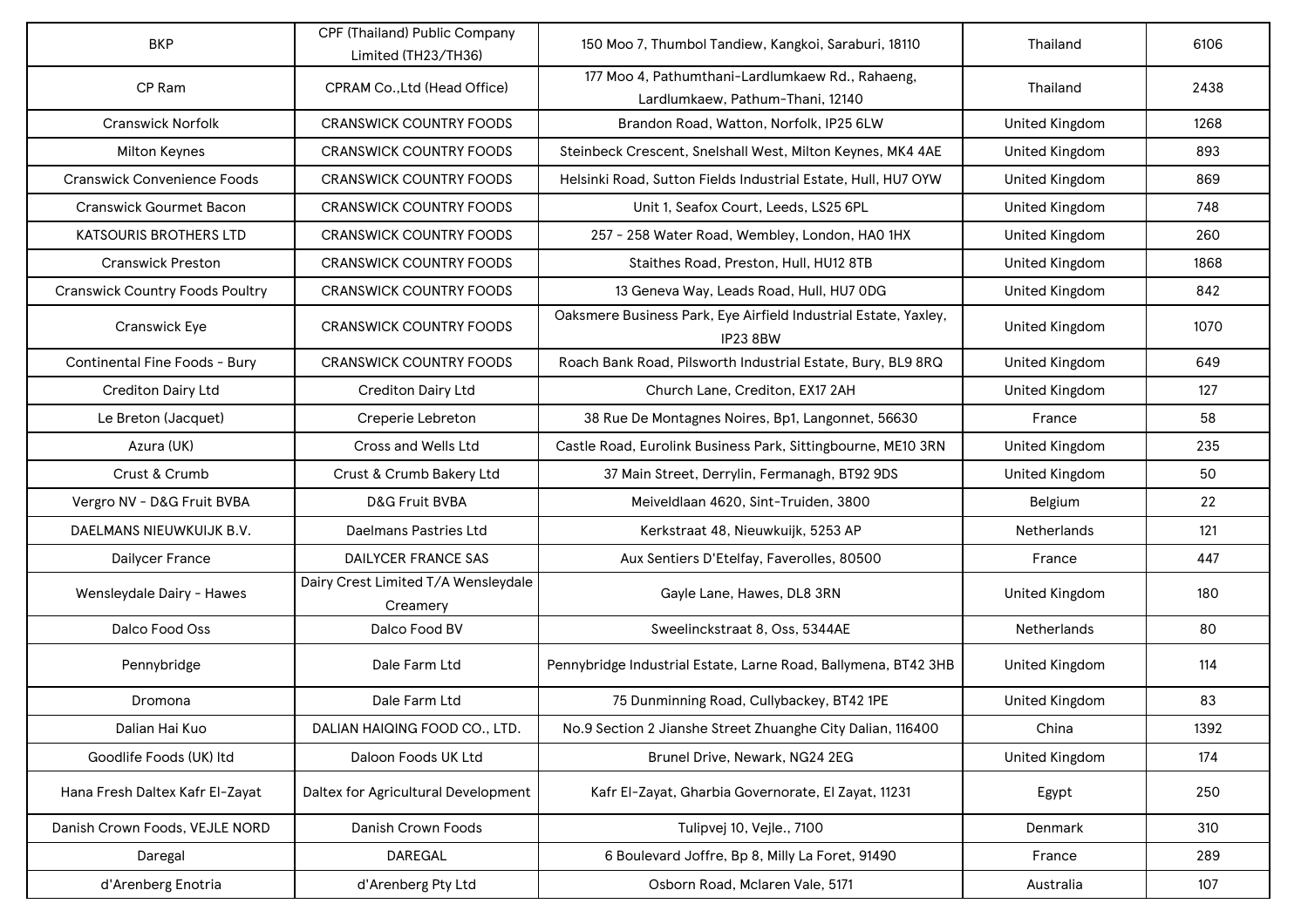| David Wood Baking Ltd Dudley | David Wood Baking Ltd - Group | Unit M, Crackley Way, Dudley, DY2 OUW                                         | <b>United Kingdom</b> | 315 |
|------------------------------|-------------------------------|-------------------------------------------------------------------------------|-----------------------|-----|
| David Wood Foods Bolton      | David Wood Baking Ltd - Group | 14, Lyon Road, Bolton, BL4 8NB                                                | <b>United Kingdom</b> | 366 |
| Dunbia Cross Hands           | Dawn Meats Group              | Cross Hands Food Park, Hands, Llanelli, SA14 6RF                              | <b>United Kingdom</b> | 817 |
| <b>RR Spinks and Sons</b>    | Dawnfresh Seafoods Ltd        | Sir William Smith Road, Kirkton Industrial Estate, Angus, DD11 3RD            | <b>United Kingdom</b> | 268 |
| Dawnfresh Seafoods Limited   | Dawnfresh Seafoods Ltd        | Bothwell Industrial Estate, Uddingston, G71 6LS                               | <b>United Kingdom</b> | 307 |
| De Banketgroep Bunschoten    | De Banketgroep                | Edisonweg 8, Bunschoten, 3752LV                                               | Netherlands           | 51  |
| Deans of Huntly              | Dean's of Huntly Ltd          | Depot Road, Huntly, Aberdeenshire, AB54 8JX                                   | <b>United Kingdom</b> | 74  |
| Dearnsdale Fruit             | Dearnsdale Fruit              | Haughton, Stafford, ST18 9DH                                                  | <b>United Kingdom</b> | 645 |
| Deas SA                      | <b>DEAS SA</b>                | Kalives, Halkidiki, 63100                                                     | Greece                | 251 |
| De Bortoli Bilbul            | DeBortoli Wines Pty. Ltd.     | De Bortoli Road, Bilbul, 2680                                                 | Australia             | 478 |
| Deeside Cereals I Ltd        | <b>Deeside Cereals</b>        | 4Th Avenue, Deesdie Industrial Park, Chester, CH5 2NR                         | <b>United Kingdom</b> | 181 |
| Del Monte (Wisbech) Ltd.     | Del Monte Ltd.                | Ruta 5 Sur Km 186, Curico Plant, Curico, 3340000                              | Chile                 | 100 |
| Deli 24                      | DEIi24 Ltd                    | Dawson Road, Mount Avenue, Milton Keynes, MK11JN                              | <b>United Kingdom</b> | 335 |
| <b>Mighty Makery</b>         | Delicious Alchemy Ltd         | Unit 4, Atlas Way, Sheffield, S4 7QQ                                          | <b>United Kingdom</b> | 31  |
| <b>Delisauce World Foods</b> | Delisauce World Foods Sdn Bhd | Plo 105, Jalan Cyber 5, Kawasan Perindustrian Senai 3, Senai,<br>Johor, 81400 | Malaysia              | 136 |
| Desobry-Belgium              | Desobry SA                    | Rue Du Vieux Colombier 1, Tournai, 7500                                       | Belgium               | 190 |
| DeVe Pack                    | DeVe-Pack                     | Hoogmolenstraat 10, Kruishoutem, 9770                                         | Belgium               | 15  |
| <b>DGMGrowers</b>            | <b>DGM Growers</b>            | Oak House, Holbeach Bank, Spalding, PE12 8BB                                  | <b>United Kingdom</b> | 131 |
| Direct Table Saxham          | Direct Table Foods Ltd        | Saxham Business Park, Little Saxham, Bury St Edmunds, IP28 6RX                | <b>United Kingdom</b> | 674 |
| Distilleries de Matha        | Distilleries de Matha         | 4 Bis Rue Des Douves, Matha, 17160                                            | France                | 52  |
| Doherty & Gray Ltd           | Doherty & Gray Limited        | 7 Woodside Industrial Estate East, Road, Ballymena, BT42 4QJ                  | <b>United Kingdom</b> | 30  |
| Dole Planta Molina           | <b>DOLE CHILE</b>             | Camino Quechereguas Casablanca S/N. Paredero 8, Molina.<br>Curicó, 3380000    | Chile                 | 144 |
| Domaco                       | DOMACO Dr med Aufdermaur AG   | Weststrasse 16, Lengnau, 5426                                                 | Switzerland           | 127 |
| Doric FPD                    | Doric FPD Ltd                 | Farrington Road, Rossendale Road Industrial Estate, Burnley, BB11<br>5SW      | <b>United Kingdom</b> | 141 |
| Dorset Village Bakery        | Dorset Village Bakery Ltd     | Pinesway Buisness Park, Station Road, Dorset, DT10 2RN                        | <b>United Kingdom</b> | 158 |
| Willand                      | Dragonfly Foods Ltd           | 7 King Place, Hitchcock Business Park, Exeter, EX15 3FA                       | <b>United Kingdom</b> | 14  |
| Drinkwaters Mushrooms Ltd    | Drinkwaters Mushrooms Ltd     | Hampson Lane, Galgate, Lancaster, LA2 OJB                                     | <b>United Kingdom</b> | 230 |
| Drylock Technologies s.r.o   | <b>Drylock Technologies</b>   | Vlámská 801, Vlamská 826, Hrádek Nad Nisou, 463 34                            | Czech Republic        | 750 |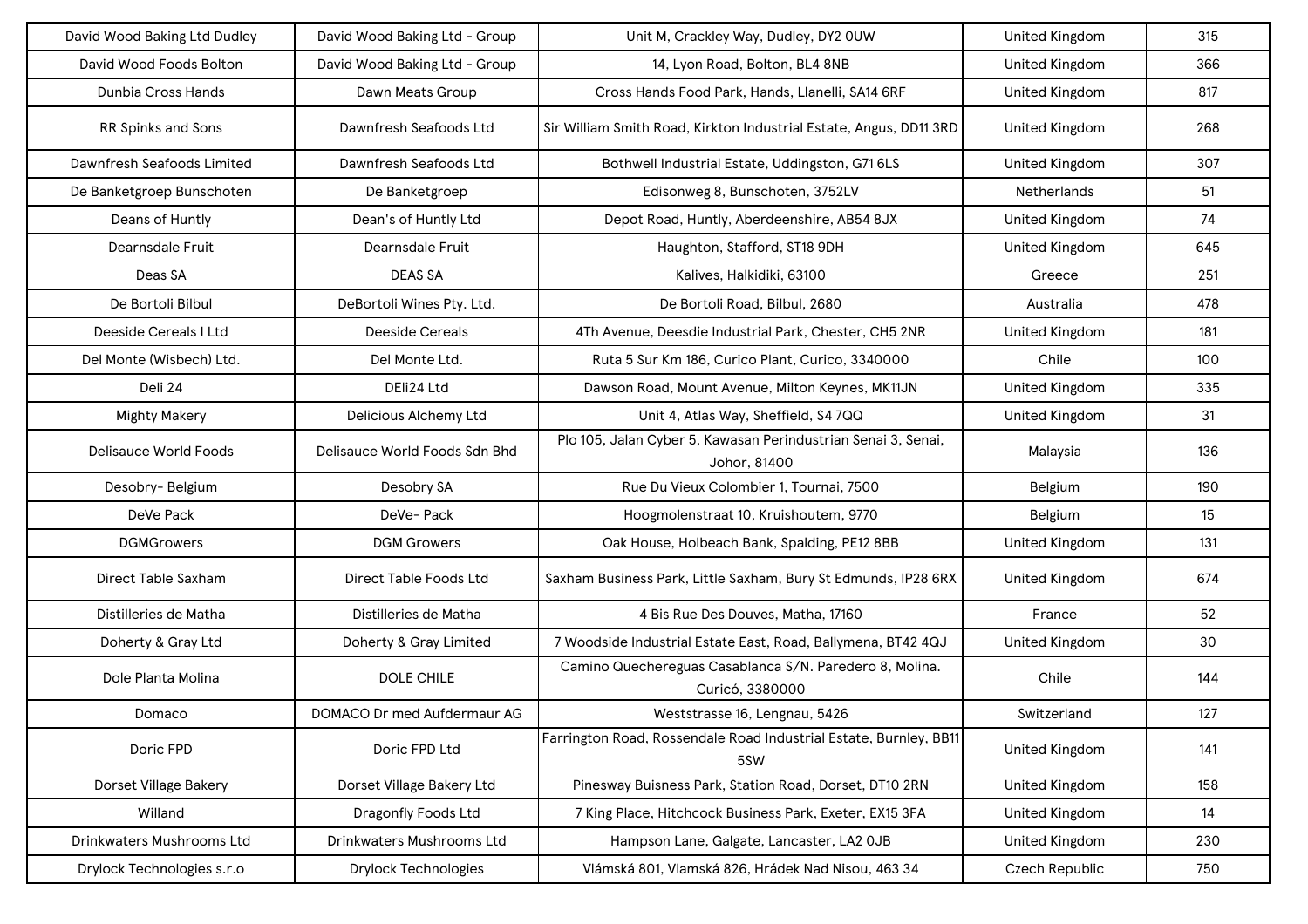| Drynie Woodlands                     | Drynie Woodlands                             | Drynie Mains Farmhouse, North Kessock, Inverness, IV1 3XG                     | <b>United Kingdom</b> | 120  |
|--------------------------------------|----------------------------------------------|-------------------------------------------------------------------------------|-----------------------|------|
| Beeswax Dyson                        | <b>Dyson Farming Limited</b>                 | Beeches Lane, Boston, pe227jd                                                 | <b>United Kingdom</b> | 56   |
| <b>East Lothian Produce</b>          | East Lothian Produce Ltd                     | 4 West Garleton, Haddington, EH41 3SJ                                         | <b>United Kingdom</b> | 24   |
| <b>East Mushrooms</b>                | East Mushrooms Sp z o o                      | Zakrze 103, Łosice, 08-200                                                    | Poland                | 38   |
| Kettle Produce Espana S.LL Ecoribera | Ecoribera s.l.                               | C/Sueca 28, Cullera, 46400                                                    | Spain                 | 33   |
| Green Eden SRL                       | EDEN FRUIT SOC COOP AGR                      | Regione Colombaro Dei Rossi 39, Saluzzo, 12037                                | Italy                 | 57   |
| Edward Vinson / Ewell Farm           | <b>Edward Vinson Limited</b>                 | Graveney Road, Faversham, Kent, ME13 8UP                                      | <b>United Kingdom</b> | 603  |
| EGL Homecare Ltd.                    | <b>EGL Homecare Limited</b>                  | Units 1 - 7, Campfield Road, Shoeburyness, SS3 9FL                            | <b>United Kingdom</b> | 270  |
| Ejidomar                             | EJIDOMAR, S.C.A.                             | Ctra. Almerimar, Km1, Almeria, 4700                                           | Spain                 | 215  |
| Elbe Obst                            | Elbe-Obst Erzeugerorganisation r.V.          | Industriestr. 2, Apensen, D-21641                                             | Germany               | 213  |
| Emergosol                            | Emergosol                                    | Estrada Do Juncal, Nº21, Fonte Grada, Torres Vedras, 2560-249                 | Portugal              | 54   |
| Emmi Dessert Italia (Gattico)        | Emmi Dessert Italia - Gattico                | Via Cascinetta 44, Gattico (No), 28013                                        | Italy                 | 286  |
| Emmi Desserts Italia (Lasnigo)       | EMMI DESSERT ITALIA-LASNIGO                  | Via Cassina, 5, 22030 Lasnigo, Co, Italia,                                    | Italy                 | 111  |
| <b>Emporio Verde SARL</b>            | Emporio Verde site - AGAFRESH<br>company     | Cmv 807, Toussouss Belfaa, Agadir, 80000                                      | Morocco               | 130  |
| <b>ENCUBE ETHICALS PVT LIMITED</b>   | <b>Encube Ethicals Pvt Ltd</b>               | Plot No C-1, Madkaim Industrial Estate, Madkaim, Post Mardol,<br>.Goa, 403404 | India                 | 975  |
| Esposack, Embalagens Lda.            | Esposack Embalagens Lda                      | Rua Da Fabrica N.6, Zona Industrial Do Bouro, Esposende, 4740-<br>010         | Portugal              | 52   |
| Perpignan                            | Etablissement Toremilla Cemoi<br>chocolatier | Zac Torremilla, Rue Des Freres Voisin, 66000                                  | France                | 403  |
| EURIAL ULTRA FRAIS - Usine De Jouy   | <b>EURIAL ULTRA FRAIS</b>                    | 30 Rue Des Jacquins, Jouy, 89150                                              | France                | 111  |
| Europatisserie                       | Euro Patisserie Producties Twello BV         | Kanaal Zuid 80, Apeldoorn, 7332 BD                                            | <b>Netherlands</b>    | 144  |
| Eurocaps Limited - Gwent             | <b>Eurocaps Limited</b>                      | Dukestown, Units A - D, Tredegar, NP22 4EF                                    | <b>United Kingdom</b> | 266  |
| Eurocastell                          | Eurocastell CAÑA S.L.                        | Pago Del Rancho S/N, Castell De Ferro, 18740                                  | Spain                 | 809  |
| Eurodesserts                         | <b>EURODESSERTS</b>                          | Lochtemanweg, 4, Beringen, 3580                                               | Belgium               | 58   |
| Eurofish                             | Eurofish SA                                  | Urbanizacion Arroyo Azul, Manta, 130201                                       | Ecuador               | 2013 |
| <b>Europastry Oldenzaal</b>          | <b>Europastry Central Europe BV</b>          | Coulissenweg 1, Oldenzaal, 7572 PJ                                            | Netherlands           | 283  |
| Euro Vast UK Limited                 | EuroVast UK LTD                              | 78 Horn House Lane, Knowsley Ind. Park, Kirkby, Liverpool,<br>L337YQ          | <b>United Kingdom</b> | 34   |
| Expac (Preston) Ltd                  | Expac (Preston) Ltd                          | Tomlinson Road, Leyland, Preston, PR25 2DY                                    | <b>United Kingdom</b> | 102  |
| <b>Manuel Rosa</b>                   | Explotaciones Agrícolas Rosa SL              | Calle Camino De Magacela S/N, Villanueva La Serena, 6700                      | Spain                 | 108  |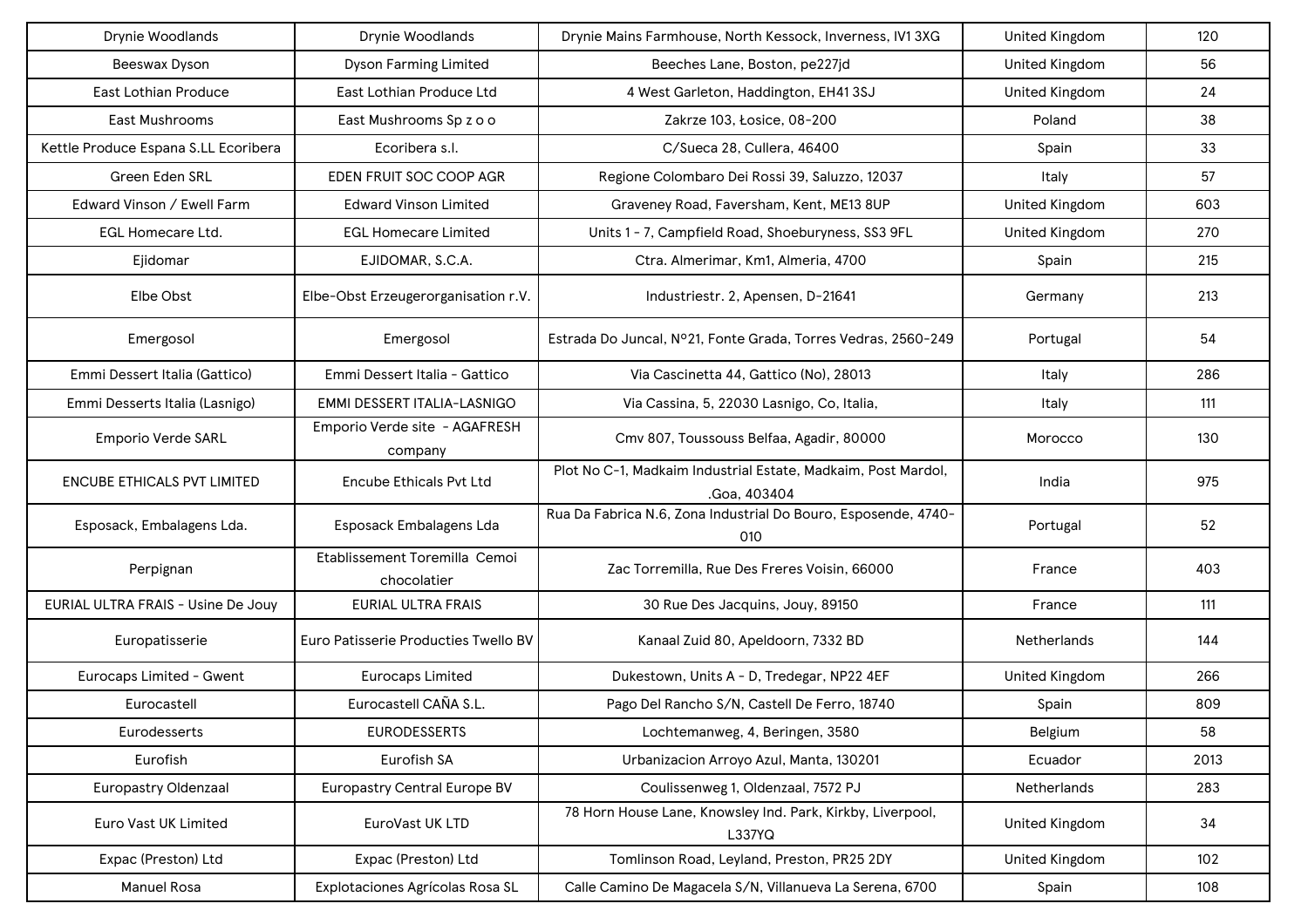| <b>Exportciones Ciscar</b>                     | <b>EXPORTACIONES CISCAR SL</b>                | Bernardino Pallares, 54, Piles, 46712                                            | Spain                 | 82      |
|------------------------------------------------|-----------------------------------------------|----------------------------------------------------------------------------------|-----------------------|---------|
| Ciscar Xeresa                                  | <b>EXPORTACIONES CISCAR SL</b>                | Carrer De L'Estació S/N, Piles, 46712                                            | Spain                 | 48      |
| F Duerr - Wythenshawe                          | F Duerr & Sons                                | Floats Road, Roundthorn Industrial Estate, Manchester, M23 9DR                   | <b>United Kingdom</b> | 120     |
| f.r.bradley feltham Itd                        | F R BRADLEY FELTHAM LTD                       | Central Way, North Feltham Trading Est, London, tw140xq                          | <b>United Kingdom</b> | Unknown |
| Mansfields                                     | F W Mansfield & Son                           | Chartham, Kent, Canterbury, CT4 7PL                                              | <b>United Kingdom</b> | 940     |
| <b>RDJ Bakeries Ltd</b>                        | Fairway GB Ltd                                | 56 Stafford Court, Cambridge, N1T 1B3                                            | Canada                | 239     |
| FAMAR S.A.                                     | <b>FAMAR ABE</b>                              | 49Th Klm National Road Athens-Lamia 190 11 Avlonas, 19011                        | Greece                | 198     |
| <b>Family Crop</b>                             | <b>FAMILY CROP (SEYCROS)</b>                  | Carretera Puerto Peña S/N, Talarrubias, 6640                                     | Spain                 | 105     |
| <b>Farm Frites</b>                             | Farm Frites International                     | Maatheide 50, Lommel, 3920                                                       | Belgium               | 346     |
| <b>Febin Marine Foods</b>                      | Febin Marine Foods                            | Eramalloor, Alappuzha 688 537, 688537                                            | India                 | 148     |
| FEI 3                                          | FEI Foods Ltd                                 | Fei Foods Ltd, Viking Way, Swansea, SA17DA                                       | <b>United Kingdom</b> | 123     |
| Felix Solis SA                                 | Félix Solís Avantis SA                        | Autovia De Andalucía Km. 199, Valdepeñas (Ciudad Real), 13300                    | Spain                 | 214     |
| Pagos del Rey S. L. RIOJA                      | Félix Solís Avantis SA                        | Poligono Industrial Buicio, Parcela 1, 26360 Fuenmayor (La Rioja),<br>Fuenmayor, | Spain                 | 20      |
| <b>Ferndale Foods Ltd</b>                      | Ferndale Foods Limited                        | Hailey Road Business Park, Erith, Kent, DA18 4AR                                 | <b>United Kingdom</b> | 986     |
| Fertin Pharma                                  | Fertin Pharma A/S                             | Dandyvej 19, Vejle, 7100                                                         | Denmark               | 751     |
| Feudi                                          | Feudi di San Gregorio Società<br>Agricola spa | Localita' Cerza Grossa, Sorbo Serpico, 83050                                     | Italy                 | 97      |
| Fine Lady Bakeries Banbury                     | Fine Lady Bakeries Ltd                        | Southam Road, Banbury, Oxfordshire, OX16 2RE                                     | <b>United Kingdom</b> | 384     |
| Fine Lady Bakeries Manchester                  | Fine Lady Bakeries Ltd                        | Grimshaw Lane, Manchester, M40 2BA                                               | <b>United Kingdom</b> | 215     |
| <b>Finlays Beverages</b>                       | <b>Finlay Beverages Limited</b>               | Elmsall Way, South Elmsall, Wakefield, WF9 2XS                                   | <b>United Kingdom</b> | 283     |
| <b>Flamingo Flowers</b>                        | Flamingo Flowers Ltd                          | Great North Road, Sandy, SG19 2AJ                                                | <b>United Kingdom</b> | 581     |
| Flamingo Produce - Stevenage                   | Flamingo Fresh Produce UK Limited             | Flamingo House, Cockerell Close, Stevenage, SG1 2NB                              | <b>United Kingdom</b> | 365     |
| Flamingo - Naivasha Veg pack house<br>(acacia) | Flamingo Horticulture Kenya Limited           | South Lake Road, Naivasha, 20117                                                 | Kenya                 | 730     |
| Flamingo - Mt Kenya Packhouse                  | Flamingo Horticulture Kenya Limited           | Homegrown Ltd, Private Bag, Nanyuki, 100                                         | Kenya                 | 2188    |
| Flamingo Farm Kenya                            | Flamingo Horticulture Kenya Limited           | P.O.Box 530, Naivasha, 20117                                                     | Kenya                 | 792     |
| <b>Flamingo Plants</b>                         | <b>Flamingo Plants</b>                        | Kellet Gate, Spalding, PE126EH                                                   | <b>United Kingdom</b> | 200     |
| Flatfish Ltd                                   | <b>Flatfish Ltd</b>                           | Unit 5, Stirling Street, Grimsby, DN31 3AE                                       | <b>United Kingdom</b> | 112     |
| <b>Fletchers Bakeries</b>                      | <b>Fletchers Bakeries Limited</b>             | Claywheels Lane, Sheffield, S6 1LY                                               | <b>United Kingdom</b> | 404     |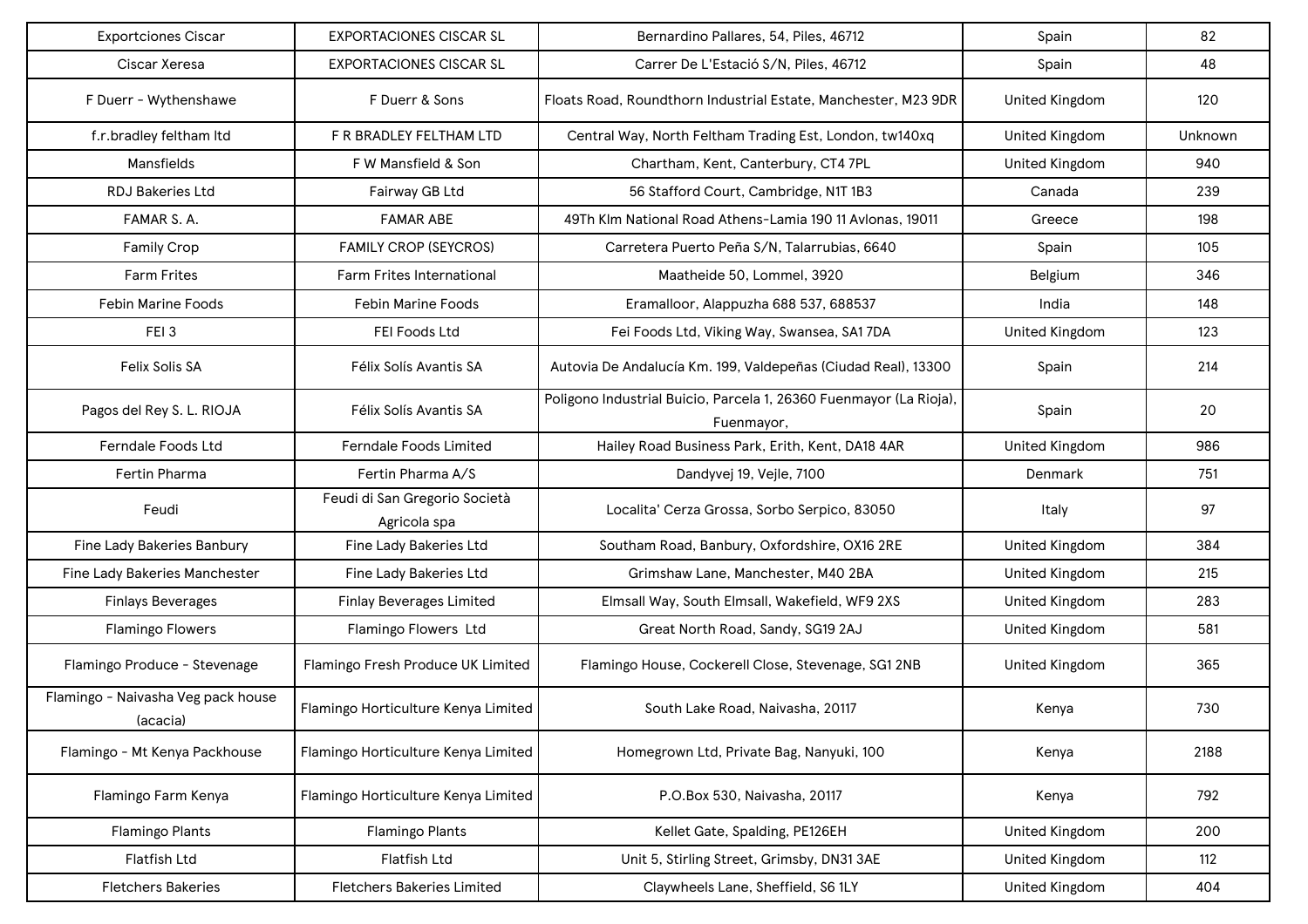| Fratelli Polli SPA                                    | Fili.Polli S.P.A.                                   | Via C. Battisti 1059, Monsummano Terme (Pt), I-51015          | Italy                 | 180  |
|-------------------------------------------------------|-----------------------------------------------------|---------------------------------------------------------------|-----------------------|------|
| <b>Flower Valley</b>                                  | Flower Valley BV                                    | De Gouw 41 E, Enkhuizen, 1602 DN                              | <b>Netherlands</b>    | 98   |
| Fontestad                                             | Fontestad                                           | Carretera Cv 32 Km 9, Museros, Valencia, 46136                | Spain                 | 959  |
| Food Innovations Manufacturing Ltd.                   | Food Innovations/ Food Innovations<br>Manufacturing | Unit 3, Panattoni Park, Eastwood, Nottingham, NG16 3RY        | United Kingdom        | 169  |
| Foodpro                                               | Food Pro Manufacturing                              | Chapel Lane, Wigan, Manchester, WN3 5DQ                       | <b>United Kingdom</b> | 166  |
| Foodpack Ltd                                          | Foodpack Ltd                                        | Unit 50, Abbotsfield Industrial Estate, St Helens, WA9 4HU    | <b>United Kingdom</b> | 149  |
| Fountain Frozen Ltd                                   | Fountain Frozen Ltd                                 | Salters Way, 11 Wisbech, PE14 OSH                             | <b>United Kingdom</b> | 95   |
| Fournier Pere et Fils                                 | Fournier Pere et Fils                               | Chaudoux, B.P. 7, Verdigny, 18300                             | France                | 101  |
| <b>FOXS BISCUITS - BATLEY</b>                         | Fox's Biscuits                                      | Wellington Street, Batley, West Yorkshire, WF17 5JE           | <b>United Kingdom</b> | 1058 |
| <b>FOXS BISCUITS - KIRKHAM</b>                        | Fox's Biscuits                                      | Whitworth Street, Wesham, Lancashire, PR4 3AX                 | <b>United Kingdom</b> | 649  |
| <b>Francos Bakery</b>                                 | Franco's Bakery 2003 Ltd                            | Unity House, Lake Street, Bolton, BL3 6NE                     | <b>United Kingdom</b> | 31   |
| THE LITTLE TREATS BAKERY                              | Frank Roberts & Sons Limited                        | Gadbrook Park, Rudheath, CW9 7RQ                              | <b>United Kingdom</b> | 162  |
| Frantoi Cutrera S.R.L                                 | Frantoi Cutrera SRL                                 | C.Da Piano Dell'Acqua, 71, Chiaramonte Gulfi, 97012           | Italy                 | 17   |
| Fratelli Martini                                      | FRATELLI MARTINI SECONDO LUIGI<br><b>SPA</b>        | Località San Bovo, Via Statale, 26, Cossano Belbo, 12054      | Italy                 | 100  |
| Congelados de Navarra - Fustinana                     | Freeworld Foods Limited                             | Unit 13, Broadgate House, Westlode Street, Spalding, PE11 2AF | <b>United Kingdom</b> | 9    |
| PrimAs TiefkA1/4hlprodukte GmbH /<br><b>OBERHOFEN</b> | Freiberger Lebensmittel GmbH                        | Mösl 1, Na, Oberhofen, A-6406 Oberhofen                       | Austria               | 296  |
| Freiberger Osterweddingen GmbH & Co.<br>KG.           | Freiberger Lebensmittel GmbH                        | Freibergerstraße 1, Na, Sülzetal, DE-39171                    | Germany               | 303  |
| Freiberger Lebensmittel GmbH & Co.KG<br>Muggensturm   | Freiberger Lebensmittel GmbH                        | Draisstrasse 1-5, Na, Muggensturm, 76461                      | Germany               | 372  |
| Freshgold                                             | FRESH GOLD QUALITY S.L                              | Ctra Seròs S/N, Ctra. Serós, Aitona, 25182                    | Spain                 | 540  |
| Seros Fruits SCCL                                     | FRESH GOLD QUALITY S.L                              | Ptda Feixamatà 142, Seròs, 25182                              | Spain                 | 101  |
| Fresh-Pak Chilled Foods Ltd - Waterside               | Fresh-Pak Chilled Foods Ltd                         | 1 Waterside Park, Valley Way, South Yorkshire, S73 OBB        | <b>United Kingdom</b> | 575  |
| Freshlucena (Onubafruit co-op Spain)                  | <b>FRESLUCENA SCA</b>                               | C/Bonares S/N, Lucena Del Puerto, 21820                       | Spain                 | 150  |
| <b>Friesland Belgium</b>                              | FrieslandCampina Belgium NV                         | Grote Baan 34, Lummen, 3560                                   | Belgium               | 477  |
| FrieslandCampina - Marum                              | FrieslandCampina Cheese & Butter                    | Noorderringweg 33, Marum, 9363 HA                             | Netherlands           | 167  |
| FrieslandCampina Leerdam                              | FrieslandCampina Cheese & Butter                    | Handelstraat 11, Leerdam, 4143 HT                             | Netherlands           | 282  |
| QST - SARL Agour Distribution                         | Fromagerie Agour / Agour<br>Distribution            | Za Ur Xabaleta, Hélette, 64640                                | France                | 52   |
| QST - Fromagerie Alpine                               | <b>FROMAGERIE ALPINE</b>                            | Zi Avenue Des Allobroges, Romans Sur Isere, 26100             | France                | 45   |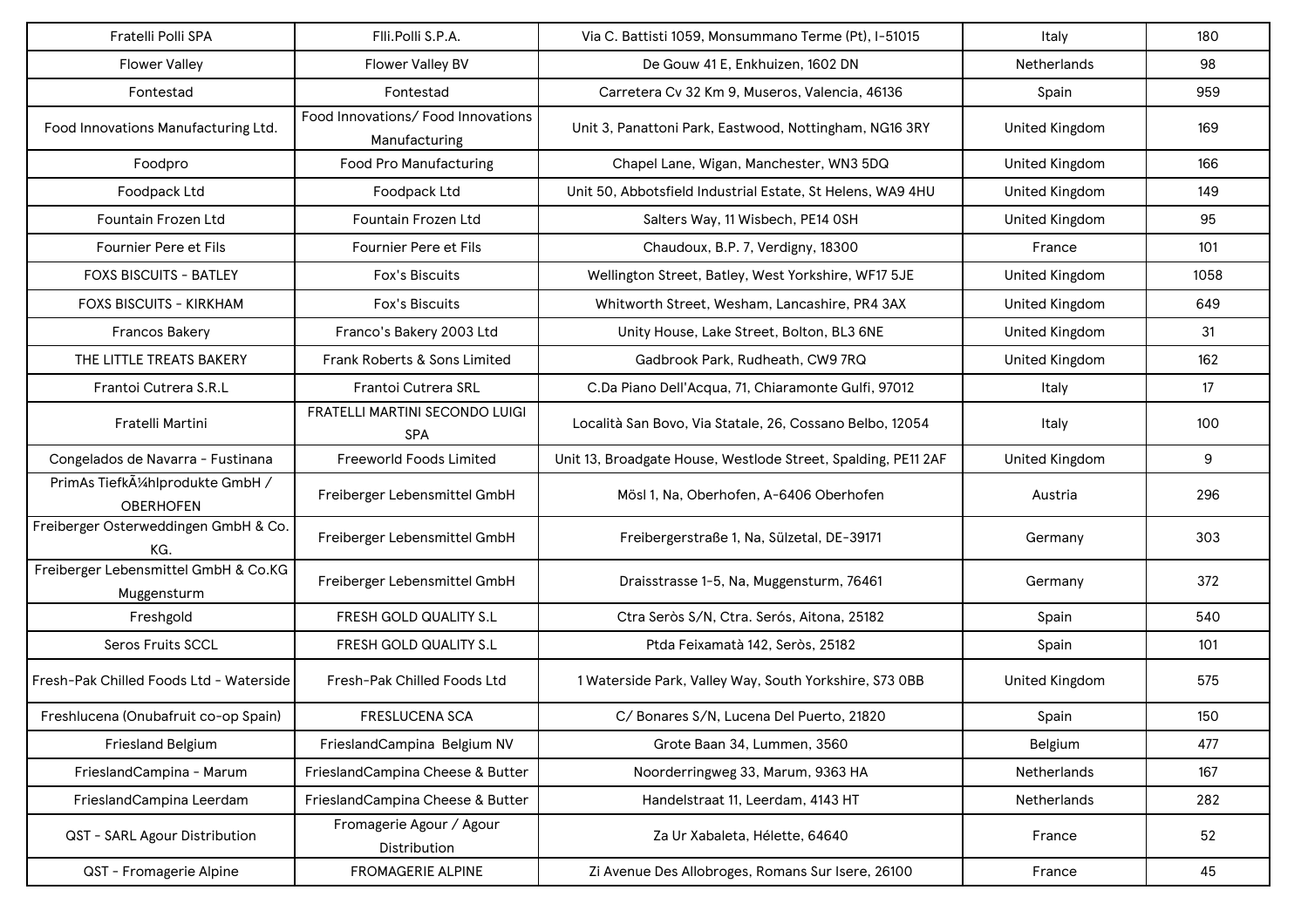| QST - Fromagerie Donge                                     | Fromagerie Donge            | 6 Chem Grde Haie Triconville, Cousances Lès 55500                             | France                | 64      |
|------------------------------------------------------------|-----------------------------|-------------------------------------------------------------------------------|-----------------------|---------|
| QST - Fromagerie La Tournette                              | Fromagerie La Tournette     | 165, Rue Des Bègues, Fillinges, 74250                                         | France                | 125     |
| QST - Lincet                                               | Fromagerie Lincet           | 15 Rue De La Quennevelle, Saligny, 89100                                      | France                | 113     |
| QST - Fromagerie Milleret                                  | Fromagerie Milleret         | 12 Route De Choyé, Charcenne, 70700                                           | France                | 225     |
| QST - Fromagerie Arnaud                                    | <b>Fromageries Arnaud</b>   | Avenue De La Gare, Poligny, 39800                                             | France                | 52      |
| Savencia Fromage and Dairy - Papillon<br>Cutting & Packing | <b>FROMAGERIES PAPILLON</b> | 4 Impasse De La Route Tiergues, Lauras, Roquefort Sur Soulzon,<br>12250       | France                | 83      |
| Leeming                                                    | Froneri                     | Richmond House, Leeming Bar, Northallerton, DL7 9UL                           | <b>United Kingdom</b> | 544     |
| <b>Bodmin</b>                                              | Froneri                     | Lucknow Road, Walker Lines Ind Estate, Cornwall, PL31 1EZ                     | <b>United Kingdom</b> | 38      |
| Osnabrueck                                                 | Froneri                     | Eduard-Pestel Str.15, Osnabrück, D-49080                                      | Germany               | 586     |
| Skelmersdale                                               | Froneri                     | Prospect Place, East Pimbo, Skelmersdale, WN8 9QD                             | <b>United Kingdom</b> | 154     |
| Plouedern                                                  | Froneri                     | Kergamet, 29800 Plouedern, PLOUEDERN                                          | France                | 477     |
| <b>Fruca Marketing</b>                                     | FRUCA MARKETING SL          | Ctra. Fuente Alamo, Km6, Balsapintada, E-30332                                | Spain                 | 1135    |
| <b>Fruca Marketing SL</b>                                  | FRUCA MARKETING SL          | Pol. 18, Parcela 234 Paraje Corverica, Fuente Alamo, 30320                    | Spain                 | 80      |
| Frugarva                                                   | FRUGARVA, S.A.              | Carretera Mazarron, Km21 30840 Alhama De Murcia Mu, Murcia,                   | Spain                 | 117     |
| Fruits de Ponent                                           | Fruits de Ponent            | 4, Cité Guyard, Tamatave, Toamasina, 501                                      | Madagascar            | Unknown |
| <b>Emergosol Frutalvor</b>                                 | <b>FRUTALVOR</b>            | Casal Santa Cecilia - Salir De Matos, Apartado 295, Caldas Da<br>Rainha, 2504 | Portugal              | 92      |
| <b>Frutas Esther</b>                                       | FRUTAS ESTHER SA            | Ctra. Estación Km. 1, 8 Abarán (Murcia), - Murcia, E-30550                    | Spain                 | 971     |
| Consorfruit - Espax                                        | FRUTAS HERMANOS ESPAX SL    | Ctra. Seròs S/N, Soses, 25181                                                 | Spain                 | 223     |
| Frusan_Frutera San Fernando                                | FRUTERA SAN FERNANDO SA     | Acceso Norte A San Fernando S/N, Fernando, 3070000                            | Chile                 | 736     |
| Frusan_Santa Rita                                          | FRUTERA SAN FERNANDO SA     | Fundo Santa Rita, Puente Negro, San Fernando, 3070000                         | Chile                 | 124     |
| Frusan_Angol                                               | FRUTERA SAN FERNANDO SA     | Kilometro 7 Camino Angol - Renaico, Angol,                                    | Chile                 | 475     |
| Frusan_Freire                                              | FRUTERA SAN FERNANDO SA     | Hijuela Brava Y Tres Esquinas, S/N-Freire, Freire, Freire                     | Chile                 | 396     |
| Tri Portugal Frutus                                        | <b>FRUTUS, CRL</b>          | En 366 Km 4, Peral - Cadaval, 2550-452                                        | Portugal              | 141     |
| Fruveg                                                     | <b>FRUVEG</b>               | Paraje Santa Cruz S/N Torre Pacheco (Murcia), Pacheco, 30700                  | Spain                 | 205     |
| Futura Foods Wales Ltd                                     | Futura Foods UK Ltd         | The Priory, 8 - 10 Long Street, Dursley, GL11 4HZ                             | <b>United Kingdom</b> | 33      |
| Giannakakis                                                | G Giannakakis SA            | Tympaki, Heraklion, Crete, 70200                                              | Greece                | 47      |
| G& J Distillers                                            | <b>G&amp;J Distillers</b>   | Distrubution Point, Melbury Park, Warrington, wa3 6ph                         | <b>United Kingdom</b> | 126     |
| Gabriel Boudier                                            | Gabriel Boudier             | 14 Rue De Cluj, Bp 57444, Dijon, 21074                                        | France                | 91      |
| Gaillard                                                   | <b>Gaillard Patisserie</b>  | Zone Industrielle De Kerpieche, France                                        | France                | 155     |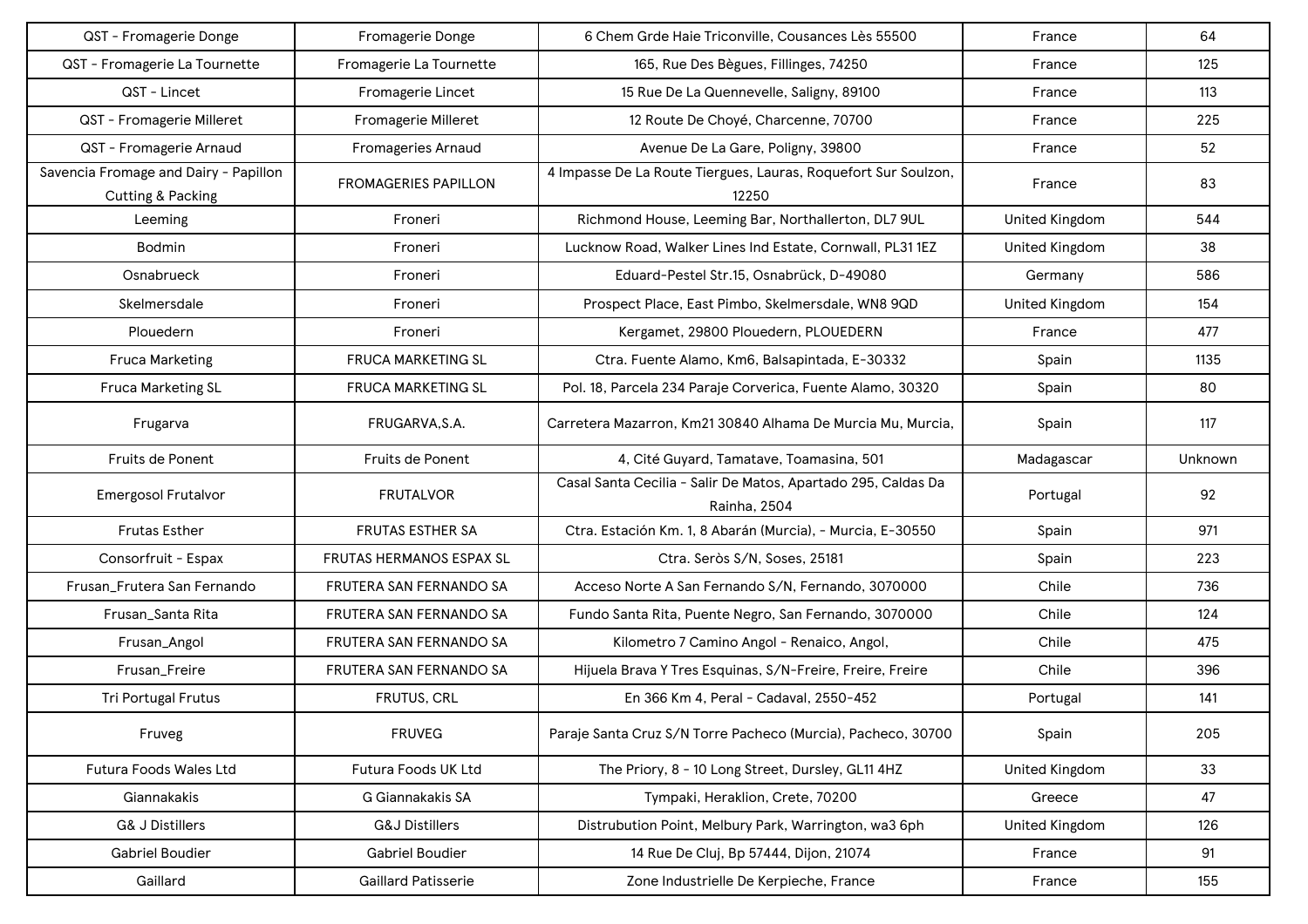| <b>Lallemand Felixstowe</b>                              | <b>GB Ingredients Limited</b>                          | Dock Road, Felixstowe, IP11 3QW                                                              | <b>United Kingdom</b> | 53             |
|----------------------------------------------------------|--------------------------------------------------------|----------------------------------------------------------------------------------------------|-----------------------|----------------|
| Gedesco SA                                               | GEDESCO S.A.                                           | P.I. La Ferrería, Av. 59-71., Montcada I Reixac (Barcelona), 8110                            | Spain                 | 506            |
| Genius Foods                                             | <b>Genius Foods Limited</b>                            | 43 Inchmuir Road, Whitehill Industrial Estate, Bathgate, EH48 2EP                            | United Kingdom        | 152            |
| Genovese                                                 | Genovese chillies                                      | The Villa Grange Road, Blunham, MK44 3NT                                                     | <b>United Kingdom</b> | 17             |
| The Greek Grape Company                                  | GGC                                                    | Agios Pavlos, Halkidiki, 23990                                                               | Greece                | 5              |
| FATTORIE GIACOBAZZI Srl new site via G<br>Di Vittorio 28 | Giacobazzi UK Ltd                                      | Via G. Di Vittorio 28, Nanantola - Modena, 41015                                             | Italy                 | Unknown        |
| Gilfresh Produce Ltd                                     | Gilfresh Produce Ltd                                   | 56 Creenagh Road, Loughgall, Armagh, BT61 8PZ                                                | United Kingdom        | 150            |
| GIOVANNI BOSCA TOSTI I.VI. S.P.A                         | Giovanni Bosca Tosti Spa                               | Viale Italia 295, 14053 Caneli, Canelli, 0.14053                                             | Italy                 | 41             |
| Millennium farm                                          | <b>Glenrath Farms</b>                                  | Cowieslinn, Peebles, EH45 8QZ                                                                | <b>United Kingdom</b> | 75             |
| <b>Glinwell Marketing</b>                                | <b>Glinwell Marketing Ltd</b>                          | Avey Lane, Waltham Abbey, EN9 3QH                                                            | United Kingdom        | 14             |
| <b>Glinwell Marketing Ltd</b>                            | <b>Glinwell Marketing Ltd</b>                          | Hatfield Road, St Albans, AL4 OHE                                                            | <b>United Kingdom</b> | 44             |
| <b>Global Cosmetics (China) Company</b><br>Limited       | <b>Global Cosmetics (Hong Kong)</b><br>Company Limited | Global Industrial City, Chang Ping, Tu Tang District, Dongguan<br>Guangdong Province, 523581 | China                 | 350            |
| <b>Global Gourmet Pvt Ltd</b>                            | <b>Global Gourmet Pvt Ltd</b>                          | Block No. 539, Village, Kanzat Tal. Padra, Vadodara, 391 421                                 | India                 | 441            |
| <b>ERNEST JACKSON &amp; CO LTD</b>                       | <b>Global Mondelez International</b>                   | 29 High Street, Ex17 3Ap, Crediton, BB                                                       | United Kingdom        | $\overline{2}$ |
| Golden Bake Ltd                                          | Golden Bake Ltd                                        | Malahide Road, 4 Newtown Park, Dublin, D17 CP26                                              | Ireland, Republic Of  | 110            |
| <b>GOLDENFRY FOODS LTD</b>                               | <b>Goldenfry Foods Ltd</b>                             | Sandbeck Way, Wetherby, LS22 7DW                                                             | <b>United Kingdom</b> | 169            |
| Good Food Products Sp. z o.o.                            | <b>Good Food Products</b>                              | Skorzewo, Skorzewska 21, Poznań, 60-185 Poznań                                               | Poland                | 156            |
| Good Food Products Sp. z o. o.                           | <b>Good Food Products</b>                              | Szumin 15 Street, Tarnowo Podgórne, 62-080                                                   | Poland                | 340            |
| Good4U Sligo                                             | Good4U Food and Drink Company                          | Finisklin Business Park, Sligo, F91AF10                                                      | Ireland, Republic Of  | 24             |
| G's Marketing Ltd - Gore Hall Farm<br>(Croppers)         | Gore Hall Produce Ltd                                  | Ryding Lane, Banks, Southport, PR9 8EB                                                       | United Kingdom        | 89             |
| <b>Gower View Foods</b>                                  | <b>Gower View Foods LImited</b>                        | Plot 2, Unit B, Heol Ty Newydd, Cross Hands, SA14 6RZ                                        | <b>United Kingdom</b> | 71             |
| Polskie Jagody                                           | GPO Polskie Jagody Sp z o o                            | Olchowiec 120, 23-413                                                                        | Poland                | 335            |
| Graal S.A. Polinord                                      | Graal S.A. (Polinord Site)                             | Ul Spokojna 3, Kartoszyno, 84-110 KROKOWA                                                    | Poland                | 779            |
| <b>Graham's the Family Dairy</b>                         | Graham's the Family Dairy Ltd                          | Henderson Street, Bridge Of Allan, Stirling, FK9 4RW                                         | <b>United Kingdom</b> | 314            |
| Grahams Dairy- Glenfield                                 | Graham's the Family Dairy Ltd                          | Glenfield Industrial Estate, Perth Road, Cowdenbeath, KY4 9HT                                | <b>United Kingdom</b> | 137            |
| QST - Fromagerie du Pays de Bray                         | Graindorge                                             | Zi De Sainte Radegonde, Neufchatel En Bray, 76270                                            | France                | 9              |
| Grandi Pastai – San Martino                              | Grandi Pastai Italiani spa                             | Via Dell'Artigianato 11, San Martino In Rio (Re), 42018                                      | Italy                 | 77             |
| LACHETEAU- LA SABLETTE                                   | Grands Chais de France                                 | Bp49459, Mouzillon Cedex, Mouzillon, 44194                                                   | France                | 125            |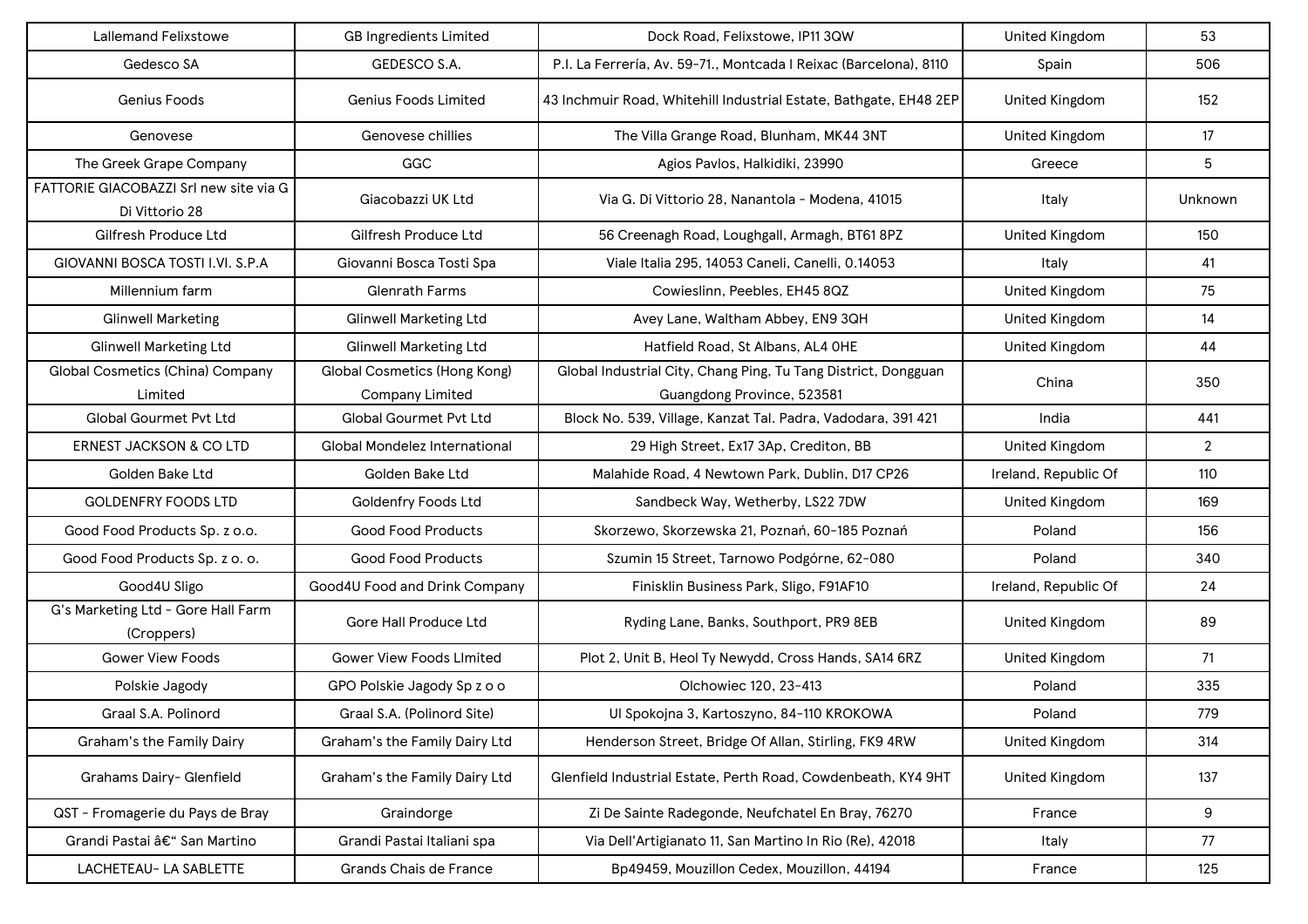| <b>FRANCOIS MARTENOT</b>                       | Grands Chais de France               | Zi Beaune Vignoles, 21200                                                     | France                | 107  |
|------------------------------------------------|--------------------------------------|-------------------------------------------------------------------------------|-----------------------|------|
| LES GRANDS CHAIS DE FRANCE SITE DE<br>LANDIRAS | Grands Chais de France               | 1625 Route De Coudannes, Landiras, 33720                                      | France                | 670  |
| Zani Bagnacavallo (DPS)                        | Granfrutta ZANI                      | Via Sinistra Canale Superiore Nr 20 Bagnacavallo -, Bagnacavallo,<br>48012    | Italy                 | 405  |
| Granfrutta ZANI San Andrea                     | Granfrutta ZANI                      | Via Monte Sant'Andrea Nr 4 Faenza (Ra), Faenza, 48018                         | Italy                 | 306  |
| <b>Grape Alliance Marketing - Somerslus</b>    | Grape Alliance Marketing (Pty) Ltd   | Po Box 141, De Doorns, 6875                                                   | South Africa          | 314  |
| <b>Great Giant Pineapple Company</b>           | <b>Great Giant Pineapple Company</b> | Terbanggi Besar Km. 77, Lampung Tengah, Lampung, 34165                        | Indonesia             | 4680 |
| Greeen Plus UK                                 | Greeen plus UK                       | Bourne Enterprise Park, Tunnel Bank Road, Bourne, PE10 ODJ                    | <b>United Kingdom</b> | 164  |
| <b>Green Farm Foods</b>                        | Green Farm Fine Foods Ltd            | Glenlough, Rathowen, Near Mullingar, Co Westmeath, Ireland                    | Ireland, Republic Of  | 92   |
| Greencell                                      | <b>Greencell Itd</b>                 | West Marsh Road, Pinchbeck, Spalding, PE11 3UG                                | <b>United Kingdom</b> | 466  |
| Greencore (Kiveton)                            | Greencore Group                      | Mansfield Road, Kiveton, Sheffield, S26 5PF                                   | <b>United Kingdom</b> | 612  |
| <b>Boston</b>                                  | <b>Greencore Group</b>               | Marsh Lane, Boston, Lincs, PE217PJ                                            | <b>United Kingdom</b> | 639  |
| Greencore Frozen Leeds                         | Greencore Group                      | Midland Road, Leeds, LS10 2RJ                                                 | <b>United Kingdom</b> | 209  |
| <b>Greencore Consett</b>                       | Greencore Group                      | Hownsgill Park, Consett, Durham, DH8 7NU                                      | <b>United Kingdom</b> | 287  |
| <b>Greencore Prepared Meals (Warrington)</b>   | Greencore Group                      | 20 Grosvenor Grange, Woolston, Warrington, WA1 4SF                            | <b>United Kingdom</b> | 960  |
| <b>Greencroft Bottling</b>                     | <b>Greencroft Bottling Company</b>   | Unit 1 Greencroft Estate, Tower Road, Stanley, DH9 7XP                        | <b>United Kingdom</b> | 271  |
| The Greenery                                   | <b>Greenery Breda</b>                | Leursebaan 260, Breda, 4814 RE                                                | Netherlands           | 182  |
| The Greenery Westende Fruitteelt B.V           | <b>Greenery Fruit Growers</b>        | Zwingelspaansedijk 22A, Info: Www.Westendefruitteelt.Nl,<br>Fijnaart, 4793 SE | Netherlands           | 394  |
| APS Noordhuys Packing                          | <b>Greenery Salad Growers</b>        | Oudelandsedijk 2B, Oude-Tonge, Oude - Tonge, 3255 LN                          | <b>Netherlands</b>    | 165  |
| Greenvale AP Floods Ferry                      | Greenvale AP                         | Floods Ferry Road, Doddington, March, PE15 OUW                                | United Kingdom        | 246  |
| Greenyard frozen Langemark                     | Greenyard Frozen UK Limited          | Poelkapellestraat 71, Langemark, 8920                                         | Belgium               | 59   |
| Greenyard Frozen Boston Site                   | Greenyard Frozen UK Limited          | Marsh Lane, Boston, PE217RY                                                   | <b>United Kingdom</b> | 178  |
| <b>GREENYARD FROZEN uk LTD</b>                 | Greenyard Frozen UK Limited          | Greenyard Way, Kings Lynn, PE30 4LR                                           | <b>United Kingdom</b> | 341  |
| Greenyard Prepared Belgium n.v. Unit A         | Greenyard Prepared Belgium nv        | Industrieterrein, Kanaal-Noord 2002, Bree, BE 3960                            | Belgium               | 976  |
| Greenyard Prepared                             | Greenyard Prepared Netherlands bv    | Oude Venloseweg 84, Velden, 5941 HG                                           | Netherlands           | 152  |
| Gregal S. Coop                                 | Gregal Sociedad Cooperativa          | C/Los Pérez, S/N. Torre Pacheco (Murcia), Pacheco, 30700                      | Spain                 | 394  |
| Gressingham Foods Debach                       | Gressingham Foods                    | Loomswood Farm, Debach, Woodbridge, IP13 6JW                                  | <b>United Kingdom</b> | 1135 |
| Gressingham Foods                              | Gressingham Foods                    | Hinderclay Road, Redgrave, Diss, IP22 1SA                                     | <b>United Kingdom</b> | 683  |
| Griss Italia                                   | <b>GRISSITALIA SRL</b>               | Via Valle San Bartolomeo 37, Alessandria, 15122                               | Italy                 | 53   |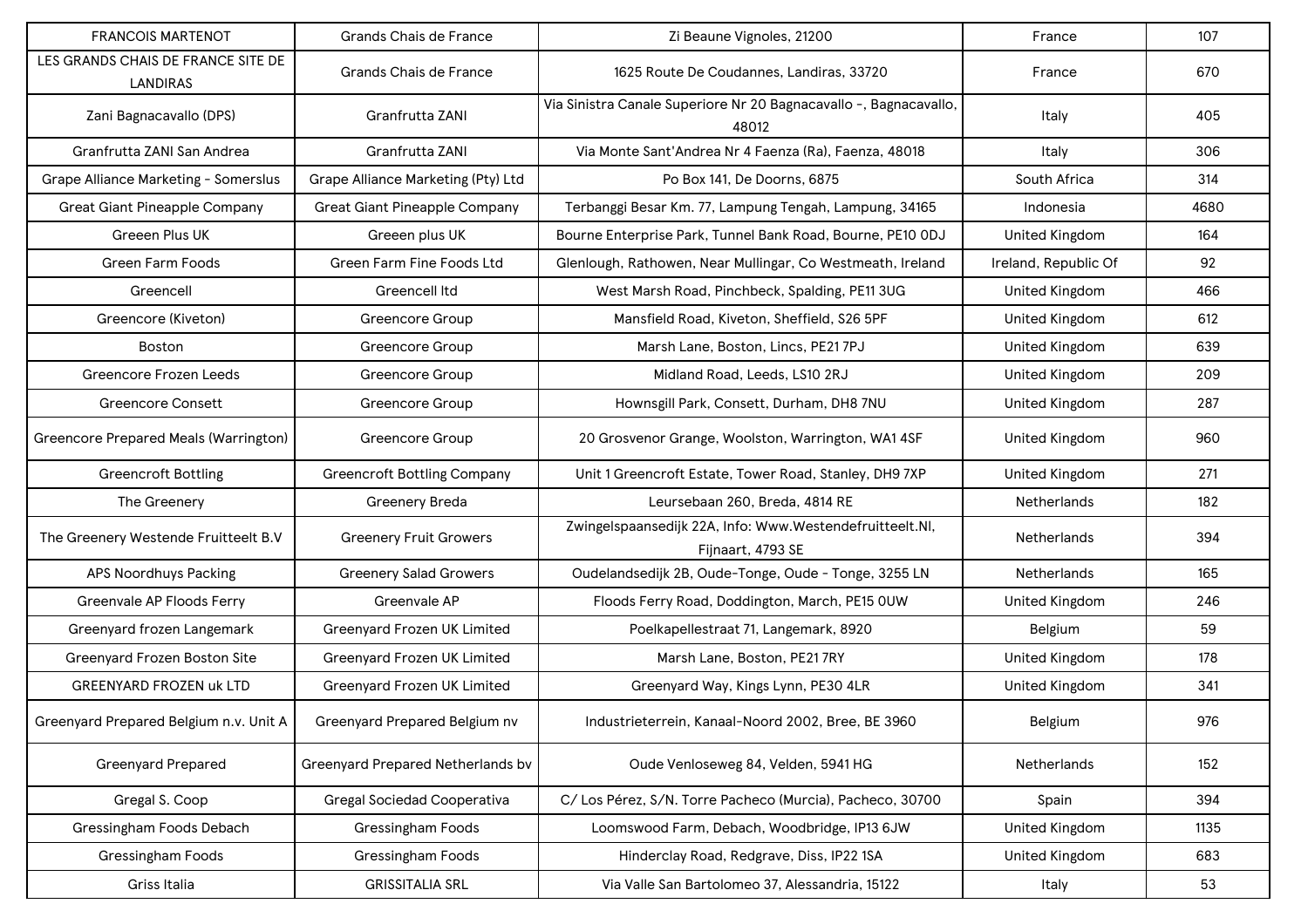| <b>Grove Turkeys Limited</b>                                     | <b>Grove Turkeys</b>                                      | Smithborough, Co. Monaghan, H18 AR26                                               | Ireland, Republic Of  | 404  |
|------------------------------------------------------------------|-----------------------------------------------------------|------------------------------------------------------------------------------------|-----------------------|------|
| <b>Green Diamonds Packing</b>                                    | <b>Growers United</b>                                     | Herenlaan 27, Maasland, 3155 SC Maasland                                           | <b>Netherlands</b>    | 13   |
| G's Marketing Ltd - Polska                                       | <b>Grupa Producentow Agros</b>                            | Cieślin 51, Inowrocław, 88-100                                                     | Poland                | 154  |
| Grupo Alba                                                       | <b>GRUPO ALBA INT SLL</b>                                 | Ctra. Circunvalacim Ronda Sur, Km 5, Plasencia, 10600                              | Spain                 | 265  |
| Grupo Bimbo UK - Rotherham                                       | Grupo Bimbo UK Ltd                                        | Meadow Way, Swinton Meadows Industrial Estate, Rotherham,<br><b>S64 8AB</b>        | United Kingdom        | 443  |
| Grupo Bimbo UK- Maidstone                                        | Grupo Bimbo UK Ltd                                        | 2Units 1 & 2 Spectrum West, 20/20 Maidstone Business Estate,<br>Kent, ME16 OLL     | <b>United Kingdom</b> | 282  |
| Precocinados Fuentetaja S.L.U                                    | <b>GRUPO EMPRESARIAL PALACIOS</b><br>ALIMENTACIÓN, S.A.U. | Camino De Bernardos S/N, Mudrian, 40295                                            | Spain                 | 152  |
| Agricola 92                                                      | Grupo G's Espana                                          | Ctra. Cuevas Del Almanzora-Aguilas Km.11, Almanzora, De 4610                       | Spain                 | 600  |
| <b>SAT Las Primicias (Torre Pacheco)</b>                         | Grupo G's Espana                                          | Ctra Pozo Estrecho Km1, Torre Pacheco, 30700                                       | Spain                 | 1776 |
| Hernandez Zamora, S.A. Paloma1                                   | Grupo Hortofruticola Paloma, s.a.                         | Camino De Los Rincones S/N, Mazarron, Murcia, 30870                                | Spain                 | 226  |
| Agricola Paloma, S.A Paloma 2                                    | Grupo Hortofruticola Paloma, s.a.                         | Ctra Los Arejos Km 0.4, Aguilas Murcia, 30880                                      | Spain                 | 119  |
| Cantine Lamberti                                                 | Gruppo Italiano Vini SpA                                  | 13 - 15 Via Gardesana, Pastrengo, 37010 (VR)                                       | Italy                 | 82   |
| Cantine Bigi                                                     | Gruppo Italiano Vini SpA                                  | Localita' Ponte Giulio, Orvieto, 5018                                              | Italy                 | 23   |
| Melini                                                           | Gruppo Italiano Vini SpA                                  | Loc. Gaggiano, Siena, Poggibonsi, 53063 (SI)                                       | Italy                 | 31   |
| GRUPPO LA DORIA SPA FISCIANO<br>(Pomagro)                        | Gruppo La Doria SpA                                       | Via Polcareccia 3, Fisciano, 84084                                                 | Italy                 | 296  |
| <b>GRUPPO LA DORIA SPA ANGRI</b>                                 | Gruppo La Doria SpA                                       | Nia Nazionale, N320, Angri, 84012                                                  | Italy                 | 601  |
| EUGEA MEDITERRANEA SpA                                           | Gruppo La Doria SpA                                       | Strada Consorziata, Xx, Gaudiano Di Lavello - Pz, 85024                            | Italy                 | 277  |
| GRUPPO LA DORIA PARMA (Althea)                                   | Gruppo La Doria SpA                                       | Viale Delle Esposizioni 79A, Parma, 43122                                          | Italy                 | 143  |
| G's Fresh Beetroot Ltd                                           | G's Fresh Ltd March (Beetroot)                            | Hostmoor Road, March, Cambs., PE15 0AX                                             | <b>United Kingdom</b> | 368  |
| G's Marketting Ltd- Sandfields Farms Ltd<br>- Upper Moor         | G's Fresh Ltd Sandfields Farms                            | Sandfields Farms Ltd, Wyre Piddle Bypass, Upper Moor, Pershore,<br><b>WR10 2PX</b> | <b>United Kingdom</b> | 232  |
| G's Marketing Ltd - Littleport Mushroom<br>Farms LLP, Littleport | G's Fresh Mushrooms Ltd                                   | White House Road, Little Ouse, Ely, CB7 4TF                                        | <b>United Kingdom</b> | 496  |
| <b>Galaxy Food Products Limited</b>                              | <b>GUANGZHOU GALAXY FOOD</b><br>PRODUCTS CO LTD           | Xingye Dadao, Hualong Town, Guangzhou, 411434                                      | China                 | 250  |
| Guimera                                                          | <b>GUIMERA SELECT FRUIT.S.</b>                            | Camino Del Fútbol, S/N, Maella Zaragoza, 50710                                     | Spain                 | 240  |
| Berning                                                          | Gustav Berning GmbH Co KG                                 | Alte Heerstr. 1, Georgsmarienhütte, 49124                                          | Germany               | 433  |
| Hain Daniels Fakenham                                            | Hain Daniels Group                                        | Holt Road, Fakenham, Norwich, NR21 8EH                                             | <b>United Kingdom</b> | 356  |
| Haitoglou Bros S.A.                                              | <b>HAITOGLOU BROS SA</b>                                  | Lordou Vironos, Kalochori, Thessaloniki, 57009                                     | Greece                | 313  |
| Hall Hunter Partnership                                          | Hall Hunter Partnership (Farming)                         | Honey Hill, Wokingham, RG40 3BG                                                    | <b>United Kingdom</b> | 388  |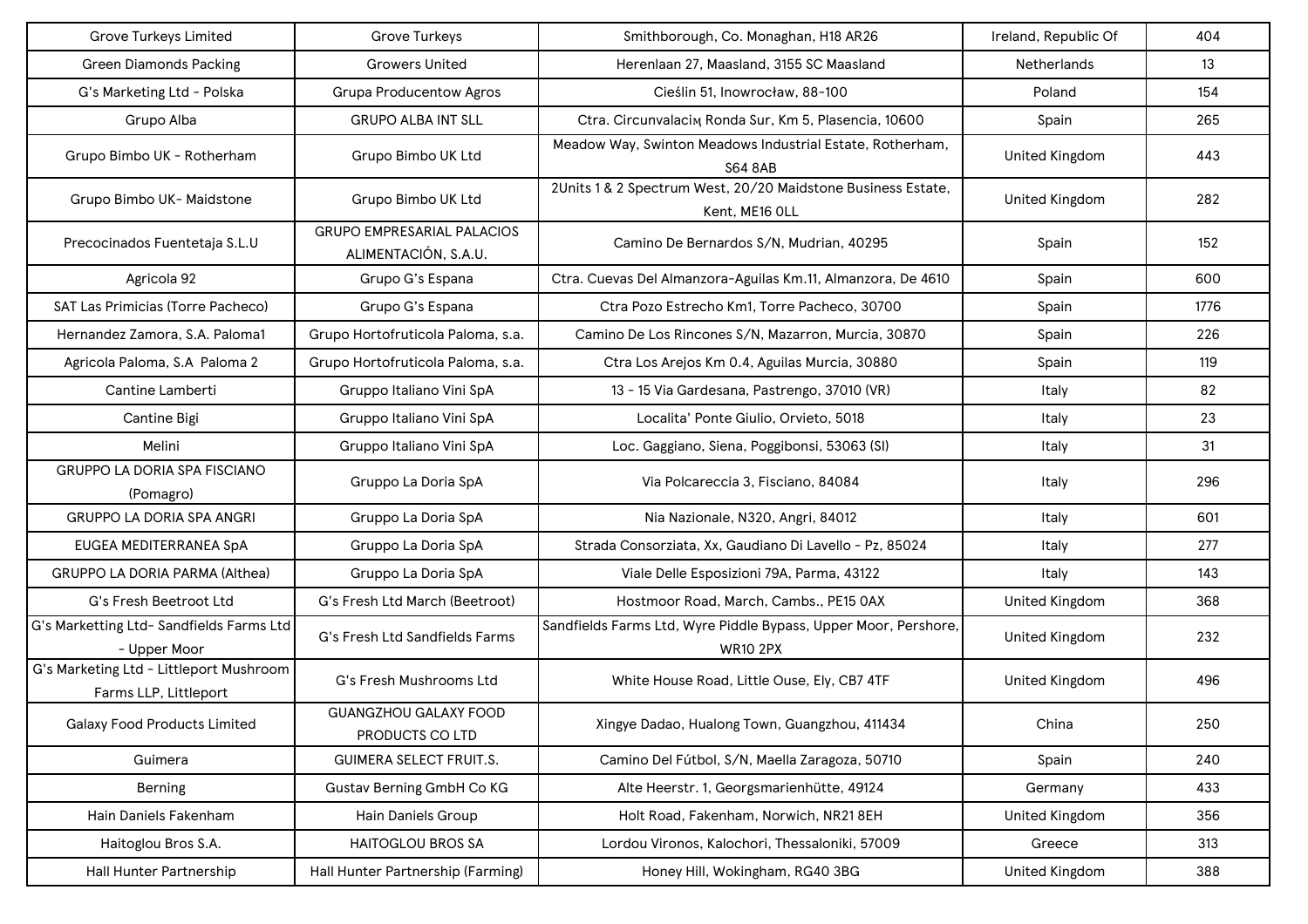| Tuesley Farm (Hall Hunter)                  | Hall Hunter Partnership (Farming)               | Tuesley Lane, Godalming, GU7 1UG                                                                                                     | <b>United Kingdom</b> | 516  |
|---------------------------------------------|-------------------------------------------------|--------------------------------------------------------------------------------------------------------------------------------------|-----------------------|------|
| Harlequin                                   | harlequin bpi Itd                               | Unit 2 Falcon Court, Manners Ind Estate, Derbyshire, DE7 8EF                                                                         | <b>United Kingdom</b> | 20   |
| Vitapep                                     | Harvest House BV                                | Vogelaer 8, Honselersdijk, 2675SH                                                                                                    | Netherlands           | 117  |
| Harvest                                     | <b>HARVEST PET PRODUCTS LIMITED</b>             | The Granary, Stone Pit Lane, N.E. Lincolnshire, DN41 8NB                                                                             | <b>United Kingdom</b> | 83   |
| Hatch Brothers Ltd. t/a Genesis             | <b>Hatch Brothers Limited</b>                   | 31 Aughrim Road, Magherafelt, BT45 6BB                                                                                               | <b>United Kingdom</b> | 286  |
| Haygrove Fruit                              | Haygrove Ltd                                    | Little Marcle Road, Ledbury, HR8 2JL                                                                                                 | <b>United Kingdom</b> | 1028 |
| Haywood & Padgett Ltd                       | Haywood and Padgett Limited                     | Shawfield Road, Carlton Industrial Estate, Barnsley, S71 3HS                                                                         | <b>United Kingdom</b> | 210  |
| The Family Butcher Germany GMBH<br>(Vorden) | HE Reinert (Winterbotham Darby)                 | Schillerstrasse, Neuenkirchen, Vorden, 49434                                                                                         | Germany               | 425  |
| The Family Butcher Versmold                 | HE Reinert (Winterbotham Darby)                 | Mittel-Loxten 37, 33775 Versmold,                                                                                                    | Germany               | 622  |
| Hellema - Hallum B.V                        | Hellema - Hallum B.V.                           | Doniaweg 53A, Po Box 3, Hallum, 9074ZL                                                                                               | <b>Netherlands</b>    | 270  |
| Helwa Wafelbakkerjj BV                      | Helwa Wafelbakkerij BV                          | Doniaweg 41 9074Ag, Po Box 18-9074 Zl, Hallum, 9074 AG                                                                               | Netherlands           | 108  |
| <b>Herbex North</b>                         | <b>HERBEX IBERIA S.L.</b>                       | Secteur Hassan, Bouarg, Nador, 62000                                                                                                 | Morocco               | 1455 |
| <b>Heygates Ltd</b>                         | Heygates Ltd                                    | Bugbrooke, Northampton, NN7 3QH                                                                                                      | United Kingdom        | 248  |
| Downham Market                              | Heygates Ltd                                    | Downham Market, Norfolk, PE38 9EP                                                                                                    | <b>United Kingdom</b> | 50   |
| Highland Spring Ltd.                        | <b>Highland Spring Limited</b>                  | Stirling Street, Blackford, PH4 1QA                                                                                                  | United Kingdom        | 286  |
| Hilton Foods UK Ltd                         | <b>Hilton Foods UK</b>                          | 2-8, The Interchange, Latham Road, Huntingdon, PE29 6YE                                                                              | United Kingdom        | 1246 |
| Seachill - Laforey Road                     | <b>Hilton Seafoods UK</b>                       | Laforey Road, Grimsby, DN37 9TG                                                                                                      | United Kingdom        | 801  |
| Seachill UK Ltd - Estate Road 2             | <b>Hilton Seafoods UK</b>                       | Estate Road No 2, South Humberside Industrial Estate, Grimsby,<br><b>DN312TG</b>                                                     | United Kingdom        | 738  |
| <b>Hochwald Foods GmbH</b>                  | Hochwald Foods GmbH                             | Bahnhofstrasse 37 - 43, Thalfang, 54424                                                                                              | Germany               | 175  |
| <b>Bolsward</b>                             | Hochwald Foods GmbH                             | Harlingerstraat 65, Bolsward, 8701 WR                                                                                                | Netherlands           | 240  |
| Bakeaway - Corby                            | House of Vantage Ltd (t/a Bakeaway)             | Unit B1, Centrix Business Park, Corby, NN17 5BE                                                                                      | <b>United Kingdom</b> | 129  |
| Hovis - Erith                               | <b>Hovis Bakery</b>                             | Belmont Road, Erith, Kent, DA8 1JZ                                                                                                   | United Kingdom        | 303  |
| <b>Howard Park</b>                          | <b>Howard Park Wines</b>                        | Miamup Road, Cowaramup, Western Australia, 6284                                                                                      | Australia             | 91   |
| Hugh Lowe Farms Ltd                         | Hugh Lowe Farms Ltd.                            | Barons Place, Mereworth, ME18 5NF                                                                                                    | <b>United Kingdom</b> | 721  |
| Hughes Mushrooms (Moy)                      | <b>Hughes Mushrooms</b>                         | 118 Trewmount Road, Dungannon, BT71 7EF                                                                                              | <b>United Kingdom</b> | 352  |
| <b>Cristalinas Madrid</b>                   | Hugworld Cristalinas UK Limited                 | Ca Ochandiano 6 2ª Planta, Madrid, 28023                                                                                             | Spain                 | 117  |
| Huizhou Chin Fai Electronic Co., Ltd.       | HUI ZHOU CHIN FAI ELECTRONICS<br><b>COMPANY</b> | 2C-2D Of Yingfeng Industrial Zone, Sanhe Economic Development<br>Danshui Town, Huizhou City, Guangdong Province, Hui Zhou,<br>516211 | China                 | 172  |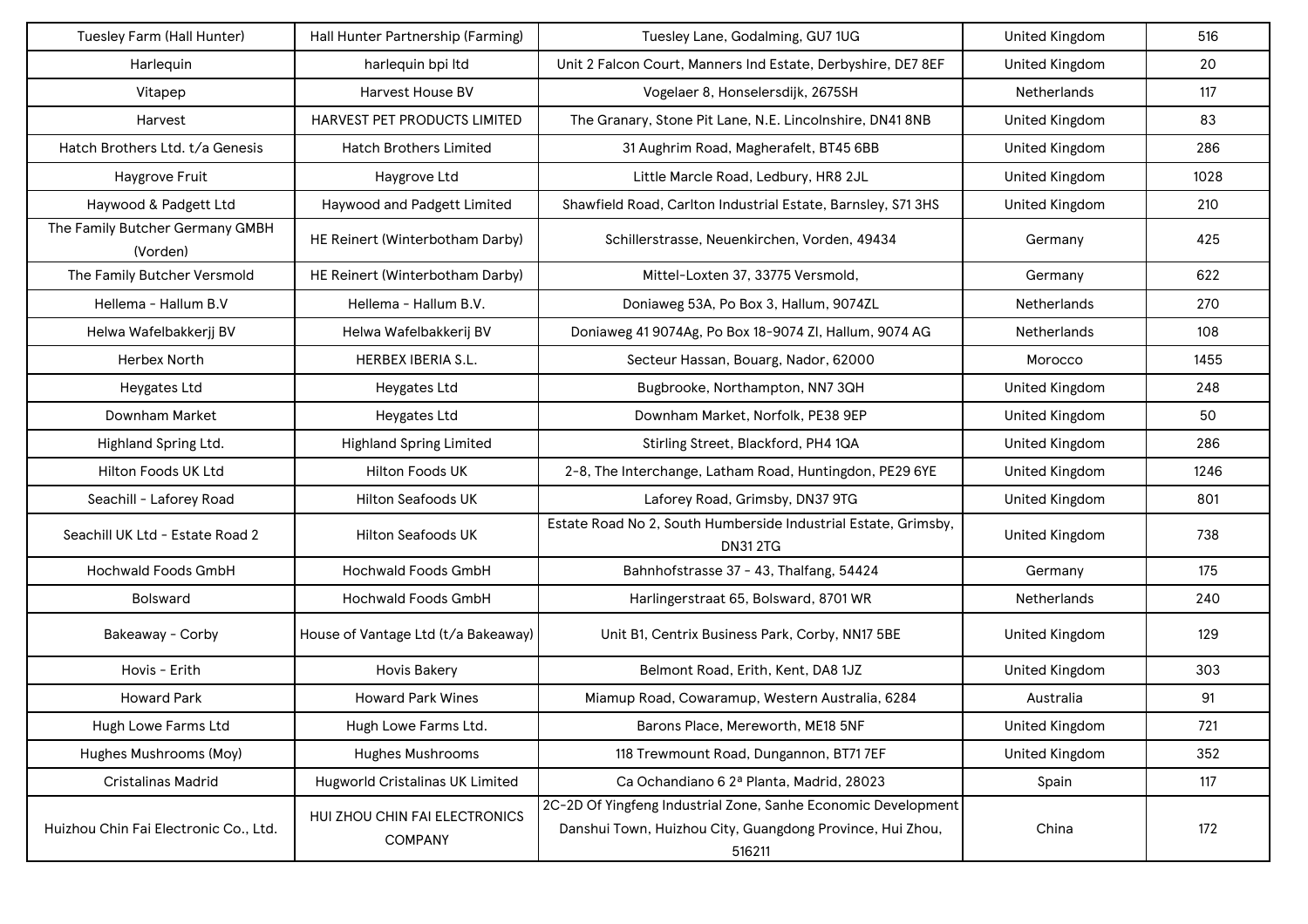| Humdinger Bergen Way                      | Humdinger Ltd                                     | Gothenburg Way, Sutton Fields Industrial Estate, Kingston Upon<br>Hull, HU7 OYG      | <b>United Kingdom</b> | 114  |
|-------------------------------------------|---------------------------------------------------|--------------------------------------------------------------------------------------|-----------------------|------|
| Humdinger Limited (Station Road)          | Humdinger Ltd                                     | Station Road, Heckington, Lincolnshire, NG34 9NF                                     | <b>United Kingdom</b> | 154  |
| Huntapac Produce Limited                  | Huntapac Produce Ltd                              | 293 Blackgate Lane, Holmes, Preston, PR4 6JJ                                         | <b>United Kingdom</b> | 243  |
| <b>Hush Heath Estate</b>                  | <b>Hush Heath Estate</b>                          | Five Oak Lane, Staplehurst, TN12 OHT                                                 | <b>United Kingdom</b> | 22   |
| Hydrachem Ltd                             | Hydrachem Ltd                                     | Gillmans Industrial Est, Billingshust, Billingshurst, RH14 9EZ                       | <b>United Kingdom</b> | 84   |
| I.M.Brown                                 | <b>I.M.BROWN</b>                                  | Easter Grangemuir, Pittenweem, Fife, KY10 2RB                                        | <b>United Kingdom</b> | 155  |
| Icam Orsenigo                             | ICAM Spa                                          | Via Caio Plinio, Orsenigo, 22030                                                     | Italy                 | 395  |
| <b>Iceland Seafood UK</b>                 | <b>Iceland Seafood UK Ltd</b>                     | Athenian Way, Great Coates, Grimsby, Uk, DN37                                        | <b>United Kingdom</b> | 72   |
| Church Farm                               | Ichiban UK Limited                                | Church Farm, Earl Stonham, Stowmarket, IP14 5EE                                      | <b>United Kingdom</b> | 348  |
| I.L.C. La Mediterranea S.p.A              | ILC La Mediterranea SpA                           | Via Flavio Gioia, 9, Milano, Metropolitan City Of Milan, 20149                       | Italy                 | 109  |
| Immergut GmbH & Co.KG                     | Immergut GmbH & Co. KG                            | Bahnhofstrasse 22, 36381 Schlüchtern,                                                | Germany               | 175  |
| Intas Pharmaceuticals Limited             | Intas Pharmaceuticals Limited                     | Plot # 457/458, Sarkhej-Bavla Highway, Post: Matoda, Ta: Sanand<br>Ahmedabad, 382213 | India                 | 3749 |
| Featherstone                              | Integrated Packing Services Ltd                   | Green Lane Ind Park, Lane, West Yorkshire, WF7 6TA                                   | <b>United Kingdom</b> | 239  |
| <b>Integrated Service Solutions Ltd</b>   | <b>Integrated Service Solutions</b>               | Fowler Welch Coolchain, London Road, Teynham, ME9 9PR                                | <b>United Kingdom</b> | 503  |
| Integrated Service Solutions 2 (Linton)   | <b>Integrated Service Solutions</b>               | Wares Farm, Redwall Lane, Linton, ME17 4BB                                           | <b>United Kingdom</b> | 284  |
| INTERCONTINENTAL BRANDS (ICB) LTD         | InterContinental Brands (ICB) Ltd                 | Murdock Road, Middlesbrough, TS3 8TB                                                 | <b>United Kingdom</b> | 53   |
| Newport                                   | Intergreen BV                                     | Common Lane, Newport, HU15 2PE                                                       | <b>United Kingdom</b> | 904  |
| International Fish Canners (Scotland) Ltd | International Fish Canners (Scotland)<br>Ltd      | Bath Street, Fraserburgh, Aberdeenshire, AB43 9DY                                    | <b>United Kingdom</b> | 315  |
| Menken Orlando - Osaka Factory            | Intersnack Procurement B.V.                       | Belgiëlaan 4, Hazerswoude, 2391 PE                                                   | <b>Netherlands</b>    | 71   |
| Murgiverde Almerimar                      | IPC ALFA 3 ALMERIMAR SL                           | Carretera San Agustin S/N El Ejido, Vicar, 4738                                      | Spain                 | 29   |
| <b>Irwins Bakery</b>                      | Irwin's Bakery (including Howell<br>House Bakery) | 5 Diviny Drive, Portadown, BT63 5WE                                                  | <b>United Kingdom</b> | 371  |
| Isigny Sur Mer                            | Isigny Sainte Mere                                | 2, Rue Du Docteur Boutrois, Bp 93, Isigny Sur Mer, 14 230                            | France                | 979  |
| Its All Good Ltd                          | It's All Good Ltd                                 | 273 Dukesway, Team Valley Trading Estate, Gateshead, NE11 OPZ                        | <b>United Kingdom</b> | 192  |
| Renshaw                                   | J F Renshaw                                       | Crown St, Liverpool, L8 7RF                                                          | <b>United Kingdom</b> | 346  |
| Huelva                                    | J Garcia Carrion                                  | Villanueva De Los Castillejos, 21540 Huelva,                                         | Spain                 | 204  |
| La Mancha                                 | J. GARCÍA CARRIÓN S.A.                            | Poligono Industrial Sepes. C/Guarnicioneros S/N, Daimiel (Ciudad<br>Real), 13250     | Spain                 | 442  |
| Jaume Serra                               | J. GARCÍA CARRIÓN S.A.                            | Ctra. Vilanova A Vilafranca, Km. 2.5, Apartado Correos 283, I La<br>Geltru, 8800     | Spain                 | 141  |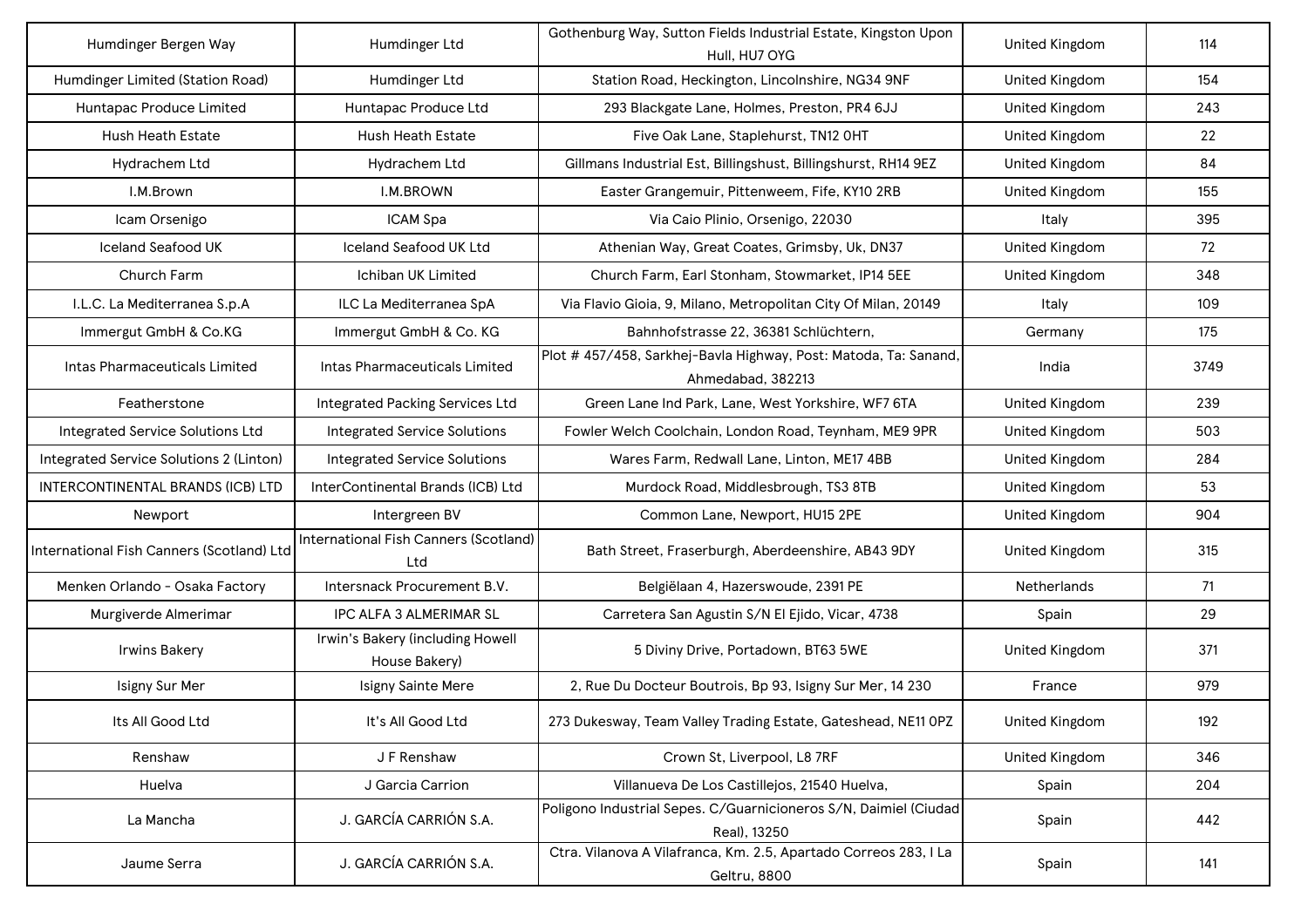| JO Sims Limited                                          | J.O.Sims Limited                            | Pudding Lane, Spalding, PE11 3TJ                                         | <b>United Kingdom</b> | 225 |
|----------------------------------------------------------|---------------------------------------------|--------------------------------------------------------------------------|-----------------------|-----|
| James Foskett                                            | James Foskett Farms Ltd                     | Ufford Road, Bromeswell, Ipswich, IP122QB                                | United Kingdom        | 92  |
| <b>JARDOX</b>                                            | <b>JARDOX LTD</b>                           | Vestry Estate, Otford Road, Sevenoaks, TN14 5EL                          | United Kingdom        | 100 |
| JDM Food Group Ltd, GFS UK Produce<br>Maritime Sales Ltd | JDM Food Group Ltd                          | Monument Road, Bicker, Boston, Lincolnshire, PE20 3DJ                    | United Kingdom        | 423 |
| Maison Jeanjean                                          | <b>JEANJEAN</b>                             | Bp1, St Félix De Lodez, 34725                                            | France                | 176 |
| Peacock                                                  | Jersey Royal Company Ltd                    | La Rue De Piece Mauger, Trinity, JE3 5HW                                 | Jersey                | 370 |
| Jeurgens                                                 | Jeurgens Biscuitfabriek BV                  | Torenakkerweg 12A, Aarle-Rixtel, 5735 BG                                 | Netherlands           | 65  |
| Jiangyin Chenjia Commodity<br>Manufacturing CO., LTD     | Jiangyin Chenjia Commodity<br>Manufacturing | No.82, Changle Road, Changshou Industrial Zone, Jiangyin,<br>214424      | China                 | 47  |
| Ponso Societa Cooperative Agricola                       | JOINFRUIT SOCIETA' CONSORTILE<br>a.r.l      | Via Lagnasco 41, Saluzzo, 12037                                          | Italy                 | 55  |
| Sanifrutta                                               | JOINFRUIT SOCIETA' CONSORTILE<br>a.r.l      | Via Dei Falchi 13, Costigliole Saluzzo, 12024                            | Italy                 | 105 |
| Grupo Estevez                                            | JOSE ESTEVEZ SA                             | Carretera Nacional Iv, Km640, Jerez De La Frontera, 11408                | Spain                 | 89  |
| Juan Rubert                                              | Juan Rubert SL                              | Estación Renfe S/N, Nules, Castellón, 12520                              | Spain                 | 329 |
| Just Love Foods                                          | just love food company Itd                  | Just Love Food Company Ltd, Unit 6 Oakdale Court, Blackwood,<br>np12 4ad | <b>United Kingdom</b> | 505 |
| Flamingo Flowers - Colin Martin                          | K Martin and Son Ltd                        | Roman Road, Spalding, PE12 0XQ                                           | United Kingdom        | 27  |
| Kampi EHF                                                | Kampi Ltd                                   | Sindragata 1, Isafjordur, 400                                            | Iceland               | 30  |
| Medical-Latex                                            | <b>Karex Berhad</b>                         | Plo 8, Kawasan Perindustrian Senai, Johor, 81400                         | Malaysia              | 179 |
| KARRO Food Group COOKSTOWN                               | Karro Food Ltd                              | 70 Molesworth Road, Cookstown, Northern Ireland, BT80 8PJ                | <b>United Kingdom</b> | 971 |
| Karsten UK                                               | Karsten UK Ltd                              | Enterprise Way, Pinchbeck, Spalding, Uk, PE11 3YR                        | <b>United Kingdom</b> | 187 |
| Kay Bee Exports                                          | Kay Bee Exports                             | A/P Sastewadi, Tal: Phaltan, Dist. Satara, 415523                        | India                 | 74  |
| KEEEPER                                                  | keeeper sp z oo                             | UI. Mokra 3, Bydgoszcz, 85-810                                           | Poland                | 418 |
| <b>Keelings Fresh</b>                                    | Keelings Retail (ROI)                       | Roslin, St Margarets, Dublin, Co. Dublin                                 | Ireland, Republic Of  | 998 |
| <b>Kelsey Farms</b>                                      | Kelsey Farms LTD                            | Wickhambreaux, Canterbury, CT3 1RY                                       | <b>United Kingdom</b> | 290 |
| Clonee                                                   | Kepak Clonee                                | Clonee, Co. Meath, n/a                                                   | Ireland, Republic Of  | 320 |
| St Merryn - BODMIN                                       | Kepak Group Ltd                             | Cooksland Business Park, Bodmin, Cornwall, PL31 2QB                      | <b>United Kingdom</b> | 260 |
| St Merryn - MERTHYR                                      | Kepak Group Ltd                             | Pengarnddu Industrial Est, Dowlais Top, Merthyr Tydfil, CF48 2TA         | <b>United Kingdom</b> | 722 |
| <b>McIntosh Donald</b>                                   | Kepak Group Ltd                             | Cookstown Road, Portlethen, Aberdeen, AB12 4QB                           | <b>United Kingdom</b> | 305 |
| Kernel Export                                            | KERNEL EXPORT SL                            | Avda. 13 De Octubre, Km 2, Alcazares, Los, 30710                         | Spain                 | 240 |
| Kerry Foods (Ossett)                                     | Kerry Foods                                 | The Healey Complex, Road, Ossett, WF5 8NE                                | <b>United Kingdom</b> | 162 |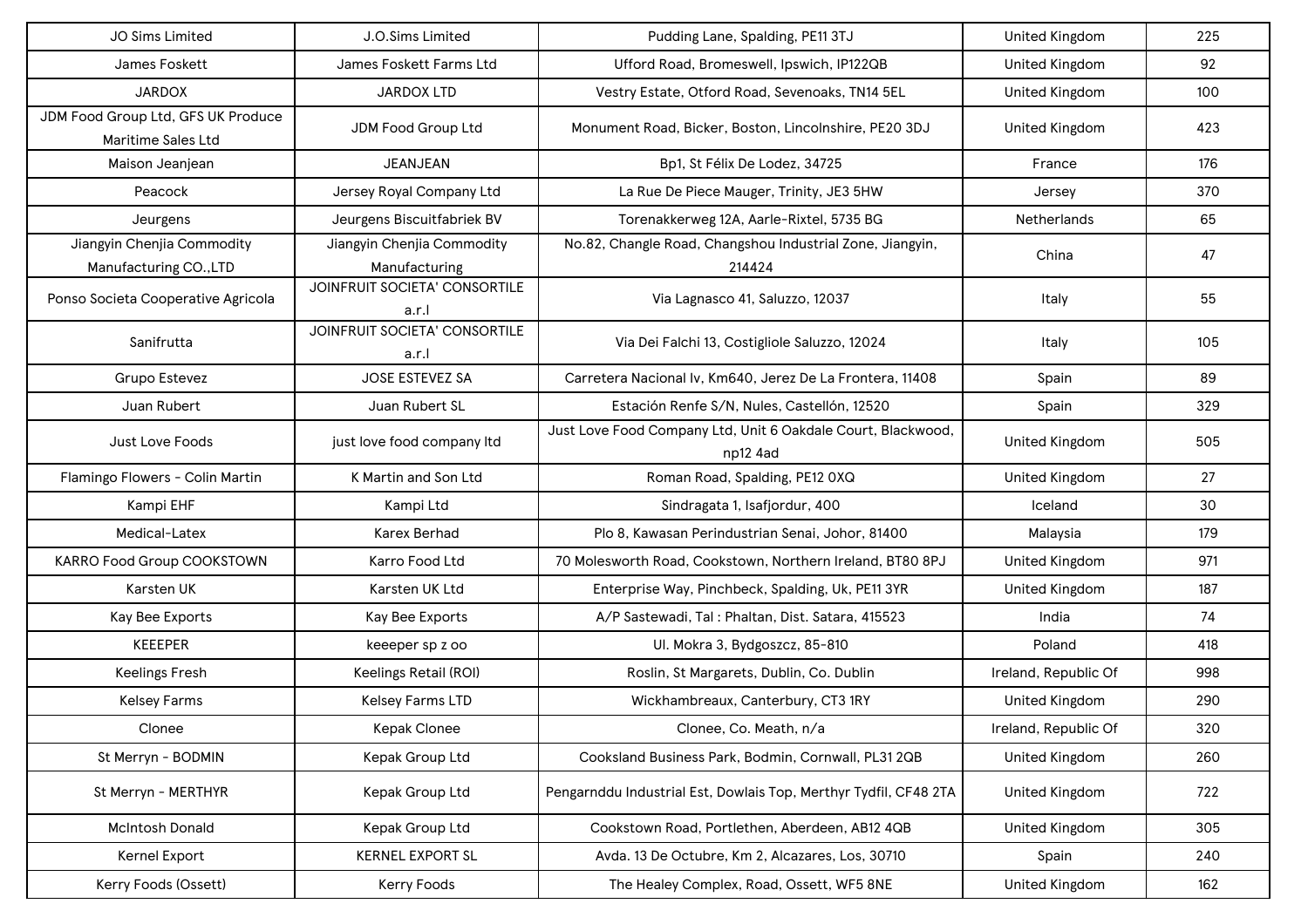| Nappi 1911 s.r.l               | Kerry Foods                              | Tralee Road, Listowel, None, None                                                    | Ireland, Republic Of  | 477  |
|--------------------------------|------------------------------------------|--------------------------------------------------------------------------------------|-----------------------|------|
| Kerry Foods (Omagh)            | Kerry Ingredients & Flavours EMEA        | 19 Tamlaght Rd, Omagh, BT78 5AW                                                      | <b>United Kingdom</b> | 113  |
| Kerry Coleraine                | Kerry Ingredients & Flavours EMEA        | Millburn Road, Coleraine, BT52 1QZ                                                   | Ireland, Republic Of  | 272  |
| Kettle Produce Espana S.L.     | KETTLE PRODUCE ESPANA                    | Autovia Del Mediterrã¡Neo A-7, Km 623, Paraje Las Flotas, Alhama<br>De Murcia, 30848 | Spain                 | 245  |
| Orkie Farm                     | Kettle Produce Ltd.                      | Freuchie, Fife, Cupar, KY15 7HY                                                      | <b>United Kingdom</b> | 858  |
| Balmalcolm                     | Kettle Produce Ltd.                      | Balmalcolm, Cupar, KY15 7TJ                                                          | <b>United Kingdom</b> | 656  |
| Killeen Manufacturing          | Killeen Manufacturing                    | Unit 1, Donore Industrial Estate, Drogheda, County Louth                             | Ireland, Republic Of  | 30   |
| Kim's Chocolates - Tienen      | Kim's Chocolates N.V.                    | Grijpenlaan 11, Industriezone B615, Tienen, 3300                                     | Belgium               | 164  |
| King Bag Co., Ltd              | King Pac Industrial Company Limited      | 333 Moo 4, Nongmaidaeng, Chonburi, 20000                                             | Thailand              | 1620 |
| Kingsland Drinks Limited       | <b>Kingsland Drinks Limited</b>          | Fairhills Road, Irlam, Manchester, M44 6BD                                           | <b>United Kingdom</b> | 539  |
| Horsley Hick & Flower          | Kinnerton                                | 4 Lincoln Way, Aviation Road, Sherburn In Elmet, LS25 6PJ                            | <b>United Kingdom</b> | 290  |
| KITCHEN GARDEN PRODUCE         | Kitchen Garden Produce                   | Totmoor Farm, Owmby-By-Spital, Lincoln, LN8 2DR                                      | <b>United Kingdom</b> | 95   |
| Koffie F Rombouts              | Koffie F Rombouts NV                     | Antwerpsesteenweg 136, Aartselaar, 2630                                              | Belgium               | 168  |
| Futura Foods - Kolios dairy    | Kolios SA                                | Limnotopos, Kilkis, 61200                                                            | Greece                | 374  |
| Konspol Holding sp. z o.o.     | KONSPOL HOLDING Sp z o o                 | 39, Poznańska Street, Slupca, 62-400                                                 | Poland                | 88   |
| Teesside                       | <b>KP</b> Snacks                         | Kp Snacks, Cowpen Lane Industrial Estate, Billingham, TS23 4DU                       | United Kingdom        | 920  |
| Uttoxeter                      | <b>KP Snacks</b>                         | Dovefields Industrial Estate, Derby Road, Uttoxeter, ST14 8HU                        | <b>United Kingdom</b> | 94   |
| Tanfield                       | <b>KP Snacks</b>                         | Tanfield Lea, Stanley, County Durham, DH9 9XS                                        | <b>United Kingdom</b> | 110  |
| Pontefract                     | <b>KP Snacks</b>                         | C/O Tangerine Limited, Ferrybridge Lane, , Pontefract, WF8 2JS                       | <b>United Kingdom</b> | 159  |
| Futura Foods - Kri Kri SA      | KRI KRI SA Milk Industry                 | 3Rd Km Serres - Drama, Serres, 62125                                                 | Greece                | 410  |
| KRUGER GMBH & CO. KG           | Kruger UK Limited                        | Senefelderstr. 44, Bergisch Gladbach, Cologne, 51469                                 | Germany               | 1022 |
| Milchwerke "Mittelelbe†GmbH    | Kruger UK Limited                        | Heerener Strasse 49, Stendal, 39576                                                  | Germany               | 455  |
| <b>L&amp;D Flowers</b>         | <b>L&amp;D FLOWERS LTD</b>               | The Poplars, Herdgate Lane, Lincolnshire, PE11 3 UP                                  | <b>United Kingdom</b> | 83   |
| La Boulangere Mortagne         | La Boulangere & Co                       | Viennoiserie Ligerienne, 647 Rue Antoine Careme, Mortagne-Sur-<br>Sevre, 85290       | France                | 435  |
| La BoulangA re Les Herbiers    | La Boulangere & Co                       | Za La Buzeniere, Les Herbiers, 85140                                                 | France                | 358  |
| La Chablisienne                | La Chablisienne                          | 8 Boulevard Pasteur, Bp14, Chablis, 89800                                            | France                | 51   |
| Lyons Seafood Ltd (Warminster) | Labeyrie Fine Foods                      | Fairfield House, Road, Warminster, BA12 9DA                                          | <b>United Kingdom</b> | 342  |
| Farne Salmon & Trout Limited   | Labeyrie Fine Foods Fish and Fish<br>roe | Station Road, Warminster, BA12 9DA                                                   | <b>United Kingdom</b> | 759  |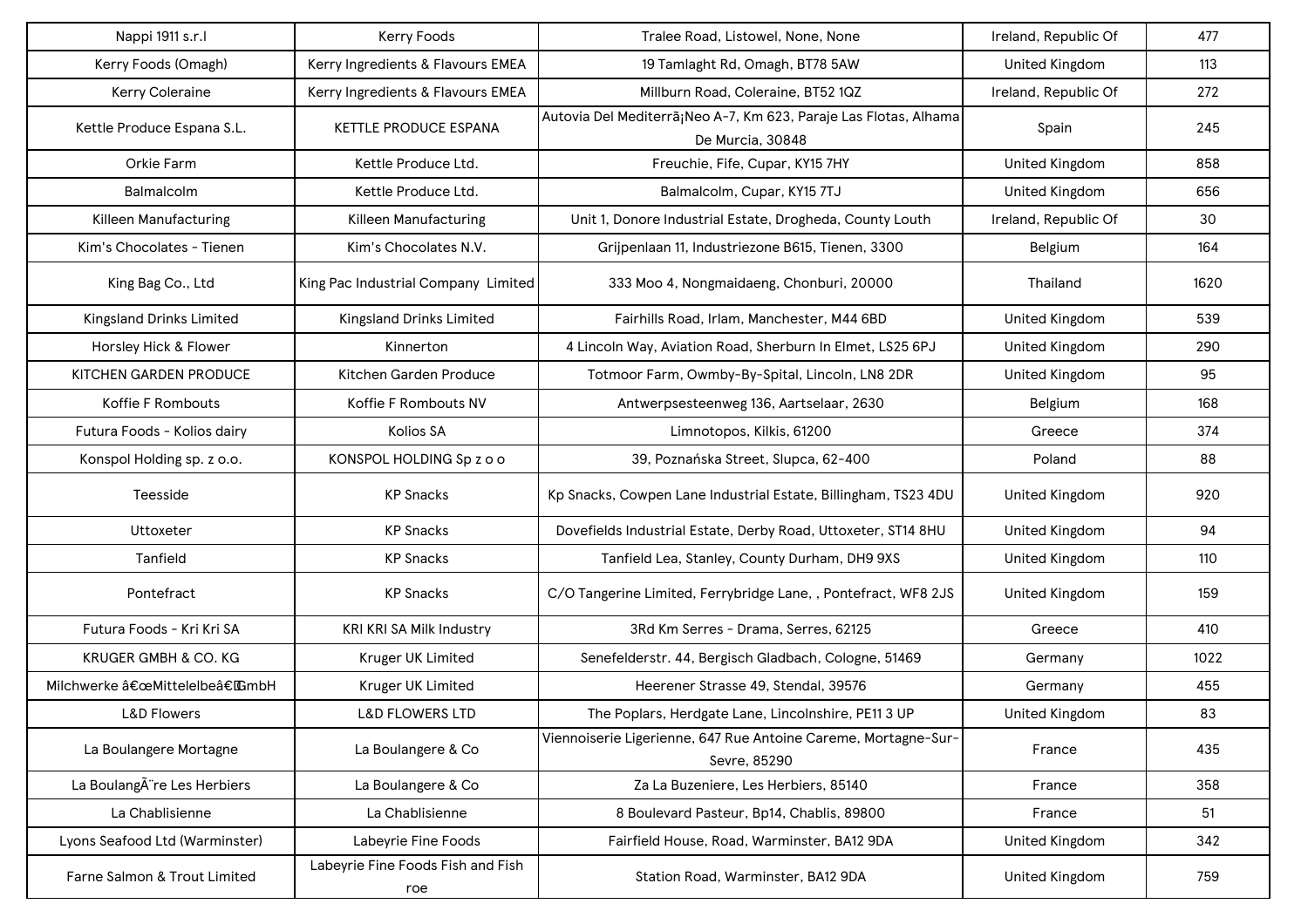| Laboratoires Urgo                                    | Laboratoires URGO                         | 2 Avenue De Strasbourg, Chevigny Saint Sauveur, 21800                 | France                | 433  |
|------------------------------------------------------|-------------------------------------------|-----------------------------------------------------------------------|-----------------------|------|
| <b>LUBBORN CHEESE</b>                                | <b>Lactalis Mcelland Ltd</b>              | Manor Farm, Cricket St Thomas, Somerset, TA20 4BZ                     | <b>United Kingdom</b> | 107  |
| Lactalis - Corcieux                                  | Lactalis Mcelland Ltd                     | 667 Rue De La Gare, Corcieux, 88430                                   | France                | 422  |
| Lebrou - Société Affinage &<br>Conditionnement       | Lactalis Mcelland Ltd                     | 2 Avenue François Galtier, 12250 Roquefort Sur Soulzon,               | France                | 241  |
| EGIDIO GALBANI S.r.I                                 | Lactalis Mcelland Ltd                     | Piazza Della Stazione, 5/7, Giussago, 27010                           | Italy                 | 235  |
| Societe Fromagere de Domfront                        | Lactalis Mcelland Ltd                     | 1 Rue De L'Industrie, Domfront, 61700                                 | France                | 411  |
| Laiteries H Triballat - Rians Chevres Frais          | Laiteries H.TRIBALLAT                     | <b>Rians, 18220</b>                                                   | France                | 691  |
| Laiteries H Triballat - Fromagerie de<br>Neufchateau | Laiteries H.TRIBALLAT                     | 101 Bis Avenue Du Président Kennedy, Bp 89, Neufchateau, 88301        | France                | 178  |
| Fromagerie Germain (Vaux)                            | Laiteries H.TRIBALLAT                     | Zae Champ Miolin, Vaux Sous Aubigny, Le Montsaugeonnais,<br>52190     | France                | 76   |
| Lamb Weston/Meijer VOF Kruiningen                    | Lamb Weston Meijer VOF                    | Stationsweg 18 A, Po Box 17, Kruiningen, 4416 ZG                      | <b>Netherlands</b>    | 304  |
| Lamb Weston Wisbech                                  | Lamb Weston Meijer VOF                    | Weasenham Lane, Wisbech, PE13 2RN                                     | <b>United Kingdom</b> | 176  |
| Emsland FrischgeflA1/4gel GmbH                       | Landgefluegel FG<br>Vertriebsgesellschaft | Im Industriepark 1, Haren, 49733                                      | Germany               | 2264 |
| Lantmannen Unibake Benelux<br>(Mouscron)             | Lantmännen Unibake Benelux                | Boulevard De La Metropole 7, B-7700 Mouscron, 7700                    | Belgium               | 200  |
| Lantmannen Unibake UK Bedford                        | Lantmannen Unibake UK Ltd                 | Lantmännen Unibake Uk Ltd, Eastcotts Park, Bedford, MK42 OPE          | <b>United Kingdom</b> | 208  |
| Chusclan                                             | Laudun Chusclan Vignerons                 | 201, Route D'Orsan, Chusclan, 30200                                   | France                | 42   |
| Juan Olaso (SAT LAYPOVE)                             | LAYPOVE SAT / JUAN OLASO SA               | Calle Ferrocarril De Alcoy Nº11, Potríes, 46721                       | Spain                 | 135  |
| Lazy Days Foods                                      | Lazy Day Foods Ltd                        | 1 Mossburn Avenue, Harthill Industrial Estate, Harthill, ML7 5PX      | <b>United Kingdom</b> | 105  |
| LEES OF SCOTLAND LTD                                 | Lees of Scotland Ltd                      | North Caldeen Road, Coatbridge, ML5 4EF                               | <b>United Kingdom</b> | 253  |
| Les Costià res de Pomérols                           | Les Costières de Pomérols                 | Avenue De Florensac, Pomerols, 34810                                  | France                | 55   |
| <b>General Condimentaire</b>                         | <b>LESIEUR</b>                            | Zi Rue Charles Fourier, Grande Synthe, 59760                          | France                | 116  |
| <b>LIGHTBODY CELEBRATION CAKES</b>                   | Lightbody of Hamilton                     | 73 Bothwell Road, Hamilton, ML3 0DW                                   | <b>United Kingdom</b> | 993  |
| Dungannon                                            | Linden Food Group                         | Granville Industrial Estate, Dungannon, Northern Ireland, BT70<br>1NJ | <b>United Kingdom</b> | 1013 |
| lir chocolates Itd                                   | Lir Chocolates Ltd                        | Navan Ida Business Park, Johnstown, Navan, C15 CY05                   | Ireland, Republic Of  | 300  |
| Littywood Farm Ltd KG56                              | Littywood Farm Ltd                        | Moat House, Littywood Farm, Stafford, ST18 9DW                        | United Kingdom        | 386  |
| APS Logifour Duijvestijn                             | LogiFour                                  | Komkommerweg 25, Pijnacker, 2641 NH                                   | Netherlands           | 35   |
| Long Clawson Dairy Limited (Melton<br>Mowbray)       | Long Clawson Dairy Ltd                    | West End, Long Clawson, Leicestershire, LE14 4PJ                      | <b>United Kingdom</b> | 374  |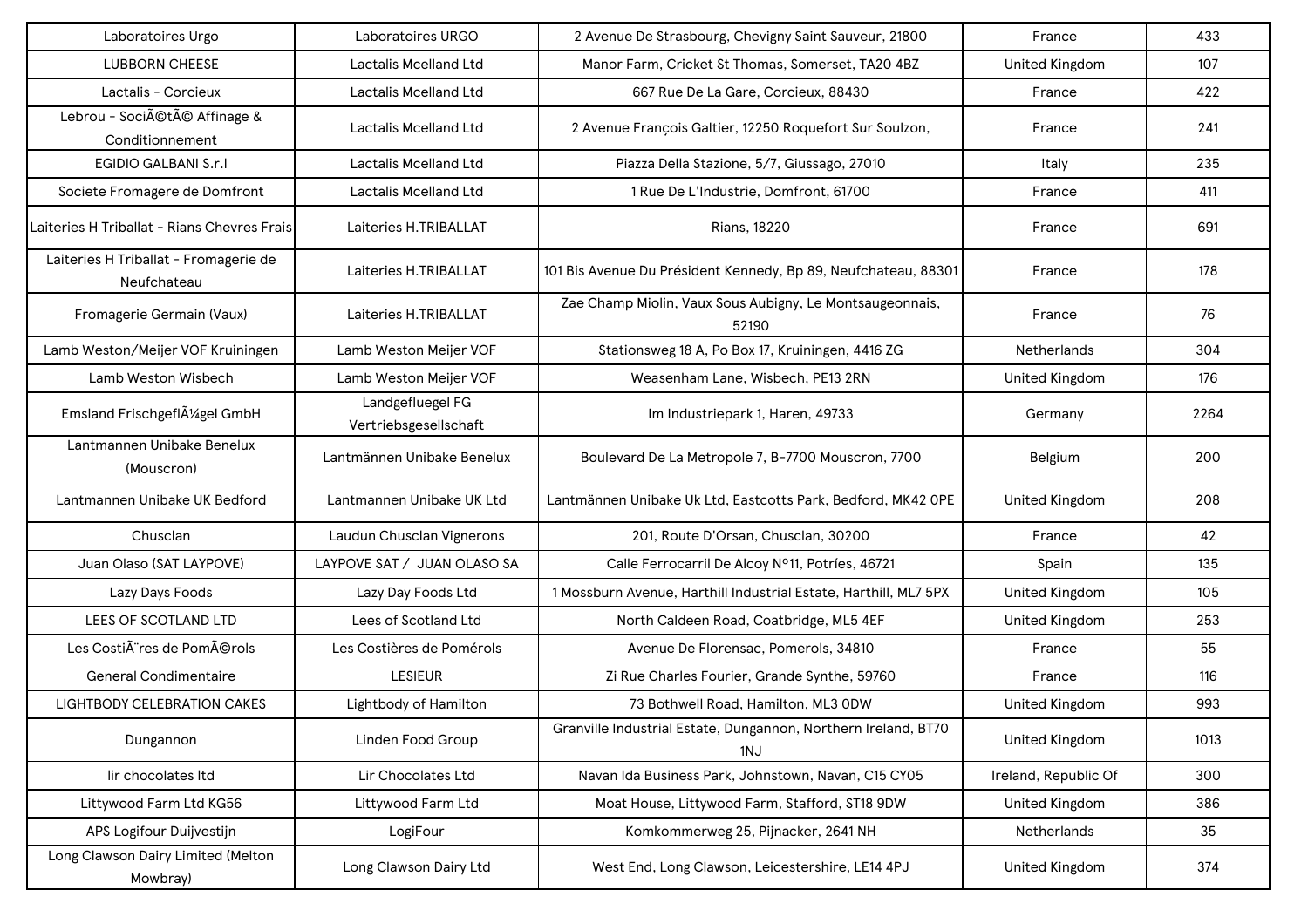| Long Clawson Dairy Limited (Bottesford) | Long Clawson Dairy Ltd                  | Normanton Lane, Nottinghamshire, NG13 OEL                                     | <b>United Kingdom</b> | 127   |
|-----------------------------------------|-----------------------------------------|-------------------------------------------------------------------------------|-----------------------|-------|
| Loop Crick                              | Loop Durable System UK Limited          | 5 Wadsworth Road, Perivale, Greenford, Uk, UB6 7JD                            | <b>United Kingdom</b> | 25    |
| Lower Hope Fruit Limited                | Lower Hope Fruit Ltd                    | Lower Hope, Ullingswick, ., HR1 3JF                                           | <b>United Kingdom</b> | 263   |
| Lower Reule Farm                        | Lower Reule Farm Ltd                    | Lower Reule Farm, Gnosall, ST20 OBG                                           | <b>United Kingdom</b> | 192   |
| Ludwig Czekolada Sp. zoo Tuczno         | Ludwig Chocolate Ltd                    | Ul.Kaszubska 2, Tuczno, 78-640                                                | Poland                | 561   |
| <b>LUSTENBERGER &amp; DURST SA</b>      | Lustenberger & Duerst SA                | Langrüti, Hünenberg See, 6333                                                 | Switzerland           | 119   |
| Sharpness                               | Macromin                                | Sharpness Docks Ltd, Dock, Gloucestershire, GL13 9UX                          | <b>United Kingdom</b> | 3     |
| Steril-Gene                             | <b>MADRAS PHARMACEUTICALS</b>           | No.45, Main Road, Managalam Village, Villianur Commune,<br>Puducherry, 605110 | India                 | 749   |
| Maerofrutta                             | MAEROFRUTTA S.C.A.R.L.                  | Strada Saluzzo 2, Lagnasco, 12030                                             | Italy                 | 19    |
| Maison Johanàs Boubée Nîmes             | Maison Johanes Boubee                   | Zac Grezan, 115 Rue Bacchus, Nimes, 30000                                     | France                | 141   |
| MAISON MENISSEZ S.A.                    | <b>MAISON MENISSEZ SAS</b>              | Parc D'Activites De Grã©Vaux, Les Guides, Maubeuge, 59750                     | France                | 442   |
| MLC - Sottevast                         | MAITRES LAITIERS DU COTENTIN            | Bp 102, Route De Valognes, Sottevast, 50260                                   | France                | 720   |
| Majestic Seafood Corporation Limited    | Majestic Seafood Corporation<br>Limited | Portion 640 Busu Road Malahang, Morobe Province, Lae, 411                     | Papua New Guinea      | 1474  |
| Mapa gloves - Ipoh                      | Mapa Spontex UK Ltd                     | Taman Meru Industrial Estate, Perak, Ipoh, 30020                              | Malaysia              | 135   |
| Mapa Spontex Iberica Malgrat Plant      | Mapa Spontex UK Ltd                     | Pomareda 3, Malgrat De Mar, 8380                                              | Spain                 | 102   |
| Mapa Gloves - Penang                    | Mapa Spontex UK Ltd                     | Bayan Lepas Fiz, Phase lii, Penang, 11900                                     | Malaysia              | 167   |
| Soke Hungaria Kft. (Halaszi)            | Mapa Spontex UK Ltd                     | Győri Street 1, Halaszi, 9228                                                 | Hungary               | 132   |
| Azura Morocco                           | MARAISSA AZURA (Disma)                  | Route De Tiznit Km. 39 Tin Mansour, Chtouka Ait, B, Agadir,<br>80000          | Morocco               | 12896 |
| March Foods (Food Innovations)          | <b>March Foods Limited</b>              | 7 Martin Avenue, March, PE15 0AY                                              | <b>United Kingdom</b> | 197   |
| Marksans Pharma Limited                 | Marksans Pharma Ltd                     | Plot No - L-82 &L-83, Goa, 403722                                             | India                 | 526   |
| <b>WHM Pet Group</b>                    | Marriage's Specialist Foods             | Driby Top, Alford, Lincolnshire, LN13 OBT                                     | United Kingdom        | 58    |
| Marston Foods Ltd                       | <b>Marston Foods Ltd</b>                | Unit 5 Marston Park Industrial Estate, Tytherington, Frome, Ba11<br>5BS       | <b>United Kingdom</b> | 45    |
| Martinavarro Ltd Sollana                | MARTINAVARRO, S.L                       | Avda. El Romani S/N, Sollana, Valencia, 46430                                 | Spain                 | 870   |
| Martinavarro Ltd Xeraco                 | MARTINAVARRO, S.L                       | Partida Fondos S/N, Valencia, 46770                                           | Spain                 | 626   |
| Masteroast                              | Masteroast Coffee Company Ltd           | Plantation House, Newark Road, Petrborough, PE1 5UA                           | <b>United Kingdom</b> | 133   |
| <b>BABYNOV</b>                          | <b>Materna Operations SAS</b>           | Zi La Vache Noire, 47 Route De Compiègne, Montigny Lengrain,<br>2290          | France                | 117   |
| <b>Babynov Chichester Limited</b>       | <b>Materna Operations SAS</b>           | Terminus Road, Chichester, Uk, PO19 8TX                                       | <b>United Kingdom</b> | 68    |
| Mathiesons Bakery Ltd                   | Mathiesons Bakery Ltd                   | 2 Central Park Ave, Park, Larbert, FK5 4RX                                    | <b>United Kingdom</b> | 158   |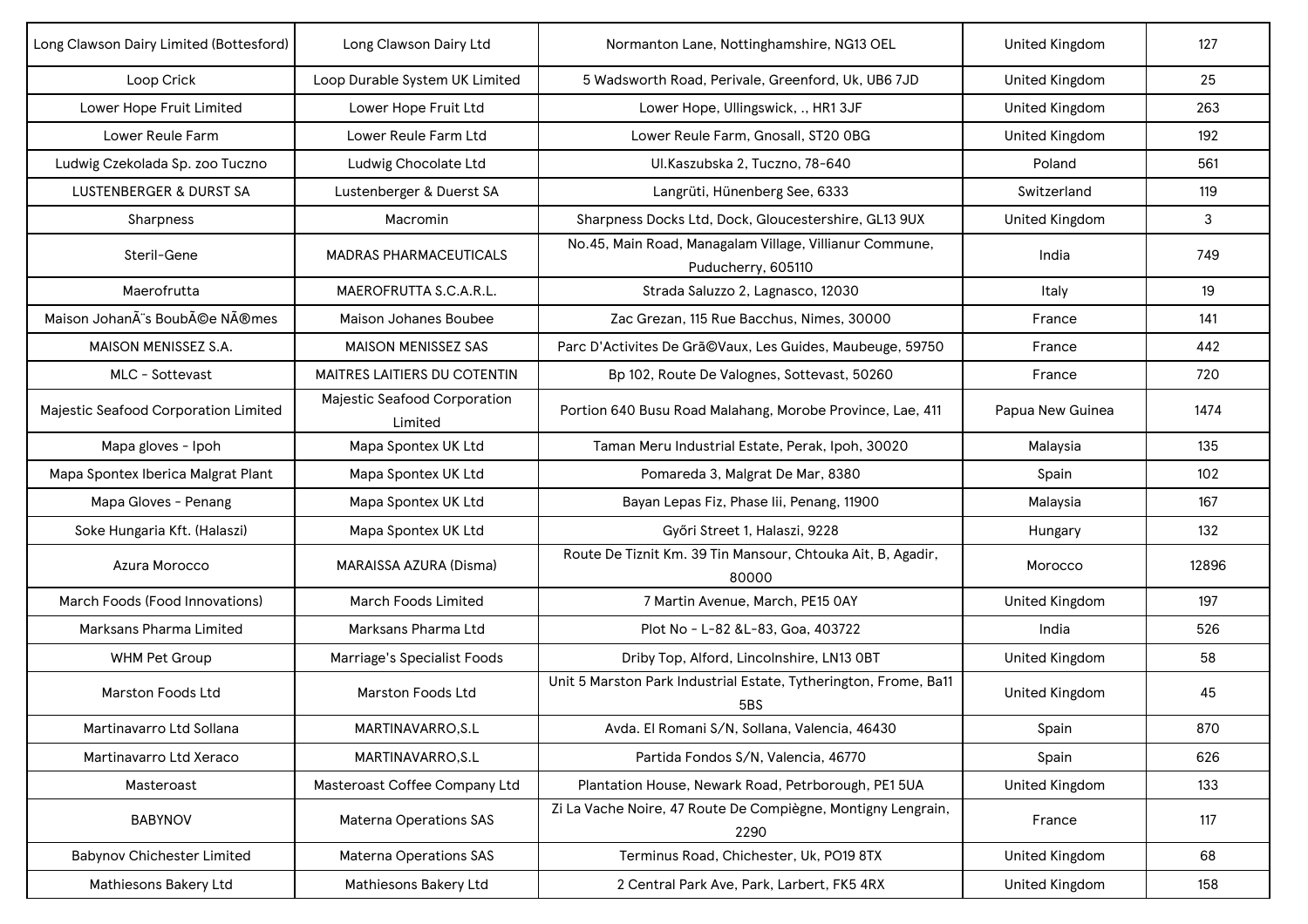| Mattheeussens-Wido B.V.                                        | Mattheeussens-Wido BV          | Postbus 7. Ossendrecht, 4640 AA Ossendrecht                           | Netherlands           | 43   |
|----------------------------------------------------------------|--------------------------------|-----------------------------------------------------------------------|-----------------------|------|
| Mayes - Afreur                                                 | MAYES EXPORTACIÓN S.L.         | Appt N072, Etage, Najah, Biougra, 87200                               | Morocco               | 273  |
| Medlar Fruit Farms Ltd                                         | Medlar Fruit Farms Ltd         | Solarium Nurseries, Kirkham, PR4 3HR                                  | <b>United Kingdom</b> | 25   |
| Emil Kiessling GmbH                                            | Mercona (GB) Ltd.              | Obere Lerch 40, Georgensgmünd, 91166                                  | Germany               | 416  |
| <b>Merit Food Products</b>                                     | Merit Food Products Co Ltd     | 39/16 Moo 3, Nongkangkok, Chonburi, 20000                             | Thailand              | 111  |
| Meroso Foods NV                                                | <b>MEROSO FOODS NV</b>         | Hogerheistraat 130, Ramsdonk, B1880                                   | Belgium               | 41   |
| Merveilles des Mers                                            | Merveilles des Mers            | Bp 270 Zi Route Tilemzoune, Tan Tan_Maroc, Tan, 80000                 | Morocco               | 651  |
| Minor Weir and Willis altitude                                 | Minor Weir and Willis          | 206 Deykin Avenue, Birmingham, B6 7BH                                 | <b>United Kingdom</b> | 642  |
| SAVENCIA Fromage & Dairy (Turek)                               | Mleczarnia 'Turek' Sp. z o.o.  | Milewskiego 11, Turek, 62-700                                         | Poland                | 411  |
| MM Flowers - Alconbury                                         | <b>MM Flowers Ltd</b>          | Aps - Piersons Road, Alconbury Weald, Huntingdon, PE28 4YA            | <b>United Kingdom</b> | 1010 |
| Mockbeggar                                                     | Mockbeggar Packing Ltd         | Town Road, Cliffe Woods, Rochester, Kent ME3 8EU                      | <b>United Kingdom</b> | 34   |
| Modea SRL (formerly Granarolo /<br>Pandea)                     | Modea Srl                      | Via La Spezia, Parma, Pr, Italia,                                     | Italy                 | 70   |
| <b>SAT Mogalla</b>                                             | <b>MOGALLA SAT</b>             | Finca El Cedeño Carretera Badajoz-Olivenza Km 10, 3, Badajoz,<br>6011 | Spain                 | 342  |
| MOLINO NICOLI S.P.A.                                           | Molino Nicoli                  | Via A. Locatelli 6, Costa Di Mezzate, 24060                           | Italy                 | 72   |
| Molino Nicoli                                                  | Molino Nicoli                  | Via A. Locatelli 6, Dei Restelli 46, Costa Di Mezzate, 24060          | Italy                 | 70   |
| Tyholland                                                      | Monaghan Mushrooms             | Tyholland, Co Monaghan, na                                            | Ireland, Republic Of  | 205  |
| Whitley                                                        | Monaghan Mushrooms             | Gravel Hill, Whitley, England, DN1 OJJ                                | <b>United Kingdom</b> | 54   |
| Thakeham                                                       | Monaghan Mushrooms             | Storrington Road, Thakeham, Sussex, RH203DY                           | United Kingdom        | 27   |
| Langford                                                       | Monaghan Mushrooms             | Stock Lane, Langford, Somerset, BS40 5ES                              | United Kingdom        | 57   |
| <b>Fenton Barns</b>                                            | Monaghan Mushrooms             | Drem, Berwick, Scotland, EH39 5BW                                     | <b>United Kingdom</b> | 42   |
| Montfruits Exports S.L                                         | MONTFRUITS EXPORT SL           | Ctra Comarcal 331 Km 17, 8, Santa Barbara, 43570                      | Spain                 | 211  |
| Montgomery Waters                                              | <b>Montgomery Waters</b>       | Crosslikely, Powys, Churchstoke, SY15 6AR                             | <b>United Kingdom</b> | 49   |
| Monviso Group Srl (Andezeno)                                   | MONVISO GROUP SRL              | Via Del Tario 9, Andezeno - To -, 10020                               | Italy                 | 63   |
| Moolenaar                                                      | Moolenaar BV                   | Loosterweg 33, Voorhout, 2215TM                                       | <b>Netherlands</b>    | 145  |
| HAMLYNS OF SCOTLAND (FORMERLY<br><b>GRAMPIAN OAT PRODUCTS)</b> | Morning Foods Limited          | Cairnton Road, Boyndie, Banff, AB45 2LR                               | <b>United Kingdom</b> | 46   |
| <b>Buckley Foods Limited</b>                                   | Morning Foods Limited          | Little Mountain Mill, Chester Road, Buckley, CH7 3AG                  | <b>United Kingdom</b> | 87   |
| <b>Falfish Limited</b>                                         | <b>Morrisons Manufacturing</b> | Redruth, Cornwall, TR15 1SS                                           | <b>United Kingdom</b> | 151  |
| <b>MOWI Rosyth</b>                                             | Mowi CP UK Ltd                 | Admiralty Park, Road, Rosyth, KY11 2YW                                | <b>United Kingdom</b> | 679  |
| Huntingdon                                                     | Moy Park                       | Kingfisher Way, Huntingdon, Cambridgeshire, PE29 6FJ                  | <b>United Kingdom</b> | 224  |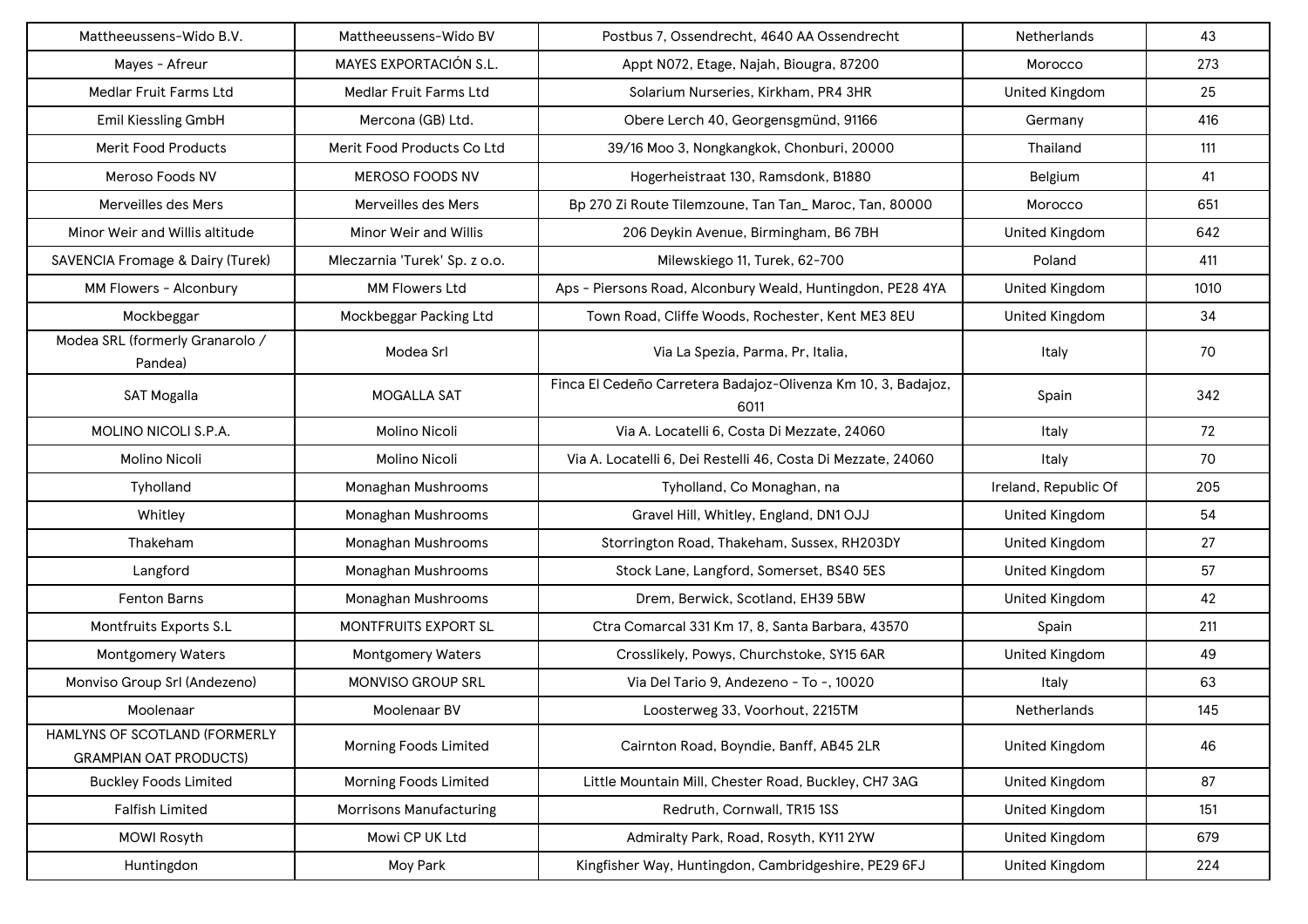| Moy Park Ashbourne                                   | Moy Park                                 | Blenheim Road, Ashbourne, Derbyshire, DE6 1HA                                                           | <b>United Kingdom</b> | 981  |
|------------------------------------------------------|------------------------------------------|---------------------------------------------------------------------------------------------------------|-----------------------|------|
| Moy Park Grantham                                    | Moy Park                                 | Gonerby Hill Foot, Grantham, Lincolnshire, NG31 8HZ                                                     | <b>United Kingdom</b> | 615  |
| Moy Park Craigavon                                   | Moy Park                                 | 39 Seagoe Industrial Estate, Craigavon, Co. Armagh, BT63 5QE                                            | <b>United Kingdom</b> | 1755 |
| Moy Park Ballymena                                   | Moy Park                                 | 170 Larne Road, Ballymena, BT42 3HA                                                                     | <b>United Kingdom</b> | 1281 |
| Moy Park Dungannon                                   | Moy Park                                 | Killyman Road, Dungannon, Co Tyrone, BT71 6LN                                                           | <b>United Kingdom</b> | 1992 |
| Moy Park Anwick                                      | Moy Park                                 | Main Street, Anwick Village, Sleaford, NG34 9SL                                                         | <b>United Kingdom</b> | 1695 |
| MOYCA GRAPES S.L.                                    | MOYCA GRAPES, S.L.                       | Poligono Industrial 4ªfase, C/Arquimedes, Totana, 30850                                                 | Spain                 | 5883 |
| <b>Mulder Natural Foods</b>                          | <b>Mulder Natural Foods NV</b>           | Beversesteenweg 584, Roeselare, 8800 Roeselare                                                          | Belgium               | 285  |
| Müller Milk & Ingredients Bellshill                  | Muller Milk and Ingredients              | 3 Normac Way, Bellshill Industrial Estate, Glasgow, ML4 3NY                                             | <b>United Kingdom</b> | 200  |
| MA <sup>1/2</sup> ller Milk & Ingredients Bridgwater | Muller Milk and Ingredients              | Bridgwater Road, North Petherton, Bridgewater, TA6 6PR                                                  | <b>United Kingdom</b> | 317  |
| Müller Milk & Ingredients Droitwich                  | Muller Milk and Ingredients              | Stonebridge Cross Business Park, Droitwich, WR9 ONX                                                     | <b>United Kingdom</b> | 566  |
| Muller Severnside                                    | Muller Milk and Ingredients              | Oldends Lane, Stonehouse, Gloucestershire, GL10 2DG                                                     | <b>United Kingdom</b> | 718  |
| MA <sup>1/2</sup> ller Milk & Ingredients Manchester | Muller Milk and Ingredients              | Lake Road, Trafford Park, Manchester, M17 1TU                                                           | <b>United Kingdom</b> | 377  |
| Müller Milk & Ingredients Market<br>Drayton          | Muller Milk and Ingredients              | Shrewsbury Rd, Market Drayton, TF9 3SQ                                                                  | <b>United Kingdom</b> | 54   |
| Multy UK Ltd                                         | Multy UK Ltd                             | Multy House, 47-48 Causeway Road, Corby, NN17 4DU                                                       | <b>United Kingdom</b> | 55   |
| Frusemur                                             | MUNDOSOL QUALITY (FRUSEMUR)              | C/ Campirulos, 80, La Murada, Alicante, 3315                                                            | Spain                 | 135  |
| Nairn's Oatcakes Limited                             | Nairn's Oatcakes Limited                 | 90 Peffermill Road, Edinburgh, EH16 5UU                                                                 | <b>United Kingdom</b> | 146  |
| Nairn's Butlerfield                                  | Nairn's Oatcakes Limited                 | Unit 15 Butlerfield Industrial Estate, Bonnyrigg, EH19 3JQ                                              | <b>United Kingdom</b> | 74   |
| Nanjing 3H Medical Products co., LTD                 | Nanjing 3H Medical Products Co Ltd       | No.5, Zhushan Road, Gaochun Economic Development Zone,<br>Nanjing, Jiangsu, 211300                      | China                 | 480  |
| Natra Malle                                          | Natra Midco                              | Nijverheidsstraat 13, Malle, 2390                                                                       | Belgium               | 228  |
| Agroatlas                                            | <b>Nature Growers</b>                    | Zone Industrielle A405, Ait Melloul, Agadir, 86152                                                      | Morocco               | 444  |
| Selsey                                               | Natures Way Foods                        | Park Farm, Chichester Road, Selsey, PO20 9HP                                                            | <b>United Kingdom</b> | 382  |
| Merston                                              | Natures Way Foods                        | Unit 3, Chichester Food Park, West Sussex, PO20 1NW                                                     | <b>United Kingdom</b> | 850  |
| Runcton                                              | Natures Way Foods                        | Chichester Food Park, Bognor Road, Runcton, PO20 1NW                                                    | <b>United Kingdom</b> | 553  |
| Drayton                                              | Natures Way Foods                        | Chichester Food Park, West Sussex, PO20 1NW                                                             | <b>United Kingdom</b> | 861  |
| Neo Foods                                            | Neo Foods Pvt Ltd                        | No.107/108, 121 & 122, li Phase, Kiadb Industrial Area,<br>Antharasanahalli, Tumkur, Karnataka., 572106 | India                 | 235  |
| New England Seafood Int. Ltd.                        | New England Seafood International<br>Ltd | 48 Cox Lane, Chessington, KT9 1TW                                                                       | <b>United Kingdom</b> | 469  |
| Inverness                                            | New World Foods (Europe) Ltd             | 1 West Road, Forres, IV36 2GW                                                                           | <b>United Kingdom</b> | 31   |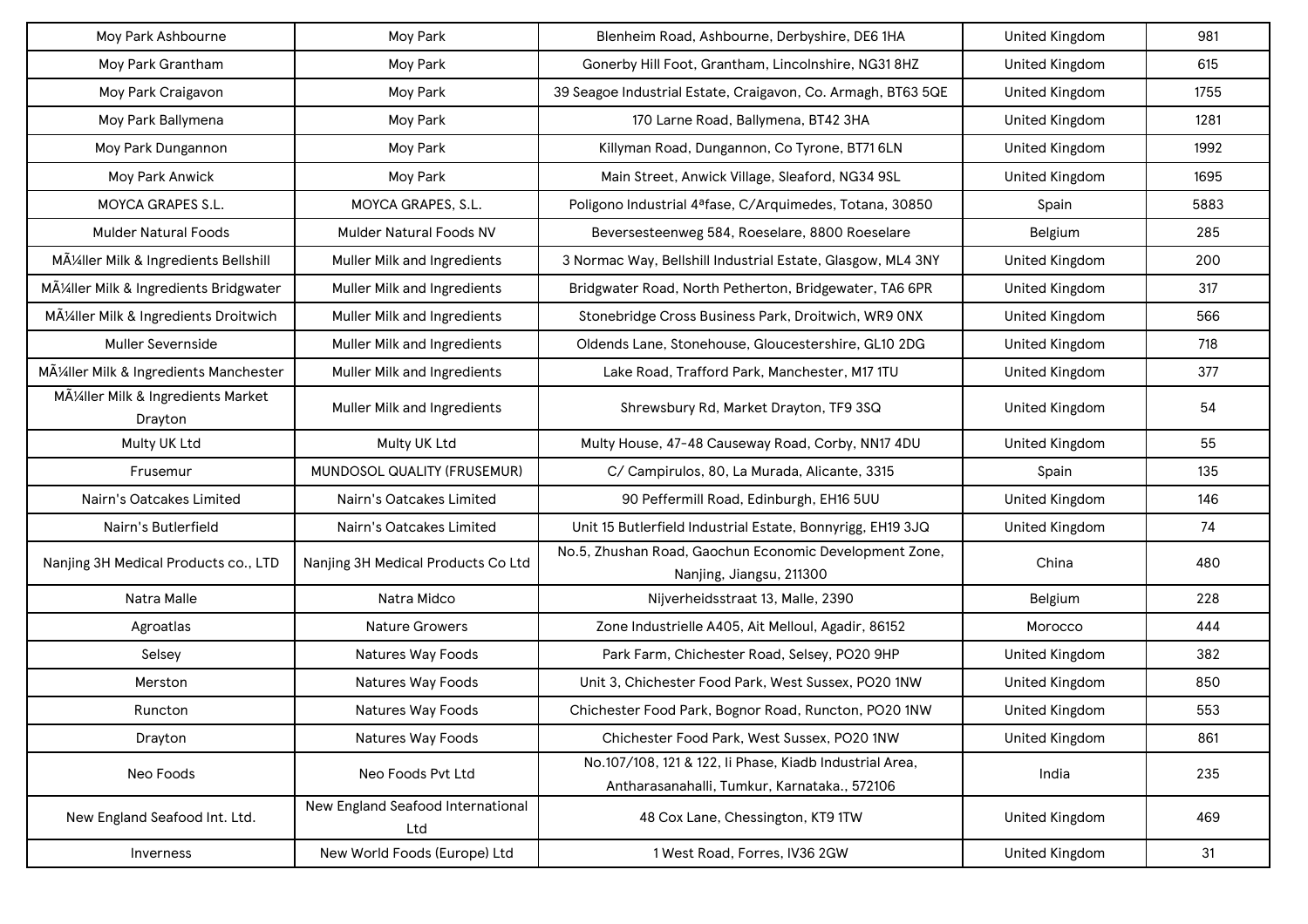| York                                  | New World Foods (Europe) Ltd   | Unit 2 Oakland Farms, Church Lane, Moor Monkton, York, YO26<br>8LA          | <b>United Kingdom</b> | 61  |
|---------------------------------------|--------------------------------|-----------------------------------------------------------------------------|-----------------------|-----|
| E. Newlings                           | <b>Newling Fruitgrowers</b>    | Turnover Farm, Decoy Road, Gorefield, pe13 4pl                              | <b>United Kingdom</b> | 35  |
| Ngong Veg                             | Ngong Veg Ltd                  | Pipeline Road - Kiserian, P.O. Box 782, Nairobi, 517                        | Kenya                 | 989 |
| NIC ICE Ltd - BARKING                 | Nic Ice Limited                | 18-22 Thames Road, Barking, IG11 OHZ                                        | <b>United Kingdom</b> | 156 |
| Nic Ice Ltd. (Glasgow)                | Nic Ice Limited                | Drumhead Lane, Cambuslang Investment Park, Glasgow, G32 8EX                 | <b>United Kingdom</b> | 69  |
| Nice-Pak Flint                        | Nice-Pak International Limited | Aber Road, Park, Flint, CH6 5EX                                             | <b>United Kingdom</b> | 412 |
| Nice-Pak Wigan (Westwood Park)        | Nice-Pak International Limited | Quayside, Westwood Park Drive, Wigan, WN3 4HE                               | <b>United Kingdom</b> | 215 |
| Niche Drinks Co. Ltd.                 | Niche Drinks Company Ltd       | 10 Rossdowney Rd, Derry, BT47 6NS                                           | <b>United Kingdom</b> | 86  |
| Nicholas and Harris                   | Nicholas & Harris              | Brunel Road, Churchfields Industrial Estate, Salisbury, SP2 7PU             | <b>United Kingdom</b> | 318 |
| Nisha Enterprises Ltd                 | Nisha Enterprises              | 5A Grange Road, Houston Industrial Estate, Livingston, EH54 5DE             | <b>United Kingdom</b> | 72  |
| <b>Nivex</b>                          | <b>Nivex</b>                   | El-Obour City- Industreail Zone 0000-, Cairo, 0                             | Egypt                 | 185 |
| North Scarle                          | Noble Foods                    | Hives Lane, North Scarle, Lincoln, LN6 9HA                                  | <b>United Kingdom</b> | 207 |
| <b>EWH Moore</b>                      | Noble Foods                    | Checkley Lane, Betley, Crewe, CW3 9DB                                       | <b>United Kingdom</b> | 30  |
| D.C Davies & Co                       | Noble Foods                    | New House Farm, Minsterley, Shrewsbury, SY5 OHR                             | <b>United Kingdom</b> | 14  |
| <b>Standlake Packing Centre</b>       | Noble Foods                    | Cotswold Farm, Witney Road, Oxfordshire, OX29 7RB                           | <b>United Kingdom</b> | 173 |
| Thornton                              | Noble Foods                    | Strathore Road, Thornton, Fife, KY1 4DX                                     | <b>United Kingdom</b> | 46  |
| Shawbury                              | Noble Foods                    | Wytherford House, Wytherford, Shrewsbury, SY4 4JJ                           | <b>United Kingdom</b> | 15  |
| Kittle Hill Farm - Swansea            | Noble Foods                    | Ridgeway Foods Limited, Kittle Hill, Kittle, Swansea, SA33JQ                | <b>United Kingdom</b> | 18  |
| Seisdon                               | Noble Foods                    | Ridgeway Foods Ltd, Fox Road, Shipley, Pattingham,<br>Wolverhampton, WV67EL | <b>United Kingdom</b> | 36  |
| Noel Slicing Site (Noel 3)            | NOEL ALIMENTARIA SAU           | Pla De Begudà, S/N, St. Joan Les Fonts, Sant 17857                          | Spain                 | 289 |
| Noel Chorizo Production Site (Noel 4) | NOEL ALIMENTARIA SAU           | Pla De Begudà, S/N, St. Joan Les Fonts, Sant 17857                          | Spain                 | 544 |
| Nordex - Norager Mejeri A/S           | Nordex Norager Dairy           | Bredgade 67, Norager, DK-9610                                               | Denmark               | 140 |
| Nor-Sea Foods - Bridge of Don         | Nor-Sea Foods Ltd              | Broadfold Road, Bridge Of Don, Aberdeen, AB23 8EE                           | United Kingdom        | 60  |
| Nor-Sea Foods - Fraserburgh           | Nor-Sea Foods Ltd              | Bath Street, Fraserburgh, Aberdeenshire, AB43 9DY                           | <b>United Kingdom</b> | 188 |
| Norseland Ltd                         | Norseland Ltd Ltd              | Somerton Road, Ilchester, Somerset, BA22 8JL                                | <b>United Kingdom</b> | 218 |
| North Pacific Seafoods                | North Pacific Seafoods, Inc.   | Mile 1.5 Alaska Peninsula Highway, Naknek, 99633                            | <b>United States</b>  | 473 |
| Northcoast Seafood                    | Northcoast Seafoods Limited    | Plot 12, Estate Road 1, Grimsby, DN31 2TB                                   | <b>United Kingdom</b> | 114 |
| Northumbrian Fine Foods               | Northumbrian Fine Foods Ltd    | Dukesway, Team Valley Trading Estate, Gateshead, NE11 OPZ                   | United Kingdom        | 296 |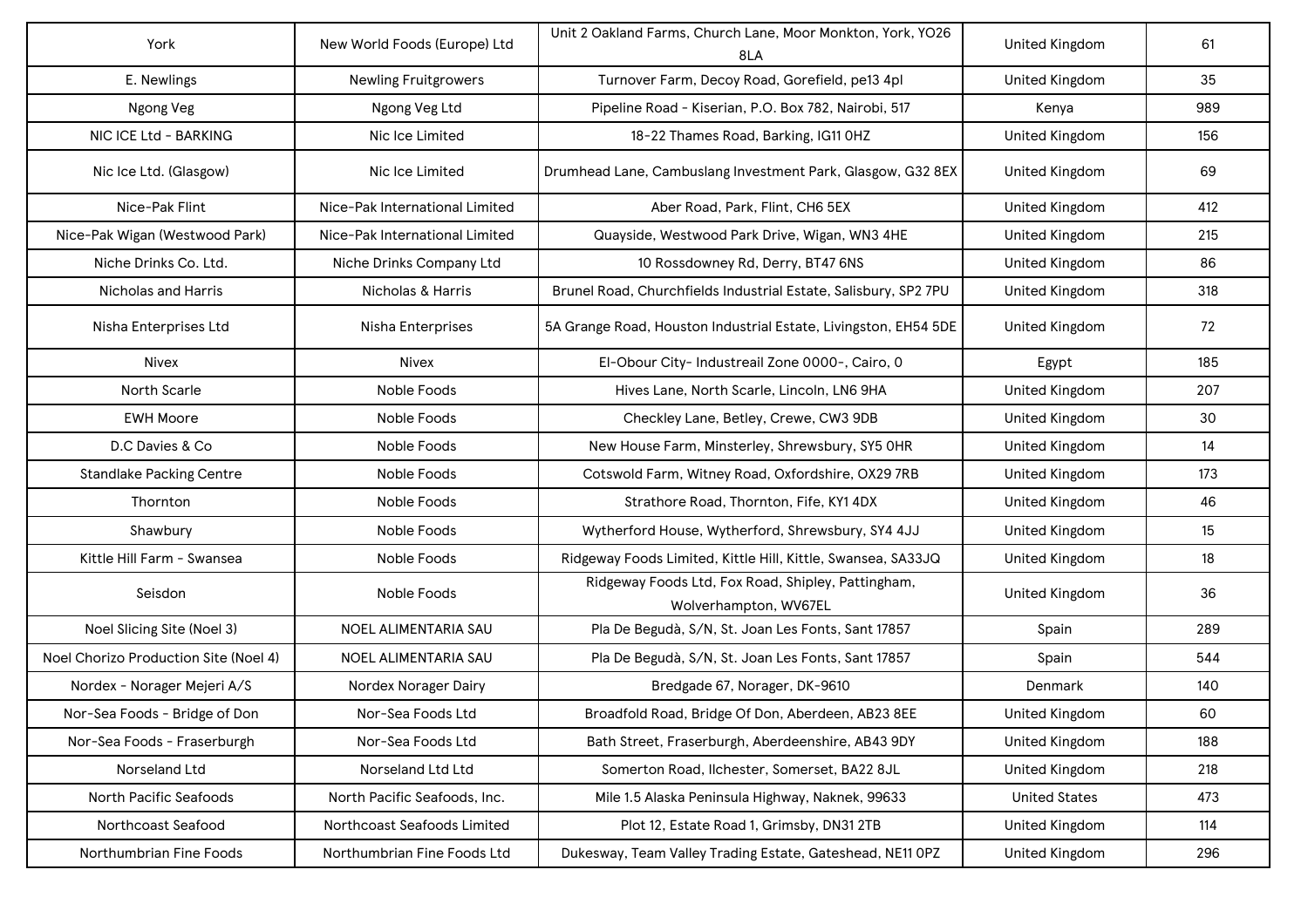| Nova Fruits                        | Nova Fruits International                           | Erol Sokak No:10 Ege Serbest Bolgesi 35410, Gaziemir, Izmir,<br>35410                                         | Turkey                | 183  |
|------------------------------------|-----------------------------------------------------|---------------------------------------------------------------------------------------------------------------|-----------------------|------|
| NR Instant                         | NR INSTANT PRODUCE PUBLIC<br><b>COMPANY LIMITED</b> | 99/1 Moo 4 Khae Rai, Samut Sakhon, Krathum Baen, 74110                                                        | Thailand              | 658  |
| Reggio Emilia                      | Nuova Castelli SpA                                  | Via T. Galimerti 4/6, Reggio Emilia, 42100                                                                    | Italy                 | 110  |
| Novara                             | Nuova Castelli SpA                                  | Via Matteotti, 75, Garbagna Novarese (No), 28070                                                              | Italy                 | 45   |
| Castelli – Pavia                   | Nuova Castelli SpA                                  | 16 Via S.S. 596 Dei Cairoli, Carbonara Al Ticino (Pv), 27020                                                  | Italy                 | 44   |
| Oakley Farms                       | Oakley Farms                                        | Outwell Road, Outwell, Wisbech, PE14 8PQ                                                                      | <b>United Kingdom</b> | 97   |
| Icicle Seafoods, Inc. - Petersburg | <b>OBI Seafoods LLC</b>                             | 411 Nordic Drive, Petersburg, 99833                                                                           | <b>United States</b>  | 401  |
| Icicle Seafoods, Inc. – Egegik     | OBI Seafoods LLC                                    | P.O. Box 151, 100 Cannery Road, Egegik, 99633                                                                 | <b>United States</b>  | 370  |
| OBI Seafoods LLC - Excursion Inlet | <b>OBI Seafoods LLC</b>                             | Excursion Inlet, Alaska, Po. Box Exi, Juneau, 99850                                                           | <b>United States</b>  | 343  |
| OBI Seafoods LLC - Alitak          | <b>OBI Seafoods LLC</b>                             | #1 Woodstock Way, Po Box Alz, Kodiak, 99697-0210                                                              | <b>United States</b>  | 303  |
| OBI Seafoods LLC - Kodiak facility | OBI Seafoods LLC                                    | 621 Shelikof, P.O. Box 1457, Kodiak, 99615                                                                    | <b>United States</b>  | 284  |
| Icicle Seafoods, Inc. - Larsen Bay | OBI Seafoods LLC                                    | #1 End Of Country Road, P.O. Box 30, Larsen Bay, 99624                                                        | <b>United States</b>  | 202  |
| Icicle Seafoods, Inc. – Seward     | OBI Seafoods LLC                                    | 601 Port Ave., Seward, Auburn, 98092                                                                          | <b>United States</b>  | 322  |
| OBI Seafoods LLC - Naknek          | OBI Seafoods LLC                                    | Mile One-Half Ak Peninsula, P.O. Box 162, Naknek, 99633                                                       | <b>United States</b>  | 530  |
| Ocean Gift                         | OCEAN GIFT FOODS JONIT STOCK<br><b>COMPANY</b>      | Lot P-3, Street 7, Long Hau Industrial Zone, Commune, Can Giuoc<br>District, An Province, Ho Chi Minh, 700000 | Vietnam               | 924  |
| <b>Oman Pharmaceuticals</b>        | <b>Oman Pharmaceutical Products</b><br>Company LLC  | Plot No 101, Raysut Industrial Estate, P.O Box 2240, Salalah, 211                                             | Oman                  | 279  |
| Tri Portugal (Melro)               | OMelro.OP                                           | Rua Da Sobreira, Sanguinhal, 2540 - 454 Carvalhal                                                             | Portugal              | 255  |
| <b>Ontex Grosspostwitz</b>         | Ontex                                               | Fabrikstrasse 30, Grosspostwitz, D-02692                                                                      | Germany               | 425  |
| Ontex Turnov                       | Ontex                                               | Vesecko 491, Turnov, 511 01                                                                                   | Czech Republic        | 866  |
| Ontex Mayen                        | Ontex                                               | Mayner Tal, Robert-Bosch Strasse, Mayener D-56727                                                             | Germany               | 701  |
| Ontex Buggenhout                   | Ontex                                               | Genthof 5, -, Buggenhout, B-9255                                                                              | Belgium               | 617  |
| <b>Ontex Dourges</b>               | Ontex                                               | Quai Du Rivage, 62119 Dourges,                                                                                | France                | 405  |
| Ontex Radomsko                     | Ontex                                               | Przedsiębiorców 6, Radomsko, 62119                                                                            | Poland                | 183  |
| DFS Van Oostrom Fruit              | Oostrom Fruit BV                                    | Beusichemseweg 28, 'T Goy, 3997 MJ                                                                            | Netherlands           | 26   |
| OP Chocolate Ltd                   | OP Chocolate Ltd                                    | High Street, Dowlais, Merthyr Tydfil, CF48 3TB                                                                | <b>United Kingdom</b> | 423  |
| Tany-Frugalia                      | OPFH Frugalia SL                                    | Ctra. Sta Amalia-Valdivia, Km 4, 2, Zurbaran, 6712                                                            | Spain                 | 1552 |
| Orchard Fruit Co. S.L.             | Orchard Fruit Company SL                            | Ctra. Nii, Autovia De Aragon, Km 276, La Almunia Dona Godina,<br>Zaragoza, 50100                              | Spain                 | 400  |
| Orchard House Foods                | Orchard House Foods Ltd                             | 79 Manton Road, Earlstrees Industrial Estate, Corby, NN17 4JL                                                 | <b>United Kingdom</b> | 293  |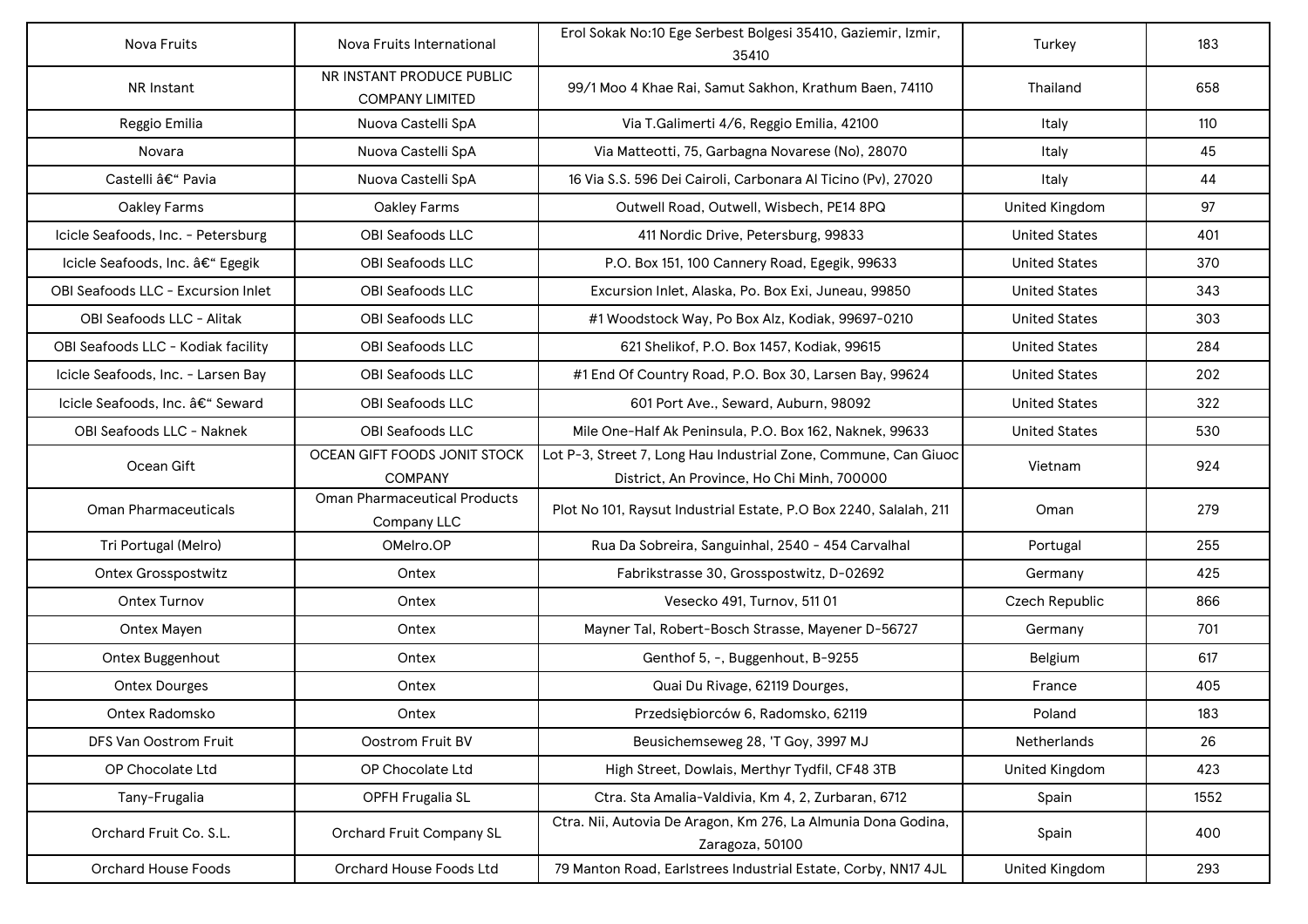| Orchard House Foods (Gateshead)                              | Orchard House Foods Ltd                                                   | Kingsway, Team Valley Industrial Estate, Gateshead, NE11 OSU                                      | <b>United Kingdom</b> | 672     |
|--------------------------------------------------------------|---------------------------------------------------------------------------|---------------------------------------------------------------------------------------------------|-----------------------|---------|
| Organic Citrus SLU (Rio Tinto)                               | <b>ORGANIC CITRUS SLU</b>                                                 | Finca El Zumajo S/N, Campillo, 21650                                                              | Spain                 | 600     |
| Origin Wine Stellenbosch                                     | Origin Wine Ltd                                                           | Bottelary Road, Koelenhof, Stellenbosch, 7599                                                     | South Africa          | 235     |
| Orkla Confectionary & Snacks Danmark                         | <b>Orkla Confectionery &amp; Snacks</b><br>Danmark A/S (former: KiMs A/S) | Soemarksvej 31-35, Søndersø, DK-5471                                                              | Denmark               | 81      |
| Ornua Foods UK (Leek)                                        | Ornua Foods Ltd.                                                          | Sunnyhills Road, Leek, ST13 5SP                                                                   | <b>United Kingdom</b> | 790     |
| Orogel Fresco                                                | Orogel Fresco Soc Coop Agricola                                           | Via Emilia 340 - Forlimpopoli, 47034                                                              | Italy                 | 90      |
| Ovelle                                                       | <b>Ovelle Pharmaceuticals</b>                                             | Coes Road, Dundalk, IRL                                                                           | Ireland, Republic Of  | 67      |
| P.McCann & Sons                                              | P McCann & Sons                                                           | 9 Diviny Drive, Carn Industrial Estate, Co Armagh, Bt 63 5WE                                      | Ireland, Republic Of  | 31      |
| Przedsiebiorstwo Produkcyjno-<br>Handlowe Agro-Top Sp.z o.o. | P.P.H. AGRO-TOP SP. Z O.O                                                 | Kolonia Grezowka 34B, Lukow, 21-400                                                               | Poland                | 330     |
| Paarl Valley Bottling (BOT)                                  | Paarl Valley Bottling Company                                             | Oudepont, R44, Wellington, 7654                                                                   | South Africa          | 252     |
| Palmafruit (Atlantic Blue) Morocco                           | PALMAFRUT                                                                 | Rue Kadi Ayad Res. Rencontre Bloc G 552, Bolc Tanger, 90000-<br>Tanger                            | Morocco               | 125     |
| Pandriks                                                     | Pandriks Bake Off BV                                                      | Mandeveld 8, Meppel, 7942 KE                                                                      | <b>Netherlands</b>    | 70      |
| Panealba SRL                                                 | PANEALBA S.R.L.                                                           | Borgata Molino 34, Verduno, 12060                                                                 | Italy                 | 82      |
| Panelto Foods                                                | Panelto Foods                                                             | Panelto Foods, Templemichael Glebe, County Longford, N/A                                          | Ireland, Republic Of  | 200     |
| PANPOR Unit 2, Produtos Alimentares,<br>S.A.                 | <b>PANPOR Produtos Alimentares SA</b>                                     | Zona Industrial Rio Maior, Lote 154, 2040-357                                                     | Portugal              | 329     |
| Park Cakes - Oldham                                          | Park Cakes - Oldham                                                       | Bella Street, Off St Helens Road, Bolton, BL3 4DU                                                 | <b>United Kingdom</b> | Unknown |
| Park Cakes - Bolton                                          | <b>Park Cakes Bakeries</b>                                                | Bella Street, Off St Helens Road, Bolton, BL3 4DU                                                 | <b>United Kingdom</b> | 731     |
| Pastifcio Dei Campi S.p.A †"Gragnano                         | Pastificio Di Martino Gaetano & F.IIi<br>SpA                              | Via Dei Campi 50, Gragnano, 80054                                                                 | Italy                 | 15      |
| Perales & Ferrer SL                                          | PERALES Y FERRER, S.L.                                                    | Pol. Industrial Mos Del Bou, C/Espartero, Trasera Félix Rodriguez<br>De La Fuente, Albatera, 3340 | Spain                 | 89      |
| Perfect Group Corp., Ltd.                                    | Perfect Group Corp., Ltd.                                                 | No.8, Qionghua Road, Hangji Town, Yangzhou, Jiangsu, 225111                                       | China                 | 868     |
| Perla Fruits                                                 | Perla Fruit Gida Sanayi ve Ticaret<br>Anonim Sirketi                      | Serme Mah, Kahraman Cad, No:27 Kestel, Bursa, 16450                                               | Turkey                | 145     |
| <b>Wrafton Laboratories</b>                                  | Perrigo - Wrafton                                                         | Staggers Lane, Wrafton, Braunton, EX33 2DL                                                        | <b>United Kingdom</b> | 519     |
| Persan                                                       | PERSAN S.A.                                                               | C/ Pino Albar Nº2 -Seville, Seville, 41016                                                        | Spain                 | 808     |
| <b>Peter Mertes</b>                                          | Peter Mertes KG                                                           | In Der Bornwiese 4, Bernkastel Kues, 54470                                                        | Germany               | 398     |
| Pez                                                          | PEZ Production Europe Ltd                                                 | Pez-Haas Út 1., Jánossomorja, 9241                                                                | Hungary               | 246     |
| Pharmaserve North-West Ltd                                   | PHARMASERVE NORTHWEST LTD                                                 | 9 Arkwright Road, Astmoor Industrial Estate, Cheshire, WA7 1NU                                    | <b>United Kingdom</b> | 114     |
| Philpack                                                     | Philpack                                                                  | Bugo, Cagayan De Oro City, Cdo, 9000                                                              | Philippines           | 5982    |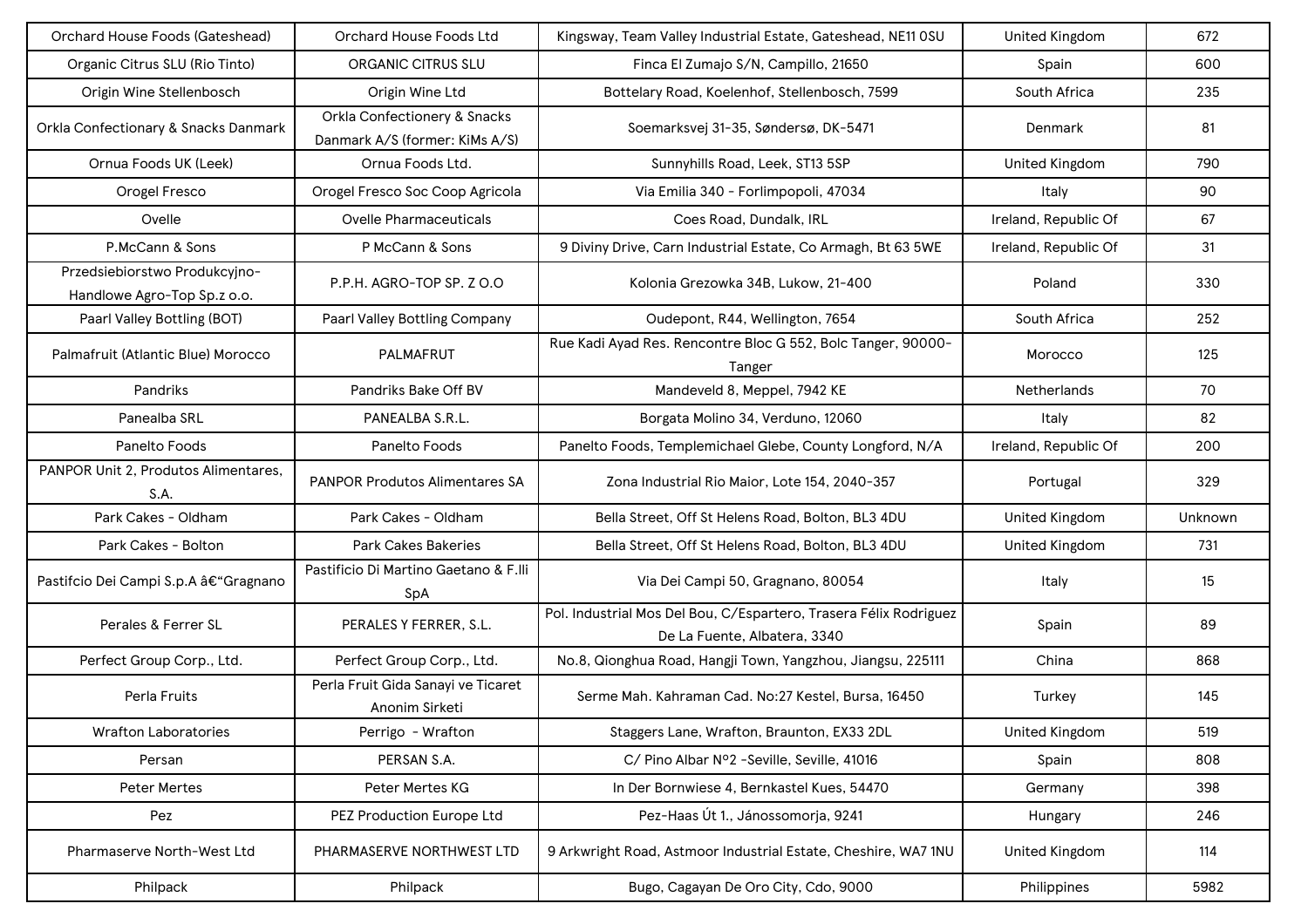| Vergro NV - Philva BVBA                         | Philva bvba                             | Terwouwenstraat 121, Sint-Truiden, 3800                                                    | Belgium               | 35      |
|-------------------------------------------------|-----------------------------------------|--------------------------------------------------------------------------------------------|-----------------------|---------|
| <b>RYE VALLEY FOODS</b>                         | <b>Pilgrims Food Masters</b>            | Ida Industrial Estate, Carrickmacross, Monaghan, N/A                                       | Ireland, Republic Of  | 434     |
| Pilgrim's Food Masters (Shillelagh)             | <b>Pilgrims Food Masters</b>            | Coolattin, Shillelagh, Wicklow, None                                                       | Ireland, Republic Of  | 662     |
| Pilgrim's Pride - Redruth                       | Pilgrims UK                             | Pool Industrial Estate, Wilson Way, Redruth, TR15 3RH                                      | <b>United Kingdom</b> | 1029    |
| Pilgrim's UK - Ashton                           | Pilgrims UK                             | Bow St, Dukinfield, Greater Manchester, SK16 4HY                                           | United Kingdom        | 545     |
| Pilgrim's Westerleigh                           | Pilgrims UK                             | Oakleigh Green, Westerleigh, Bristol, BS37 8QZ                                             | United Kingdom        | 614     |
| Bromborough                                     | Pilgrims UK                             | Riverview Road, Bromborough, Wirral, CH62 3RL                                              | <b>United Kingdom</b> | 159     |
| Pilgrim's Bodmin                                | Pilgrims UK                             | Newtons Margate, Bodmin, PL31 1HF                                                          | <b>United Kingdom</b> | 198     |
| Select Fruit Pineau                             | Pineau fruits                           | La Tesserie, St Pierre Montlimart, 49110                                                   | France                | 44      |
| PINEWOOD HEALTHCARE                             | Pinewood Healthcare                     | Ballymacarbry, Clonmel, IRL                                                                | Ireland, Republic Of  | 303     |
| Pioneer Southgate                               | Pioneer Foods UK                        | Unit 2, Southgate Way, Orton Southgate, Peterborough, PE2 6YG                              | United Kingdom        | 270     |
| Pioneer Foods (UK) Ltd                          | <b>Pioneer Foods UK</b>                 | 40 Bradfield Road, Finedon Industrial Estate, Wellingborough,<br>Northamptonshire, NN8 4HB | United Kingdom        | 57      |
| PJ Stirling LLP (Abbey Fruit Ltd)               | PJ Stirling Ltd                         | Kirkton Industrial Estate, Arbroath, Scotland, DD11 3LR                                    | United Kingdom        | 187     |
| R & J M Place Ltd                               | Place UK Ltd                            | Church Farm, Tunstead, Norwich, NR12 8RQ                                                   | United Kingdom        | 577     |
| Plaimont                                        | PLAIMONT PRODUCTEURS                    | Route D'Orthez, St Mont, 32400 SAINT MONT                                                  | France                | 142     |
| Plus Berries La Barca                           | Plus Berries La Barca                   | C/ Villamiranda No. 67, Lepe, Huelva, Andalusia, 21440                                     | Spain                 | 63      |
| Plus Berry - Caver                              | Plus Berry - Caver                      | Ctra De Guadiana Km 0, 8, Valdelacalzada (Badajoz),<br>Extremadura, 6185                   | Spain                 | Unknown |
| Pollybell                                       | <b>Pollybell Farms</b>                  | Little Carr Farm, Road, Doncaster, DN10 4SN                                                | <b>United Kingdom</b> | 58      |
| Polman                                          | Polman B.V.                             | Tuinderslaan 31, Erica, 7887 VB                                                            | Netherlands           | 56      |
| Select Fruit / Sica Vieilles Touches -<br>Taizé | POM'2 SEVRES                            | Le Charteau, Taizé, F-79100                                                                | France                | 71      |
| Select Fruit / Pom'2 SÃ vres                    | POM'2 SEVRES                            | La Prévoisière, Secondigny, F-79130                                                        | France                | 46      |
| Pomuni                                          | Pomuni Frozen NV                        | Vaartstraat 247, Ranst, 2520                                                               | Belgium               | 52      |
| Poppies                                         | Poppies International NV                | Kasteelstraat 29, Zonnebeke, 8980                                                          | Belgium               | 184     |
| <b>Palethorpes Bakery</b>                       | Pork Farms Limited                      | Maer Lane, Market Drayton, Shropshire, TF9 3AL                                             | <b>United Kingdom</b> | 860     |
| Riverside Bakery                                | Pork Farms Limited                      | 22 Crossgate Drive, Nottingham, NG2 1LW                                                    | <b>United Kingdom</b> | 407     |
| Pork Farms Caspian - Poole                      | Pork Farms Limited                      | Sterte Avenue, Poole, BH15 2AS                                                             | United Kingdom        | 795     |
| Potter and Moore Innovations Limited            | POTTER AND MOORE INNOVATIONS<br>LIMITED | 1210 Lincoln Road, Peterborough, PE4 6ND                                                   | <b>United Kingdom</b> | 217     |
| Aryzta - Pre Pain                               | Pré Pain B.V.                           | Postbus 120, Kleibultweg 94, Oldenzaal, 7570 AC                                            | Netherlands           | 893     |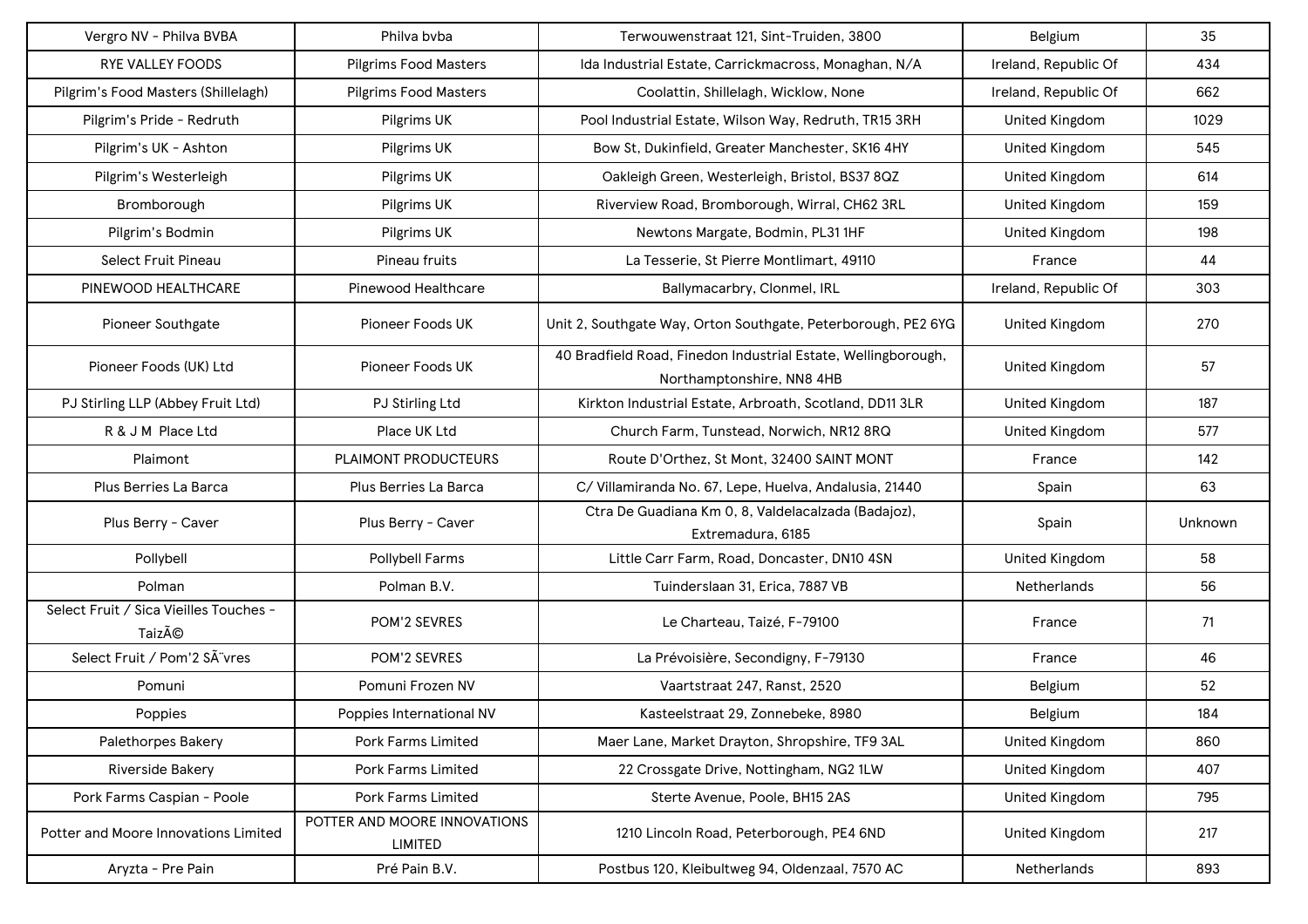| PREMIER FOODS (Manor Bakeries -<br>Carlton) | Premier Foods Ltd                                      | Fish Dam Lane, Carlton, Barnsley, S71 3HQ                                               | <b>United Kingdom</b> | 944  |
|---------------------------------------------|--------------------------------------------------------|-----------------------------------------------------------------------------------------|-----------------------|------|
| Premier Foods (Manor - Stoke)               | Premier Foods Ltd                                      | Newcastle Road, Trent Vale, Stoke On Trent, ST4 6PH                                     | <b>United Kingdom</b> | 629  |
| Ashford                                     | <b>Premier Foods Ltd</b>                               | Kennington Road, Ashford, TN24 OLU                                                      | <b>United Kingdom</b> | 429  |
| PrepWorld                                   | PrepWorld                                              | Prepworld, Court Lodge Farm, Kent, DA13 9NQ                                             | <b>United Kingdom</b> | 652  |
| Princes Soft Drinks - Bradford              | <b>Princes Limited</b>                                 | Weaverthorpe Road, Bradford, BD4 6SX                                                    | <b>United Kingdom</b> | 411  |
| Princes Soft Drinks - Glasgow               | <b>Princes Limited</b>                                 | 45-75 Bogmoor Road, Shieldhall, Glasgow, G51 4TJ                                        | <b>United Kingdom</b> | 44   |
| Princes Limited - Long Sutton               | <b>Princes Limited</b>                                 | Bridge Road, Long Sutton, Spalding, PE12 9EQ                                            | <b>United Kingdom</b> | 654  |
| Princes Soft Drinks - Cardiff               | <b>Princes Limited</b>                                 | Unit 68, Portmanmoor Road, Cardiff, CF24 5HB                                            | <b>United Kingdom</b> | 203  |
| Princes Limited - Wisbech                   | <b>Princes Limited</b>                                 | Lynn Road, Wisbech, PE13 3DG                                                            | <b>United Kingdom</b> | 461  |
| Sojadijk                                    | Prinsen BV                                             | Sojadijk 2, Helmond, 5704 RL                                                            | <b>Netherlands</b>    | 138  |
| Kettle Produce Espana S.L. Procomel         | <b>PROCOMEL</b>                                        | Paraje Los Ruices, 115, Martínez Del Puerto, Martinez Dle 30156                         | Spain                 | 72   |
| <b>Cerima Cherries</b>                      | PRODUCCIO CIRERA RIBERA D'EBRE<br>SL (CERIMA CHERRIES) | Crtra De La Serra S/N, Tivissa, 43746                                                   | Spain                 | 138  |
| Produce World Yaxley                        | Produce World Isleham Ltd                              | Stanley'S Farm, Great Drove, Yaxley, PE7 3TW                                            | <b>United Kingdom</b> | 100  |
| Pro-Pak Malton                              | Pro-Pak Foods Ltd                                      | Seven Street, York Road Industrial Park, Malton, YO17 6YA                               | <b>United Kingdom</b> | 570  |
| Jupiter Greece Protofanousis                | PROTOFANOUSI FRUITS S A                                | Ionia, Thessaloniki, 57008 GR 54628                                                     | Greece                | 137  |
| <b>Puffin Produce Ltd</b>                   | <b>Puffin Produce Ltd</b>                              | Withybush Industrial Estate, Haverfordwest, SA62 4BS                                    | <b>United Kingdom</b> | 185  |
| <b>Pure Pastures</b>                        | <b>Pure Pastures Ltd</b>                               | Mount Pleasant Farm, Manningford Bruce, Pewsey, SN9 6JQ                                 | <b>United Kingdom</b> | 12   |
| <b>Qidong Farjoy Medical</b>                | <b>Qidong Farjoy Medical Material Co</b><br>Ltd        | No. 1858 Nanyuan West Road Economic Development Zone,<br>Huilong Town, Qidong, 226200   | China                 | 140  |
| Countree                                    | Qingdao Countree Food                                  | Qingguji Town, Cao County, Heze City, Shandong, 272195<br>P.R.China., 菏泽市曹县青堌集镇, 274413 | China                 | 98   |
| Qingdao Tanford Foods Co Ltd                | <b>QINGDAO TANFORD(JIARONG)</b><br><b>FOODS COLTD</b>  | Shuangyuan Road, Chengyang District, Qingdao, 266109                                    | China                 | 290  |
| Qualiprim Sarlu Morocco                     | Qualiprim SARL                                         | Ait Melloul, Zi Bp 1362, Agadir, 80000                                                  | Morocco               | 2000 |
| Qualiprim SARL                              | Qualiprim SARL                                         | Ait Melloul Zi Bp 1362, Agadir, 80000                                                   | Morocco               | 1744 |
| Quesos Rocinante                            | QUESOS ROCINANTE SL                                    | Carretera De Toledo, S/N, Malagon, Ciudad Real, España,<br>Malagón, 13420               | Spain                 | 44   |
| Quinsea Fisheries Ltd                       | Quin-Sea Fisheries Limited                             | 50-70 Marine Drive, Po.Box 112, Old Perlican, A0A 3G0                                   | Canada                | 40   |
| R & J Emery                                 | R & J EMERY                                            | 104 Brook Lane, Warsash, Southampton, SO31 9FD                                          | <b>United Kingdom</b> | 267  |
| R & K Drysdale Ltd                          | R & K Drysdale Ltd                                     | Old Cambus Quarry, Cockburnspath, Berwickshire, TD13 5YS                                | <b>United Kingdom</b> | 314  |
| Rainbow Kleinpak BV                         | Rainbow Kleinpak BV                                    | Poortcamp 9, De Lier, 2678 PT                                                           | Netherlands           | 336  |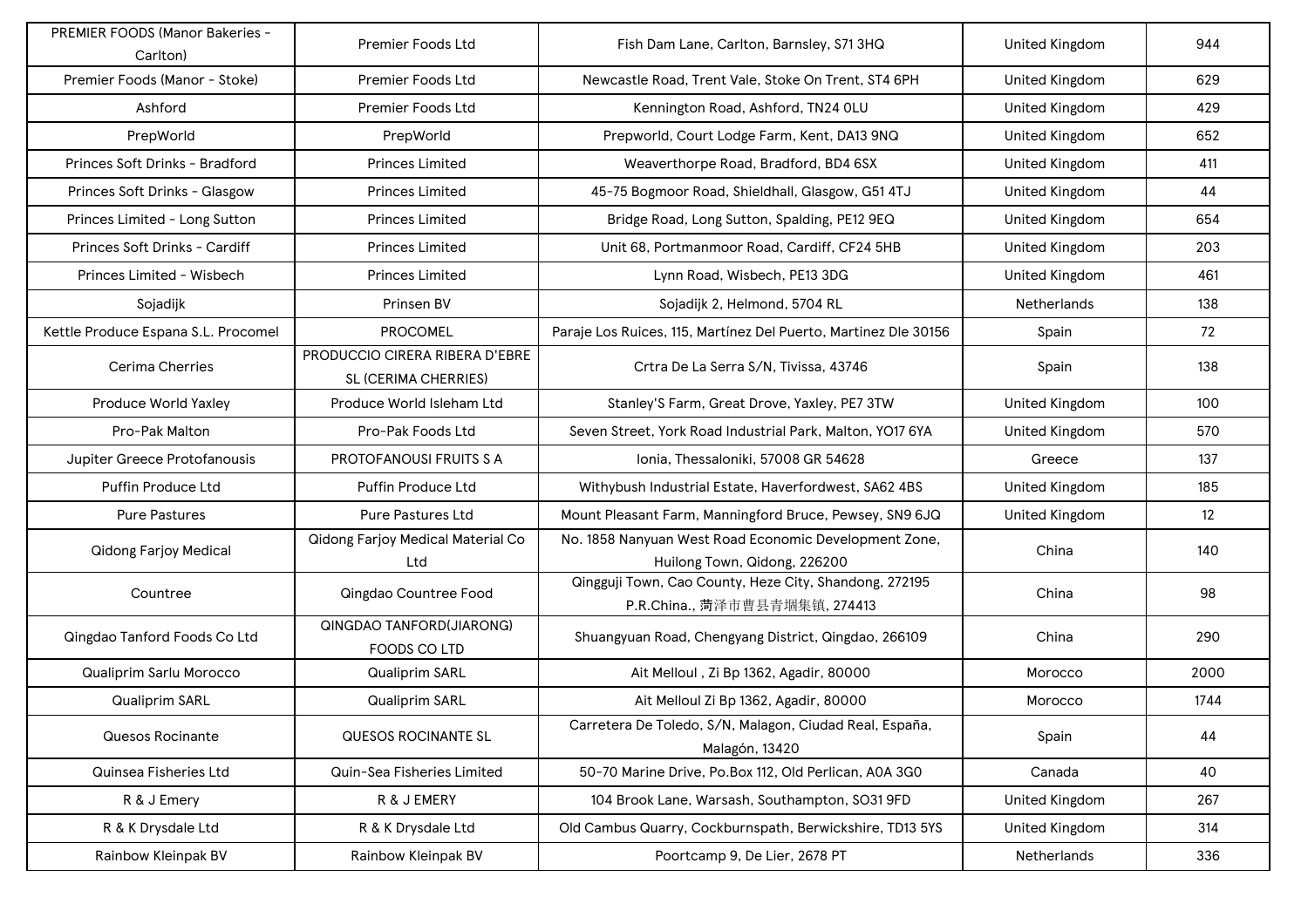| Codorniu SA                                 | Raventos Codorniu Group       | Avda. Jaume De Codorniu S/N, 08770-Sant Sadurnã-, Sant<br>Sadurni D'Anoia, 8770 | Spain                    | 345  |
|---------------------------------------------|-------------------------------|---------------------------------------------------------------------------------|--------------------------|------|
| Raynal et Roquelaure                        | Raynal et Roquelaure          | Vieux Chemin De Piolenc, Camaret Sur Aigues, 84850                              | France                   | 215  |
| Rea Valley Speciality Foods                 | Rea Valley Speciality Foods   | Station Road, Minsterley, Shrewsbury, SY5 OBD                                   | <b>United Kingdom</b>    | 86   |
| <b>Reabrook Limited</b>                     | Reabrook Ltd                  | Rawdon Road, Moira, Swadlincote, DE12 6DA                                       | <b>United Kingdom</b>    | 251  |
| <b>Red House Foods</b>                      | Red House Foods Ltd           | Stockport Farm, Road, Amesbury, SP4 7LN                                         | <b>United Kingdom</b>    | 42   |
| Cotts (Pontefract - Bondgate)               | Refresco Beverages UK Ltd     | Knottingley Rd, Pontefract, WF8 2LH                                             | <b>United Kingdom</b>    | 185  |
| <b>Express Park</b>                         | Refresco Beverages UK Ltd     | Plot 4, Express Park, Somerset, TA6 4RN                                         | <b>United Kingdom</b>    | 687  |
| Re.le.vi S.p.A.                             | Relevi SpA                    | Via Postumia, 1 Rodigo, Mantova, 46040                                          | Italy                    | 353  |
| Lajkonik Snacks Sp. z. o. o., ul. Poland.   | <b>Retail Brands Limited</b>  | Sgh-Rbl, Christchurch, BH23 1BZ                                                 | <b>United Kingdom</b>    | 240  |
| RFG Eswatini (Pty) Ltd                      | RFG Eswatini (Pty) Ltd        | P.O. Box 77, Malkerns, M204                                                     | Eswatini, the Kingdom of | 2232 |
| RFX + CARE Manufacturing Co. Ltd            | RFX CARE Manufacturing Co Ltd | No. 21 Caojiang Road, Yuecheng Distric, Shaoxing, Zhejiang,<br>312000           | China                    | 186  |
| RFX+CARE Manufacturing Co., Ltd (Site<br>2) | RFX CARE Manufacturing Co Ltd | 绍兴市 No 7 Lanjiang Road, 城东开发区兰江路7号, 绍兴, 312000                                  | China                    | 171  |
| <b>Rhodes Foods Fruit Products</b>          | <b>Rhodes Food Group</b>      | Straatskerk, Tulbagh, 6820                                                      | South Africa             | 2273 |
| <b>RICH PRODUCTS ANDOVER</b>                | <b>Rich Products Ltd</b>      | 5 Pioneer Road, Andover Business Park, Andover, SP11 8EZ                        | <b>United Kingdom</b>    | 220  |
| Richard Hochfeld Ltd                        | <b>Richard Hochfeld Ltd</b>   | Comp Road, Borough Green, Tonbridge, TN15 8LW                                   | <b>United Kingdom</b>    | 69   |
| Riverway Foods Itd                          | Riverway Foods Ltd            | Crown House, Riverway, Harlow, CM20 2DL                                         | <b>United Kingdom</b>    | 253  |
| RM Curtis & Co Ltd                          | RM Curtis & Co Ltd            | 10/12 Second Avenue, Bluebridge Industrial Estate, Essex, CO9<br>2SU            | <b>United Kingdom</b>    | 98   |
| Bagnatica                                   | <b>Robert McBride Ltd</b>     | Vias Kennedy, Bergamo, 24060 Bagnatica                                          | Italy                    | 172  |
| McBride SA - Estaimpuis                     | Robert McBride Ltd            | 4 Rue Moulin Masure, Estaimpuis, 7730                                           | Belgium                  | 257  |
| Robert Mc Bride - Middleton                 | Robert McBride Ltd            | Middleton Way, Middleton, M24 4DP                                               | United Kingdom           | 274  |
| Foetz                                       | Robert McBride Ltd            | Rue De L'Industrie, Foetz, L38995                                               | Luxembourg               | 275  |
| Robinson Healthcare Limited                 | Robinson Healthcare Ltd       | Lawn Road, Carlton-In-Lindrick, Worksop, S81 9LB                                | United Kingdom           | 150  |
| Robson                                      | <b>ROBSON</b>                 | Bruszczewo UI. Główna 37A, Śmigiel, 64-030                                      | Poland                   | 111  |
| Rockline Industries Limited                 | Rockline Industries Ltd       | Heming Road, Redditch, B98 ODH                                                  | <b>United Kingdom</b>    | 370  |
| Paluani                                     | Rondanini UK Ltd              | 22 Bessemer Park, 250 Milkwood Road, London, SE24 OHG                           | <b>United Kingdom</b>    | 29   |
| Rowe Farming                                | ROWE FARMING LTD              | Praze Road, Camborne, TR14 ORT                                                  | <b>United Kingdom</b>    | 620  |
| Rowse Honey Ltd                             | Rowse Honey Ltd               | Moreton Avenue, Wallingford, Oxon, OX10 9DE                                     | <b>United Kingdom</b>    | 311  |
| Roxane UK                                   | <b>ROXANE UK</b>              | Hangar 5, Wood End Lane, Lichfield, WS13 8EL                                    | <b>United Kingdom</b>    | 157  |
| Roxane UK Eden Valley                       | <b>ROXANE UK</b>              | Armathwaite, Carlisle, Uk, CA4 9TU                                              | United Kingdom           | 117  |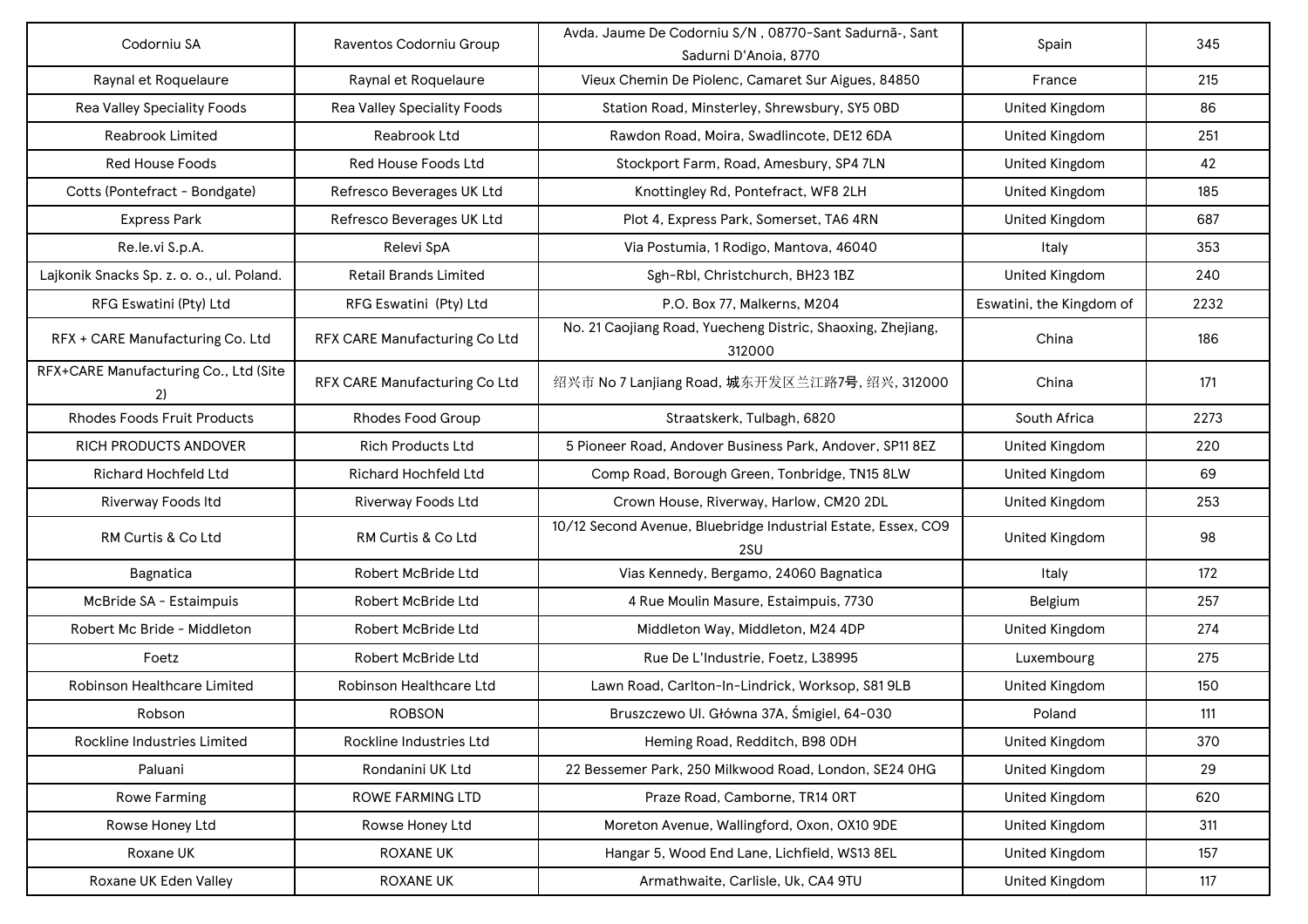| Roy Lyttle                                       | <b>ROY LYTTLE</b>                           | 90 Portaferry Road, Lisconnan Ballymoney, BT53 8AD                      | <b>United Kingdom</b> | 27   |
|--------------------------------------------------|---------------------------------------------|-------------------------------------------------------------------------|-----------------------|------|
| Royal Fassin BV                                  | Royal Fassin BV                             | Ulenpasweg 8, Lengelseweg 98, 'S-Heerenberg, 7041 GB                    | <b>Netherlands</b>    | 497  |
| Fruit Masters Holland                            | Royal Fruitmasters Group                    | Deilseweg 7, Geldermalsen, 4190 CE                                      | Netherlands           | 649  |
| Vlijmen                                          | Royal Sanders Uk Ltd                        | Industriepark Vliedberg 12, Vlijmen, 5251 RG                            | Netherlands           | 334  |
| Royal Sanders (UK) Ltd.                          | Royal Sanders Uk Ltd                        | Unit A3 - A5 Redscar Business Park, Longridge Road, Preston, PR2<br>5NA | <b>United Kingdom</b> | 296  |
| Royal Berry Holland                              | RoyalBerry                                  | Salvia 5, 6681Rc, Bemmel, 6681RC                                        | <b>Netherlands</b>    | 64   |
| <b>G</b> Charlton                                | Rumwood Green Farm LTD                      | Rumwood Green Farm, Langley, Maidstone, ME17 3ND                        | <b>United Kingdom</b> | 77   |
| Runze Hardware & Plastic Products Co.,<br>Ltd    | Runze Hardware & plastic products<br>Co., L | Zhengxing Road, Jinjiao, Yangjiang, Guangdong Province, 529500          | China                 | 44   |
| Savencia - Rupp AG                               | Rupp AG                                     | Kruezastrasse 8, -, Hoerbranz, 6912                                     | Austria               | 303  |
| SRLP                                             | S & R Lindenberg Produktions GmbH           | Hauptstrasse 71, Lindenberg, 88161                                      | Germany               | 119  |
| <b>Mastins Farm Packhouse</b>                    | S LEGGATE & SONS                            | Willoughby Hills, Boston, PE22 ORQ                                      | <b>United Kingdom</b> | 60   |
| Brook farm                                       | <b>S&amp;A PRODUCE (UK) LTD</b>             | Marden, Hereford, HR13ET                                                | <b>United Kingdom</b> | 815  |
| Moneypeak                                        | <b>S&amp;A PRODUCE (UK) LTD</b>             | Hernhill Nursery, Highstreet Road, Kent, ME13 9EJ                       | <b>United Kingdom</b> | 611  |
| Blancasol                                        | S.A.T nº 97 BLANCASOL                       | Ctra. De Jumilla, Km. 36, Blanca, 30540                                 | Spain                 | 215  |
| Bonny Arinaga                                    | S.A.T. Juliano Bonny Gomez, 9.592           | Finca Las Rosas, Palmas De Gran Canaria, 35008                          | Spain                 | 298  |
| Bonny Empaquetado Botoneras                      | S.A.T. Juliano Bonny Gomez, 9.592           | Las Botoneras S/N, Ojos De Garza Telde, 35200                           | Spain                 | 1176 |
| Sacoje                                           | Sacoje S.C.A                                | Pol. Ind. La Hoya S/N, Hoya, Lorca, Hoya-Lorca, 30816                   | Spain                 | 243  |
| Sacor                                            | Sacor                                       | Avenue Du 8 Mai, Villefranche De Rouergue, 12200                        | France                | 95   |
| Sahyadri Farmers Producer Co., Ltd               | Sahyadri Farmers Producer Company<br>Ltd.   | Sr. No. 314, At/Post - Mohadi, Nashik, 422207                           | India                 | 2340 |
| Salad Time SARL                                  | SaladTime                                   | Douar Tin Ait Brahim Amira Biougra, Inezgane, 80000                     | Morocco               | 186  |
| Salisbury Poultry - Vulcan Road                  | SALISBURY POULTRY (MIDLANDS)<br>LIMITED     | Salisbury House, Vulcan Road, Bilston, WV14 7HT                         | <b>United Kingdom</b> | 536  |
| Salumificio Panzeri (Gordona) SRL                | Salumificio Flli Beretta Spa                | Via Al Piano, 28, Gordona, 23020                                        | Italy                 | 66   |
| Trezzo                                           | Salumificio Flli Beretta Spa                | 37 Shaftesbury Street South Derby De23 8Yh 20056                        | Italy                 | 233  |
| <b>CIM</b>                                       | Salumificio Flli Beretta Spa                | Via Martiri Della Liberta, 39, Langhirano (Pr), 43013                   | Italy                 | 124  |
| Samworth Bros (Walkers Midshire -<br>Sausage)    | Samworth Brothers Limited                   | 78 - 88 Cobden Street, Industrial Estate, Leicester, LE1 2LB            | <b>United Kingdom</b> | 1585 |
| Samworth Bros (Bradgate Bakery<br>Madeline Road) | Samworth Brothers Limited                   | Madeline Road, Beaumont Leys, Leicester, LE4 1WX                        | <b>United Kingdom</b> | 1951 |
| Samworth Bros (Bradgate Bakery Ashton<br>Green)  | Samworth Brothers Limited                   | 5 Bennion Road, Leicester, LE4 2AD                                      | <b>United Kingdom</b> | 750  |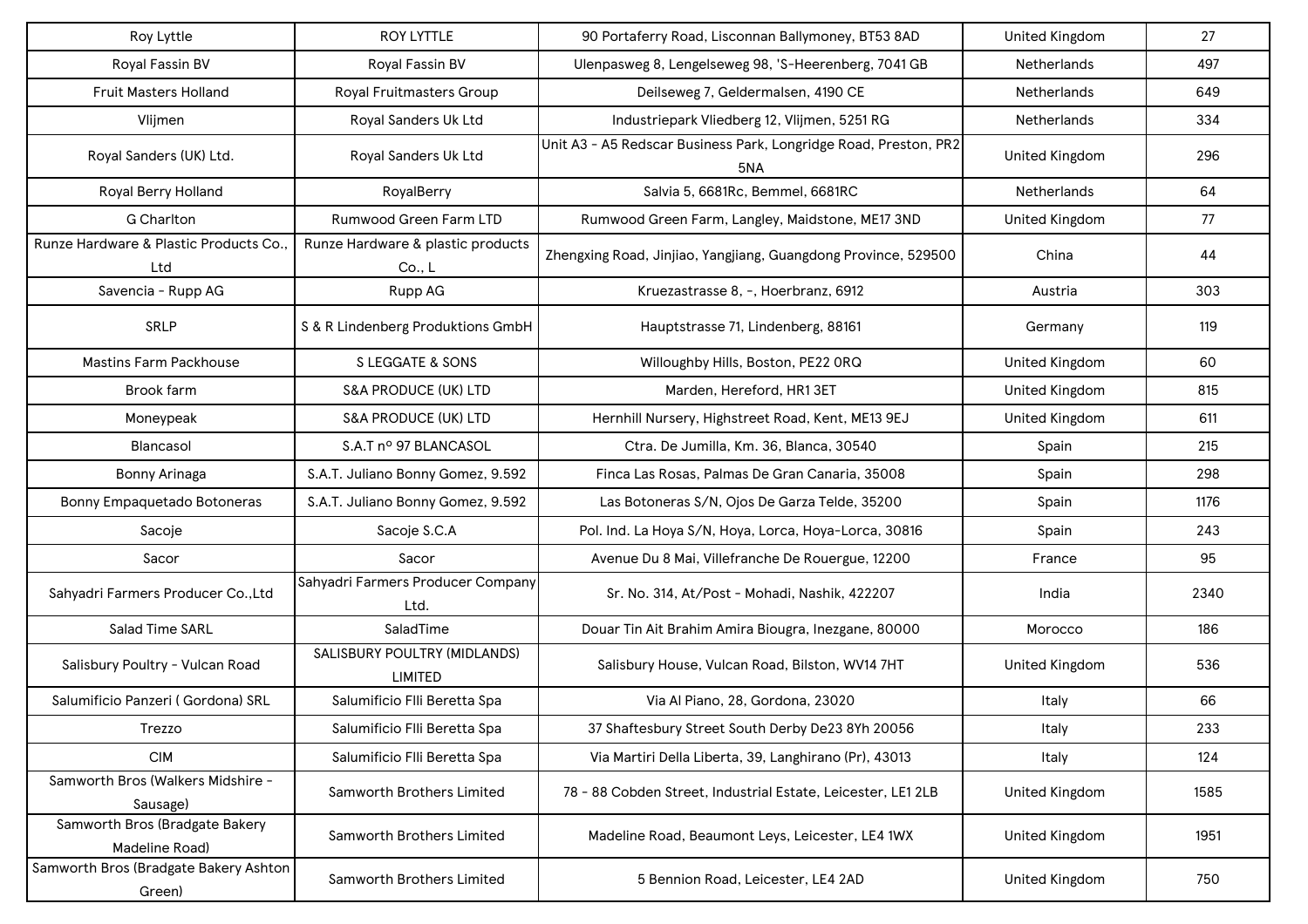| Samworth Bros (Kettleby Foods)              | Samworth Brothers Limited                         | 2 Samworth Way, Leicester Road, Melton Mowbray, LE13 1GA                             | <b>United Kingdom</b> | 1268 |
|---------------------------------------------|---------------------------------------------------|--------------------------------------------------------------------------------------|-----------------------|------|
| Samworth Bros (Saladworks)                  | <b>Samworth Brothers Limited</b>                  | Oak Spinney Park, Ratby Lane, Leicester, LE3 3JZ                                     | <b>United Kingdom</b> | 1237 |
| Samworth Bros (The Cornwall Bakery)         | Samworth Brothers Limited                         | 81-83 Tavistock Road, Callington, PL17 7TA                                           | <b>United Kingdom</b> | 957  |
| Samworth Brothers (Brooksby Foods)          | Samworth Brothers Limited                         | 4A Pate Road, Leicester Road Industrial Estate, Melton Mowbray,<br>LE13 ORG          | <b>United Kingdom</b> | 152  |
| Samworth Brothers (Manton Wood)             | Samworth Brothers Limited                         | Manton Wood Enterprise Park, Worksop, S80 2RS                                        | <b>United Kingdom</b> | 1020 |
| Samworth Bros (Walkers Charnwood<br>Bakery) | <b>Samworth Brothers Limited</b>                  | 200 Madeline Road, Beaumont Leys, Leicester, LE4 1EX                                 | <b>United Kingdom</b> | 937  |
| Sanorice Belgium                            | SanoRice Belgium- part of the<br>Sanorice Holding | Industriezone 2, Ballingsweg 10, Zottegem, 9620                                      | Belgium               | 250  |
| SANPRO PRODUCTION LTD                       | Sanpro Production Ltd                             | Unit 6, High Street, Wakefield, WF4 3HT                                              | <b>United Kingdom</b> | 19   |
| SANTA MARIA - MILTON KEYNES                 | Santa Maria UK Limited                            | Nimbus House, Maidstone Road, Milton Keynes, MK10 OBD                                | <b>United Kingdom</b> | 118  |
| Saota Seafood Factory                       | SAO TA SEAFOOD FACTORY                            | N1 Road, Lot B, An Nghiep Industrial Zone, Soc Trang Province,<br>84.299             | Vietnam               | 680  |
| Sapidum D.o.o                               | Sapidum d o o                                     | Resljeva Ulica 18, Celje, 3000                                                       | Slovenia              | 40   |
| Select Fruit PomLigne Ambillou              | <b>SARL POM LIGNE</b>                             | Za Les Vergers Du Port, Montreuil Sur Maine, 49220                                   | France                | 350  |
| Blue Whale Sas La Moutounade                | <b>SAS MOUTOUNADE</b>                             | Domaine De La Moutounade, Bressols, 82710                                            | France                | 13   |
| Select Fruit Chantesaie                     | sas vergers de chantesaie                         | Chantesaie, Chenu, 72500                                                             | France                | 129  |
| Bonnysa - Las Moradas                       | SAT 9359 BONNYSA                                  | Edificio Las Moradas, Autop Sur Km 58, 5, Granadilla De Abona,<br>38617              | Spain                 | 653  |
| Bonnysa - Los Llanos                        | SAT 9359 BONNYSA                                  | Pol. Ind. Los Llanos, S/N, Muchamiel, 3110                                           | Spain                 | 1327 |
| Sat Condado (Onubafruit co-op Spain)        | SAT Condado de Huelva                             | Ctra. Almonte S/N, Rociana Del Condado, Huelva, 21720                                | Spain                 | 147  |
| SAT DOS MIL                                 | <b>SAT DOS MIL</b>                                | Ctra. Alfamen, Km. 14, 5, La Almunia De Doña Godina, 50100                           | Spain                 | 103  |
| ELDORADO (Youfruit)                         | SAT ELDORADO                                      | Ctra Cartaya-, Tariquejo; Km. 6'3, Huelva, 21450                                     | Spain                 | 910  |
| Mabe                                        | SAT HORTOFRUTICOLA MABE                           | Paraje Loma Del Boque Nº120 C.P 04716, El Ejido, Almeria, 4716                       | Spain                 | 212  |
| Masia Ciscar S.A, Spain                     | SAT LAS PALMERITAS                                | Finca Las Palmeritas S/N, Lepe (Huelva), 21440                                       | Spain                 | 1736 |
| CF&R - Vigneulles (Savencia Group)          | Savencia Fromage and Dairy UK Ltd                 | Fromagerie De Vigneulles, Route St. Benoit, Vigneulles - Les<br>Hattonchatel, 55 210 | France                | 247  |
| CF&R - Ducey (Savencia Group)               | Savencia Fromage and Dairy UK Ltd                 | Cf&R, Ducey, 50220                                                                   | France                | 214  |
| Savencia Fromage and Dairy (UK) LTD         | Savencia Fromage and Dairy UK Ltd                 | The Ham, Westbury, BA13 4HA                                                          | United Kingdom        | 141  |
| <b>Bressor SA</b>                           | Savencia Fromage and Dairy UK Ltd                 | Bressor Sa, Bp 26, Servas, 1960                                                      | France                | 331  |
| Scelta - Yerseke                            | Scelta Products BV                                | Industrieweg 16, Yerseke, 4401 LB                                                    | Netherlands           | 8    |
| Schalcon S.p.A                              | Schalcon SpA                                      | Viale Enrico Ortolani, 195, Roma, Rm, Italia, 125                                    | Italy                 | 49   |
| Scherpenhuizen                              | Scherpenhuizen BV                                 | De Schakel 7, Eindhoven, Nederland, 5651 GH                                          | Netherlands           | 221  |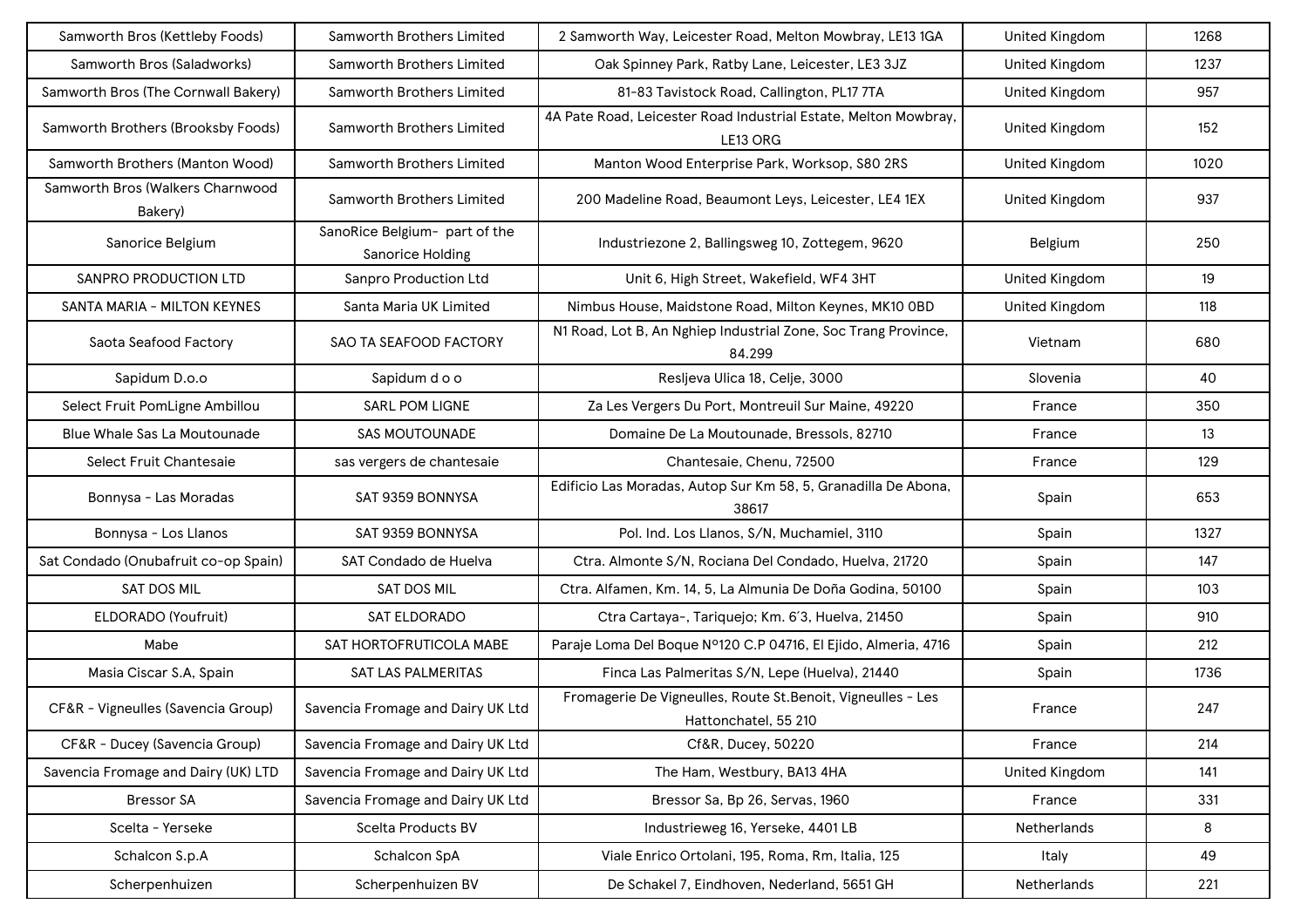| Scottish Shellfish Marketing Group LTD                                                | Scottish Shellfish Marketing Group<br>Ltd                     | 1 Pit Road, Belgrave Street, The Motherwell Food Park, Bellshill,<br>ML4 3NZ     | <b>United Kingdom</b> | 117  |
|---------------------------------------------------------------------------------------|---------------------------------------------------------------|----------------------------------------------------------------------------------|-----------------------|------|
| Seafman                                                                               | Seafman C.A.                                                  | Calle 124 Ave. 102 Y Malecon, Manta, 1                                           | Ecuador               | 1610 |
| SEDA Outspan Iberia S.L.U                                                             | SEDA OUTSPAN IBERIA SL                                        | Paseo Padre Faustino Calvo S/N, Palencia, 34005                                  | Spain                 | 349  |
| Segura Viudas SAU                                                                     | segura viudas                                                 | Ctra De Sant Sadurni A Pere Riudebitlles, Torrelavit, 8775                       | Spain                 | 217  |
| The Serious Sweet Company                                                             | Serious Sweet Company                                         | Htwo, Fourth Avenue, Harrogate, HG2 8QT                                          | <b>United Kingdom</b> | 45   |
| Severn Delta Limited                                                                  | Severn Delta Ltd                                              | Showground Road, Bridgwater, TA6 6AJ                                             | <b>United Kingdom</b> | 1382 |
| Pratts Halo                                                                           | SH Pratt Group                                                | Laporte Way, Luton, LU4 8EN                                                      | <b>United Kingdom</b> | 374  |
| Pratts Bishop's Stortford                                                             | <b>SH Pratt Group</b>                                         | Unit E, Woodside Industrial Estate, Dunmow Road, Bishop'S<br>Stortford, CM23 5RG | <b>United Kingdom</b> | 13   |
| Shandong Xinhua Pharmaceutical Co.,<br>Ltd. - 206XY                                   | Shandong Xinhua Pharmaceutical<br>Company Limited Plant 206XY | 山东省淄博市高新区鲁泰大道1号, 淄博, 255086                                                      | China                 | 99   |
| Shanghai Foliage Industry Co., Ltd                                                    | Shanghai Foliage Industry Co Ltd                              | No.2288 Baishi Road, Baihe Town, Qingpu District, Shanghai,<br>201711            | China                 | 122  |
| SHANGHAI MAXAM LIMITED                                                                | Shanghai Maxam Co.Ltd.                                        | No.1829, Jinshajiang Rd., Shanghai, 200333                                       | China                 | 253  |
| SHANGHAI SUN'O DEVELOPMENT CO.,<br><b>LTD</b>                                         | Shanghai SunO Development Co Ltd                              | No.1358 Jiahang Rd, Xuhang Town, Jiading District Shanghai,<br>201808            | China                 | 126  |
| å ີ <sub>ເ</sub> ລໍ…‰é‡'汇æ~̃‡æ— ç <sup>oo</sup> åƒæœ‰é™ <del>å</del><br>¬å <u>•</u> . | Shouguang Jinhuisheng Nonwoven<br>CO LTD                      | Yuejiapu Village, Wenjia Street, Shouguang City, 262700                          | China                 | 26   |
| Siam Foods                                                                            | SIAM FOOD PRODUCTS PUBLIC<br>CO.,LTD                          | 218 Moo 8, Nongerun, Banbung, Chonburi, 20220                                    | Thailand              | 1571 |
| Sica Gerfruit Sica Gerfruit                                                           | <b>SICA GERFRUIT</b>                                          | La Portière, Chenu, 72500                                                        | France                | 324  |
| Siesa                                                                                 | Siesa                                                         | 1A Av, 8-78 Zona 9, Interior 33, Guatemala City                                  | Guatemala             | 260  |
| VIGNERONS DU SIEUR D'ARQUES                                                           | SIEUR D'ARQUES SAS                                            | Avenue Du Mauzac, Bp 98, Limoux, 11303 Cédex                                     | France                | 93   |
| Signature Flatbreads LTD Unit 24                                                      | Signature Flatbreads                                          | Unit 24, Woodside Industrial Estate, Dunstable, LU5 4TT                          | United Kingdom        | 504  |
| Signature Flatbreads LTD Unit 21                                                      | Signature Flatbreads                                          | Verey Road, Woodside Indstrial Estate, Dunstable, LU5 4TT                        | <b>United Kingdom</b> | 504  |
| Silver Bay Seafoods – Sitka                                                           | Silver Bay Seafoods LLC                                       | 4400 Sawmill Creek Rd., Sitka, 99835                                             | <b>United States</b>  | 589  |
| Silvery Tweed Cereals Ltd.                                                            | <b>Silvery Tweed Cereals</b>                                  | Tweedmouth Trading Estate, Berwick-Upon-Tweed, TD15 2XF                          | <b>United Kingdom</b> | 78   |
| Silvex - Quinta da Brasileira                                                         | Silvex, Industria de Plásticos S.A.                           | Quinta Da Brasileira Lote 10, Benavente, 2130-999 Benavente                      | Portugal              | 249  |
| Simplyfruit (Ireland) Ltd                                                             | Simplyfruit (Ire) Limited                                     | Carn Food Park, Industrial Estate, Craigavon, BT63 5WE                           | <b>United Kingdom</b> | 149  |
| Core_CFG                                                                              | Core_CFG                                                      | Private Bag X67, Ceres, Western Cape, 6835                                       | South Africa          | 1781 |
| Karsten Klein Pella                                                                   | Karsten Klein Pella                                           | Po Box 53, Kanoneiland, Northern Cape, 8806                                      | South Africa          | 1171 |
| Fruitways Ltd_Melpack                                                                 | Fruitways Ltd_Melpack                                         | Glen Elgin, P.O. Box 128, Western Cape, 7180                                     | South Africa          | 1060 |
| Karsten Fruit Packers                                                                 | Karsten Fruit Packers                                         | Posbus 136, Ceres, Western Cape, 6835                                            | South Africa          | 223  |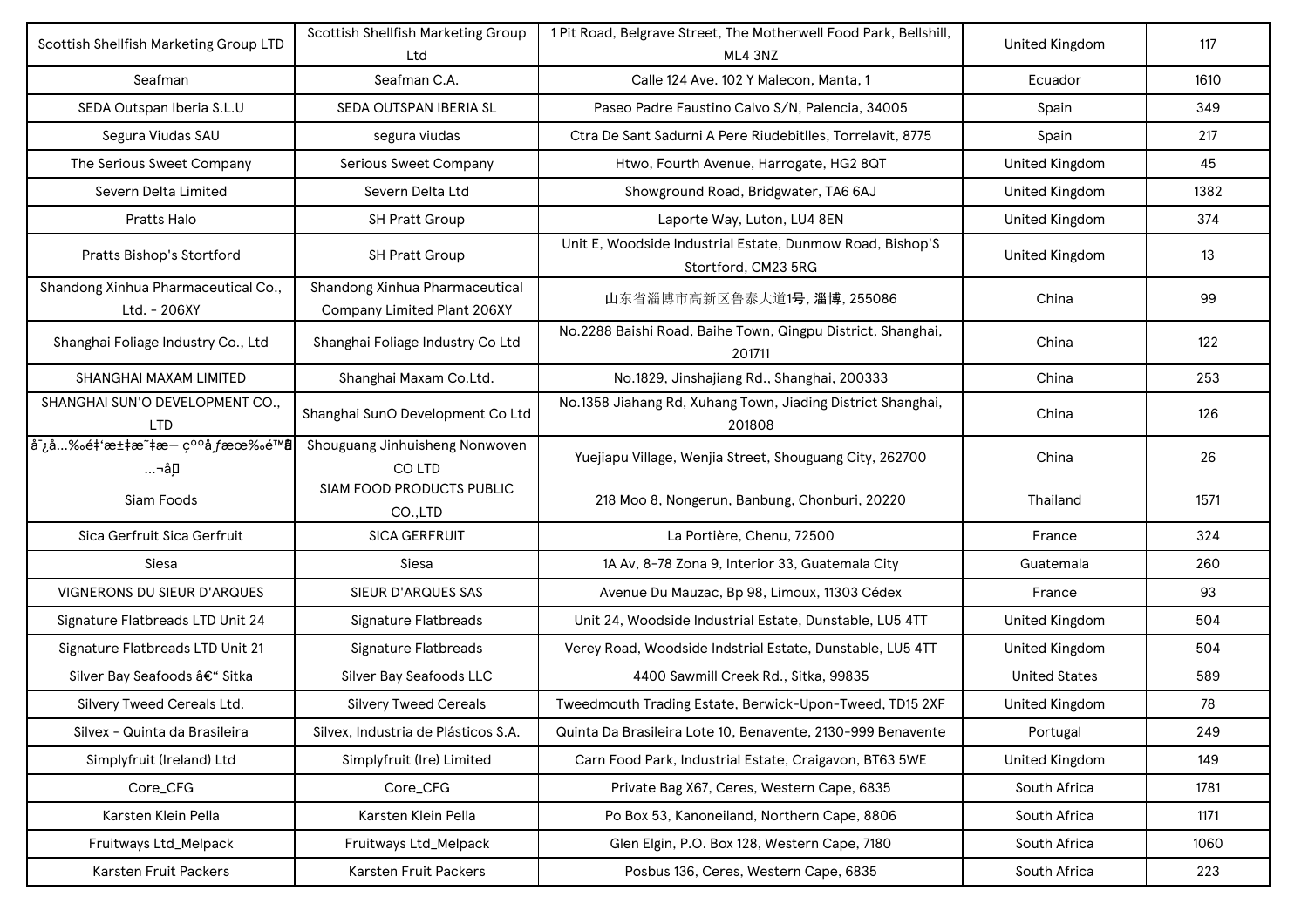| Suiderland Berekisanang                                 | Suiderland Berekisanang                                 | Po Box 103, Kakamas, Northern Cape, 8870                            | South Africa          | 802  |
|---------------------------------------------------------|---------------------------------------------------------|---------------------------------------------------------------------|-----------------------|------|
| <b>Suiderland Steenebrug</b>                            | <b>Suiderland Steenebrug</b>                            | Posbus 169, Piketberg, Western Cape, 7320                           | South Africa          | 738  |
| Fruitways Ltd_Chiltern                                  | Fruitways Ltd_Chiltern                                  | Po Box 4, Vyeboom, Western Cape, 7171                               | South Africa          | 1356 |
| Kromco                                                  | Kromco                                                  | P.O Box 133, Grabouw; Western Cape, 7160                            | South Africa          | 782  |
| Fruitways Ltd_Elgin Orchards                            | Fruitways Ltd_Elgin Orchards                            | Po Box 2, Grabouw, Western Cape, 7160                               | South Africa          | 261  |
| Core_Bamco                                              | Core_Bamco                                              | Posbus 350, Ceres, 6835                                             | South Africa          | 210  |
| Core_Bella Frutta                                       | Core_Bella Frutta                                       | Po Box 7, Ceres, Western Cape, 6835                                 | South Africa          | 485  |
| South Bank                                              | <b>SK Chilled Foods Ltd</b>                             | Nelson St, South Bank, Middlesbrough, TS6 6BJ                       | <b>United Kingdom</b> | 471  |
| Riverside                                               | SK Chilled Foods Ltd                                    | Brighouse Rd, Riverside Park, Middlesbrough, TS2 1RT                | <b>United Kingdom</b> | 383  |
| Skea Egg Farms Ltd                                      | <b>SKEA EGG FARMS LTD</b>                               | 146 Pomeroy Road, Donaghmore, Dungannon, BT70 2TY                   | <b>United Kingdom</b> | 118  |
| <b>Smithy Mushrooms</b>                                 | <b>Smithy Mushrooms Ltd</b>                             | 229 Smithy Lane, Scarisbrick, Lancashire, L408HL                    | <b>United Kingdom</b> | 54   |
| Select Fruit Socheleau                                  | <b>SNC SOCHELEAU</b>                                    | La Blottiere, St Georges Des Gardes, 49120                          | France                | 195  |
| Soapworks - Glasgow                                     | Soapworks Ltd                                           | Coltness Street, Queenslie Park, Glasgow, G33 4JD                   | <b>United Kingdom</b> | 97   |
| Costa de Huelva (Onubafruit co-op<br>Spain)             | SOCIEDAD COOPERATIVA ANDALUZA<br><b>COSTA DE HUELVA</b> | Camino De Las Colmenillas, S/N, Lucena Del Puerto, Huelva,<br>21820 | Spain                 | 353  |
| Sociedad Cooperativa Sant Domenec; El<br>Escobar S.C.L. | SOCIEDAD COOPERATIVA SANT<br><b>DOMENEC</b>             | Crta. Madrid - Lisboa, Km 348, Merida, 6800                         | Spain                 | 436  |
| Sociedad Cooperativa Sant Domenec<br>– POB              | SOCIEDAD COOPERATIVA SANT<br><b>DOMENEC</b>             | Crta. De Albesa, S/N - La Portella, (Lleida), 25134                 | Spain                 | 99   |
| Sofidel Neath                                           | Sofidel UK Baglan                                       | Brunel Way, Baglan Energy Park, Neath, SA11 2FP                     | <b>United Kingdom</b> | 311  |
| Sogrape Vinhos S.A                                      | Sogrape Vinhos Portugal                                 | Rua 5 De Outubro, 4527, Avintes, 4430-809                           | Portugal              | 373  |
| Sol de Badajoz S.L                                      | Sol de Badajoz SL                                       | Ctra. N-430 Km 116, Valdivia (Badajoz), 6720                        | Spain                 | 295  |
| Elland                                                  | Solina UK Trading                                       | Ebony House, Ainley Industrial Estate, Elland, HX5 9JP              | <b>United Kingdom</b> | 233  |
| Leedstown Packhouse (SEF)                               | Southern England Farms Ltd                              | Lambo, Fraddam Road, Leedstown, Cornwall, TR27 6dn                  | <b>United Kingdom</b> | 434  |
| SPARKY PAC LTD T/A FRESH FIELDS                         | <b>SPARKY PAC LTD</b>                                   | 140 Newtownards Road, Comber, Newtownards, BT23 5LE                 | <b>United Kingdom</b> | 36   |
| Speedibake Bradford                                     | Speedibake                                              | Cross Lane Industrial Estate, Bradford, BD4 0SG                     | <b>United Kingdom</b> | 420  |
| <b>Sphere France</b>                                    | <b>Sphere Consumer Products</b>                         | Avenue Des Canadiens, Ouville-La-Riviere, FR-76860                  | France                | 50   |
| PTL (Sphere)                                            | <b>Sphere Consumer Products</b>                         | Avenue Des Canadiens, Ouville La Riviere, FR-76860                  | France                | 160  |
| Sphere - J&M Plast                                      | <b>Sphere Consumer Products</b>                         | Zi Pirolles, Beauzac, 43590                                         | France                | 85   |
| <b>St Michel Contres</b>                                | <b>St Michel Biscuits</b>                               | 2, Boulevard De L'Industrie, Contres, 41700                         | France                | 567  |
| Wrangle                                                 | <b>Staples Vegetables Ltd</b>                           | Marsh Farm, Sea Lane, Lincolnshire, PE22 9HE                        | <b>United Kingdom</b> | 1400 |
| Frithville                                              | <b>Staples Vegetables Ltd</b>                           | Sycamore House, Cannister Lane, Lincolnshire, PE22 7HG              | <b>United Kingdom</b> | 110  |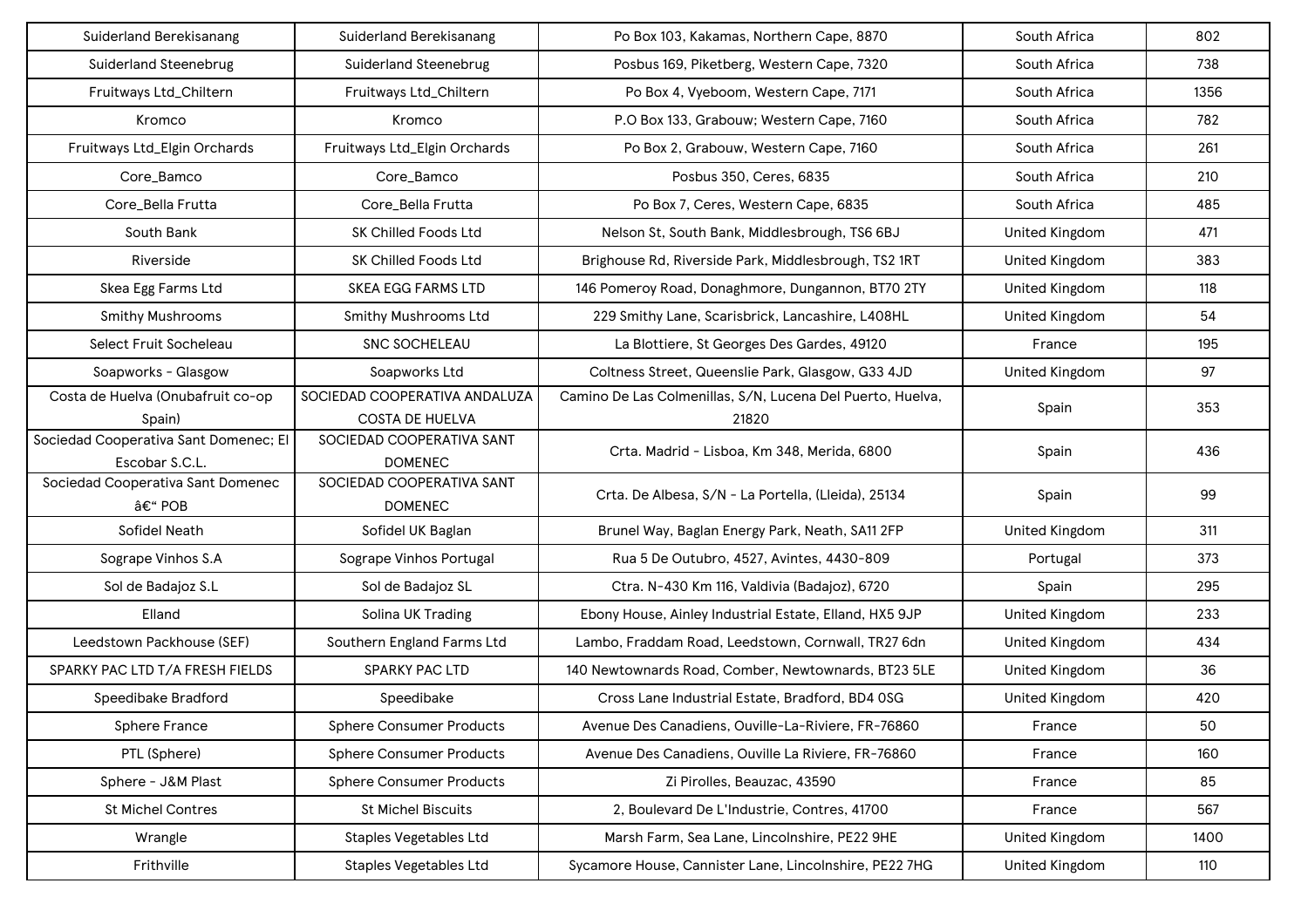| Sibsey                                                         | <b>Staples Vegetables Ltd</b>                     | Station Farm, Sibsey, Boston, PE22 OSE                                                         | <b>United Kingdom</b> | 26  |
|----------------------------------------------------------------|---------------------------------------------------|------------------------------------------------------------------------------------------------|-----------------------|-----|
| Eurotabs                                                       | <b>Star Brands Ltd</b>                            | Unit E Millshaw Business Living, Global Avenue, Leeds, LS11 8PR                                | <b>United Kingdom</b> | 16  |
| <b>Star Brands Limited</b>                                     | Star Brands Ltd                                   | Unit 23, Hunt End Industrial Estate, Worcestershire, B97 5XP                                   | United Kingdom        | 176 |
| Stericon                                                       | STERICON PHARMA PRIVATE LIMITED                   | No.9R, Sub Layout Of Plot No.9, 1 St Phase, Bommasandra<br>Industrial Area, Bangalore, 560 099 | India                 | 168 |
| <b>Stewarts of Tayside</b>                                     | STEWARTS OF TAYSIDE LTD                           | Tofthill, Glencarse, Perth, PH2 7LS                                                            | <b>United Kingdom</b> | 800 |
| 2 Sisters Storteboom (Nijkerk)                                 | Storteboom                                        | Galvanistraat 2/26, Nijkerk, Nederland, 3861 NJ                                                | Netherlands           | 471 |
| 2 Sisters Storteboom (Kornhorn)                                | Storteboom                                        | Provincialeweg 70, Kornhorn, 9864 PG                                                           | Netherlands           | 330 |
| 2 Sisters Storteboom Fresh BV (Putten)                         | Storteboom                                        | Voorthuizerstraat 148, Putten, 3881 SL                                                         | Netherlands           | 309 |
| Stourgarden                                                    | Stourgarden Ltd                                   | Boxted Rd, Great Horkesley, Colchester, CO64AP                                                 | <b>United Kingdom</b> | 220 |
| SPB Valencia                                                   | Suavizantes y Plastificantes<br>Bituminosos, S.L. | Polígono Industrial De Cheste, Parcela 12, Cheste (Valencia)<br>España, 46380                  | Spain                 | 289 |
| Summer Fruits (Spain) - Frutas Aurelio<br>(SAT6500)            | SUMMER FRUIT, S.C.A.                              | Crta N-211 Km 329, 5, Fraga, 22520                                                             | Spain                 | 157 |
| Surexport Central, Spain                                       | SUREXPORT COMPAÑÍA AGRARIA S.L                    | P.I. Matalagrana Sn, Almonte, 21730                                                            | Spain                 | 722 |
| Suzhou Haody Medical Products Co., Ltd                         | Suzhou Haody Medical Products Co<br>Ltd           | No.19, Shengtai Road, Beiqiao Town, Xiangcheng District, Suzhou,<br>215144                     | China                 | 87  |
| SYMINGTON FAMILY ESTATES VINHOS S.A<br>Quinta de Santo Antonio | <b>Symington Family Estates</b>                   | Travessa Barão De Forrester, Apartado 26, Vila Nova Gaia, 4401-<br>997                         | Portugal              | 750 |
| <b>SYMINGTONS LIMITED</b>                                      | Symington's Ltd                                   | Southfork Industrial Estate, Dartmouth Way, Leeds, LS11 5JL                                    | United Kingdom        | 451 |
| Millerdale                                                     | Symington's Ltd                                   | Millersdale Close, Euroway Trading Estate, Bradford, BD4 6RX                                   | United Kingdom        | 54  |
| Symingtons: Consett                                            | Symington's Ltd                                   | Hownsgill Park, Consett, Co. Durham, DH8 7NU                                                   | United Kingdom        | 72  |
| T H Clements                                                   | TH Clements & Son Ltd                             | West End, Benington, Lincolnshire, PE22 OEJ                                                    | United Kingdom        | 420 |
| Tan Y Castell Foods Ltd                                        | Tan Y Castell (Foods) Limited                     | West Wales Business Park, Narberth, SA67 7ES                                                   | <b>United Kingdom</b> | 65  |
| Tangmere Airfield Nurseries Limited                            | Tangmere Airfield Nurseries Ltd.                  | Old Airfield, City Fields Way, Tangmere, Chichester, PO20 2FT                                  | <b>United Kingdom</b> | 242 |
| <b>Tasker Partnership</b>                                      | <b>TASKER PARTNERSHIP</b>                         | Wood Lane, North Wheatley, Retford, dn22 9bq                                                   | <b>United Kingdom</b> | 248 |
| Corby                                                          | Tayto Group Ltd                                   | Princewood Road, Earlstrees Industrial Estate, Corby, NN17 4AP                                 | <b>United Kingdom</b> | 637 |
| Scunthorpe                                                     | Tayto Group Ltd                                   | Colin Road, Scunthorpe, DN16 1TT                                                               | United Kingdom        | 620 |
| <b>Technical Foam Services Ltd</b>                             | <b>Technical Foam Services Ltd</b>                | 57, Burkit Road, Earlstrees Ind Est, Corby, NN174DT                                            | <b>United Kingdom</b> | 45  |
| Pagysa                                                         | Temel Gida Toprak Urunleri San Tic<br>Ltd Sti     | Nuriye Kasabası, Saruhanlı, Manisa, 45000                                                      | Turkey                | 127 |
| Greenpack                                                      | Terra Natura International                        | Honderdland 411, Maasdijk, 2676 LV Maasdijk                                                    | Netherlands           | 27  |
| Thader Cieza S.C.L                                             | THADER CIEZA, S.C.L.                              | Ctra. Madrid - Cartagena, Km 342, Cieza, 30530                                                 | Spain                 | 562 |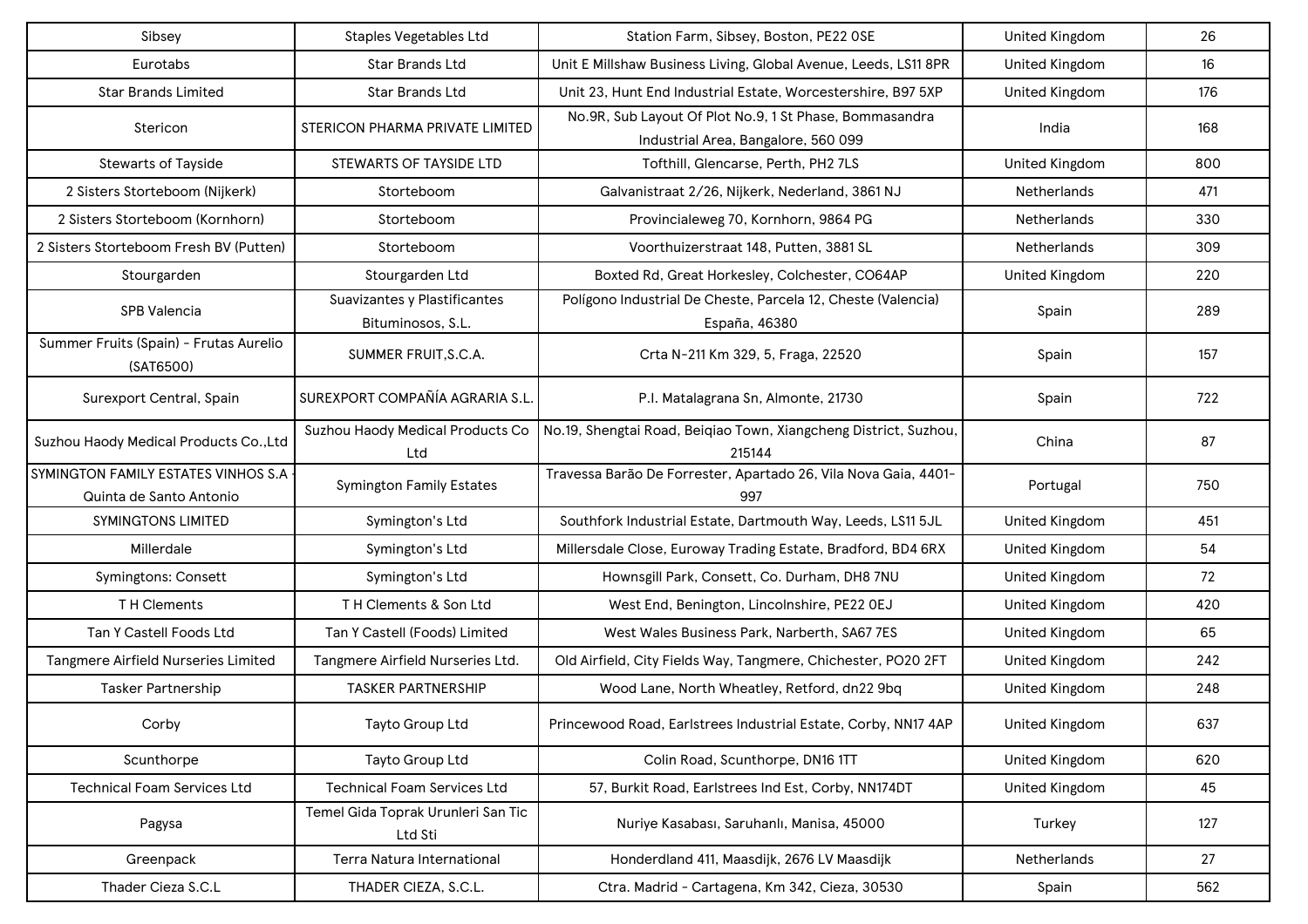| <b>TUE Pioneer Food Cannery</b>             | THAI UNION EUROPE                  | P.O Box 40, Exit Gate, Fishing Harbour, Tema, TM                                                               | Ghana                 | 1203 |
|---------------------------------------------|------------------------------------|----------------------------------------------------------------------------------------------------------------|-----------------------|------|
| <b>Thanet Earth</b>                         | <b>Thanet Earth</b>                | Barrow Man Road, Unit 8, Birchington, CT7 0AX                                                                  | <b>United Kingdom</b> | 490  |
| The Authentic Food Company Ltd,<br>Sharston | The Authentic Food Co Ltd          | Unit4-5, Sharston Green Business Park, Manchester, M22 4SW                                                     | <b>United Kingdom</b> | 203  |
| <b>Bart Newbury</b>                         | The Bart Ingredients Co Ltd        | 300 West, New Greenham Park, Newbury, RG19 6HN                                                                 | <b>United Kingdom</b> | 61   |
| <b>Bart Severn Beach</b>                    | The Bart Ingredients Co Ltd        | Central Park, Severn Beach, Bristol, BS35 4GH                                                                  | United Kingdom        | 176  |
| The Big Prawn Co.                           | The Big Prawn Company Ltd          | Marriot Way, Melton Constable, NR24 2BT                                                                        | <b>United Kingdom</b> | 87   |
| EPC (Newbury)                               | The Billington Group               | Buckner Croke Way, New Greenham Park, Newbury, RG19 6HA                                                        | <b>United Kingdom</b> | 560  |
| The Cake Crew Ltd                           | The Cake Crew                      | Enterprise Park, Bala, Gwynedd, LL23 7NL                                                                       | <b>United Kingdom</b> | 375  |
| The Chill Hub (London Gateway)              | The Chill Hub (London Gateway)     | The Chill Hub, London Gateway Logistics Park, North Sea<br>Crossing, West 6, Stanford-Le-Hope, Essex, SS17 9ER | <b>United Kingdom</b> | 111  |
| THE CLASSIC MINERAL WATER COMPANY           | The Classic Mineral Water Company  | 12 Church Place, Lurgan, BT66 6EY                                                                              | United Kingdom        | 60   |
| Foyle Campsie                               | The Foyle Food Group               | Temple Road, Lisahally, Londonderry, BT47 6TJ                                                                  | United Kingdom        | 277  |
| Decacer Degelis (9020-2292 Quebec Inc)      | The Maple Treat Corpo              | 21, Rue Industrielle, Dégelis, G5T 2J8                                                                         | Canada                | 60   |
| Mentholatum                                 | The Mentholatum Company Limited    | 1, Redwood Avenue, Peel Park Campus, East Kilbride, G74 5PE                                                    | <b>United Kingdom</b> | 90   |
| New Forest Fruit Co Ltd                     | The New Forest Fruit Co Ltd        | Lyndhurst Road, Beaulieu, SO42 7YP                                                                             | <b>United Kingdom</b> | 503  |
| The Real Yorkshire Pudding Company          | The Real Yorkshire Pudding Co Ltd  | Coulman Road Industrial Estate, Thorne, Doncaster, DN8 5JS                                                     | <b>United Kingdom</b> | 168  |
| G's Marketing Ltd - Wissington              | The Shropshire Group               | Pioneer & Severalls Farm, Wissington, Downham Market, Norfolk,<br><b>PE33 9SA</b>                              | <b>United Kingdom</b> | 39   |
| G's Marketing Ltd - East Coast              | The Shropshire Group               | Grove Farm, Rollesby, Great Yarmouth, Norfolk, NR29 5DS                                                        | <b>United Kingdom</b> | 41   |
| Allinson Bishop Stortford                   | The Silver Spoon Company           | 10 Dane Street, Bishops Stortford, CM23 3XZ                                                                    | <b>United Kingdom</b> | 74   |
| Bardney                                     | The Silver Spoon Company           | Po Box 54, Station Road, Bardney, LN3 5UH                                                                      | <b>United Kingdom</b> | 47   |
| Summer Berry (Colworth)                     | The Summer Berry Company UK        | Colworth Farm, Chichester, PO20 2DX                                                                            | <b>United Kingdom</b> | 968  |
| Gluten Freedom                              | The Village Bakery (Coedpoeth) Ltd | Ash Road South, Wrexham Industrial Estate, Wrexham, LL13 9UG                                                   | <b>United Kingdom</b> | 116  |
| Thomas Thomson (Blairgowrie) Ltd            | Thomas Thomson (Blairgowrie) Ltd   | Haugh Road, Blairgowrie, PH10 7BJ                                                                              | <b>United Kingdom</b> | 219  |
| Thorpe Laboratories Ltd                     | Thorpe Laboratories Ltd            | Enterprise Road, Mabelthorpe, LN12 1NB                                                                         | United Kingdom        | 27   |
| Tim Chambers                                | <b>Tim Chambers</b>                | Leeds Road, Langley, Maidstone, ME17 3LS                                                                       | United Kingdom        | 1224 |
| Blue Whale Sarl Les Vergers Timmerman       | <b>TIMMERMAN</b>                   | Vion, 72300                                                                                                    | France                | 155  |
| Flixborough                                 | Tolsa (UK) Ltd.                    | Flixborough Industrial Estate, Flixborough, Scunthorpe, DN15 8SD                                               | <b>United Kingdom</b> | 73   |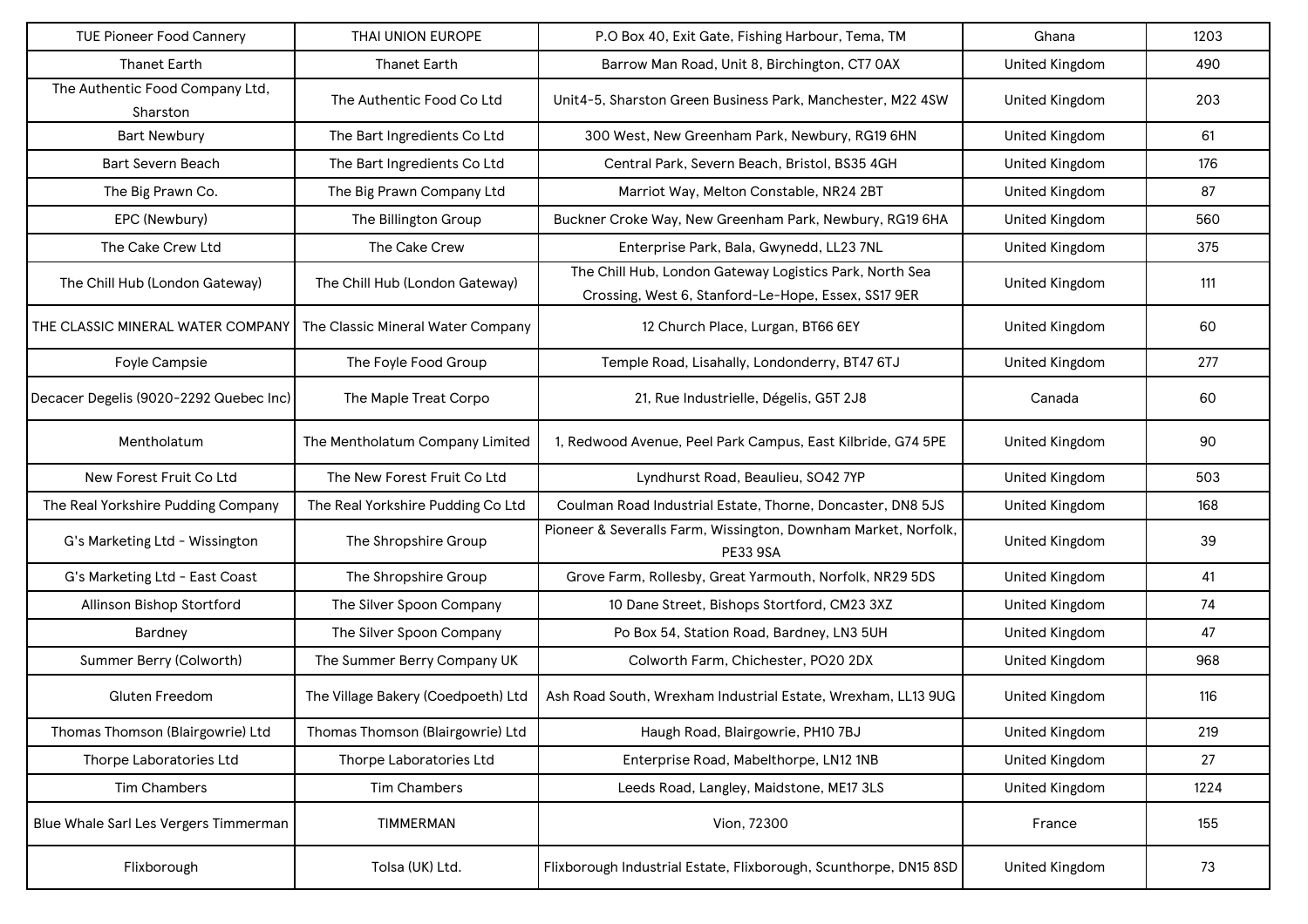| Damolin                                       | Tolsa (UK) Ltd.                        | Skarrehagevej 24, Sejerslev, Nykobing Mors, DK-7900                                         | Denmark               | 41      |
|-----------------------------------------------|----------------------------------------|---------------------------------------------------------------------------------------------|-----------------------|---------|
| TOM WALKER & SONS                             | Tom Walker & Sons Ltd                  | Thorpe Leazes Farm, Thewles, Stockton-Ontees, TS21 3HZ                                      | <b>United Kingdom</b> | 37      |
| Tomatenkwekerij van Heijningen                | Tomatenkwekerij Van Heijningen BV      | Oranjepolderweg 33, Maasdijk, 2676 CM                                                       | <b>Netherlands</b>    | 64      |
| <b>Traditional Norfolk Poultry</b>            | <b>Traditional Norfolk Poultry Ltd</b> | Oak Tree Business Park, Hargham Road, Norwich, NR17 1DS                                     | <b>United Kingdom</b> | 274     |
| Trans-Continental Marketing Ltd               | Trans-Continental Marketing Limited    | Unit B, Bardon 22 Industrial Estate, Regs Way, Coalville, LE67 1FL                          | <b>United Kingdom</b> | 53      |
| <b>RKW Vietnam LTD</b>                        | Trans-Continental Marketing Limited    | Lot 22, Road No.3, Tan Tao Industrial Park, A Ward, Binh District,<br>Ho Chi Minh City, N/A | Vietnam               | 340     |
| <b>Triballat Noyal</b>                        | <b>TRIBALLAT NOYAL</b>                 | Zi Des Rouyardières, Châteaubourg, 35220                                                    | France                | 90      |
| Trident Seafoods Corporation, Ketchikan       | <b>Trident Seafoods Corporation</b>    | Po Box 5120, 720 Steadman, Ketchikan, 99901                                                 | United States         | 315     |
| <b>Trident Cordova</b>                        | <b>Trident Seafoods Corporation</b>    | 301 Jim Poor Ave., Cordova, 99574                                                           | <b>United States</b>  | 410     |
| Trident Seafoods Corporation, North<br>Naknek | <b>Trident Seafoods Corporation</b>    | Po Box 139, 1/2 Mile Post Peninsula Hwy, Naknek, 99633                                      | <b>United States</b>  | 540     |
| <b>Truvant Europe</b>                         | <b>Truvant Europe</b>                  | Truvant Europe Sp. Z O.O., Sosnowiec Pienki, UI. Przemysłowa 1,<br>$95 - 010$               | Poland                | 919     |
| Truvant Europe Sp. z o.o. (SSC5)              | <b>Truvant Europe</b>                  | UI. Przemyslowa 3 Sosnowiec Pienki, Strykow, 95-010                                         | Poland                | 200     |
| TS FOODS LTD                                  | TS Foods Ltd                           | 40 Mary Street, Castlewellan, BT31 9DU                                                      | <b>United Kingdom</b> | 55      |
| <b>AMT/PPL TURNERS</b>                        | Turners (Soham) Ltd                    | Fordham Road, Newmarket, CB8 7NR                                                            | <b>United Kingdom</b> | 1299    |
| Tru-Cape_Two a Day                            | Two A Day Group Pty Ltd                | Po Box 43, Grabouw, Cape Town, 7160                                                         | South Africa          | 1931    |
| Haelssen and Lyon GmbH                        | Typhoo Tea Ltd                         | Typhoo Tea Ltd, Pasture Road, Moreton, CH46 8XF                                             | <b>United Kingdom</b> | 210     |
| Uin Foods Ltd                                 | Uin Foods Limited                      | Unit 2, Block 21, 101 Clydesmill Place, Glasgow, G32 8RF                                    | <b>United Kingdom</b> | 140     |
| Ultrapharm                                    | <b>Ultrapharm Limited</b>              | Omega 250, Mamhilad Technology Park, Pontypool, NP4 0JJ                                     | <b>United Kingdom</b> | 101     |
| Umar Abdullah Textile                         | <b>Umar Abdullah Textiles</b>          | 11 Km Jaranwala Road, Opposite Central Jail, Faisalabad, 38000                              | Pakistan              | 32      |
| Unica - Cabo de Gata                          | Unica - Cabo de Gata                   | Carretera De San José, Km 5, Barranquete, Níjar, Andalusia,<br>4117                         | Spain                 | Unknown |
| Cabasc SCA (UNICAGROUP SCA)                   | <b>UNICAGROUP SCA</b>                  | Ctra. Malaga Km.400 Balanegra, Almeria, 4713                                                | Spain                 | 604     |
| Unica - Cohorsan                              | UNICAGROUP SCA                         | C/Agua, Nº 60 San Agustin El Ejido, Almeria, 4717                                           | Spain                 | 272     |
| Unica - El Grupo                              | <b>UNICAGROUP SCA</b>                  | Rambla Hileros, S/N, Castell De Ferro, 18740                                                | Spain                 | 442     |
| Camposol (Unicagroup SCA)                     | UNICAGROUP SCA                         | Paraje Laimund, 13, El Ejido, 4700                                                          | Spain                 | 261     |
| Union Champagne                               | Union Champagne                        | Union Champagne, 7 Rue Pasteur, Avize, 51190 AVIZE                                          | France                | 73      |
| Wigston                                       | <b>United Biscuits Ltd</b>             | Canal Street, South Wigston, Leicester, LE18 4PQ                                            | <b>United Kingdom</b> | 863     |
| United Biscuits (McVitie's Carlisle)          | <b>United Biscuits Ltd</b>             | The Biscuit Works, 54 Church Street, Carlisle, CA2 5TG                                      | <b>United Kingdom</b> | 650     |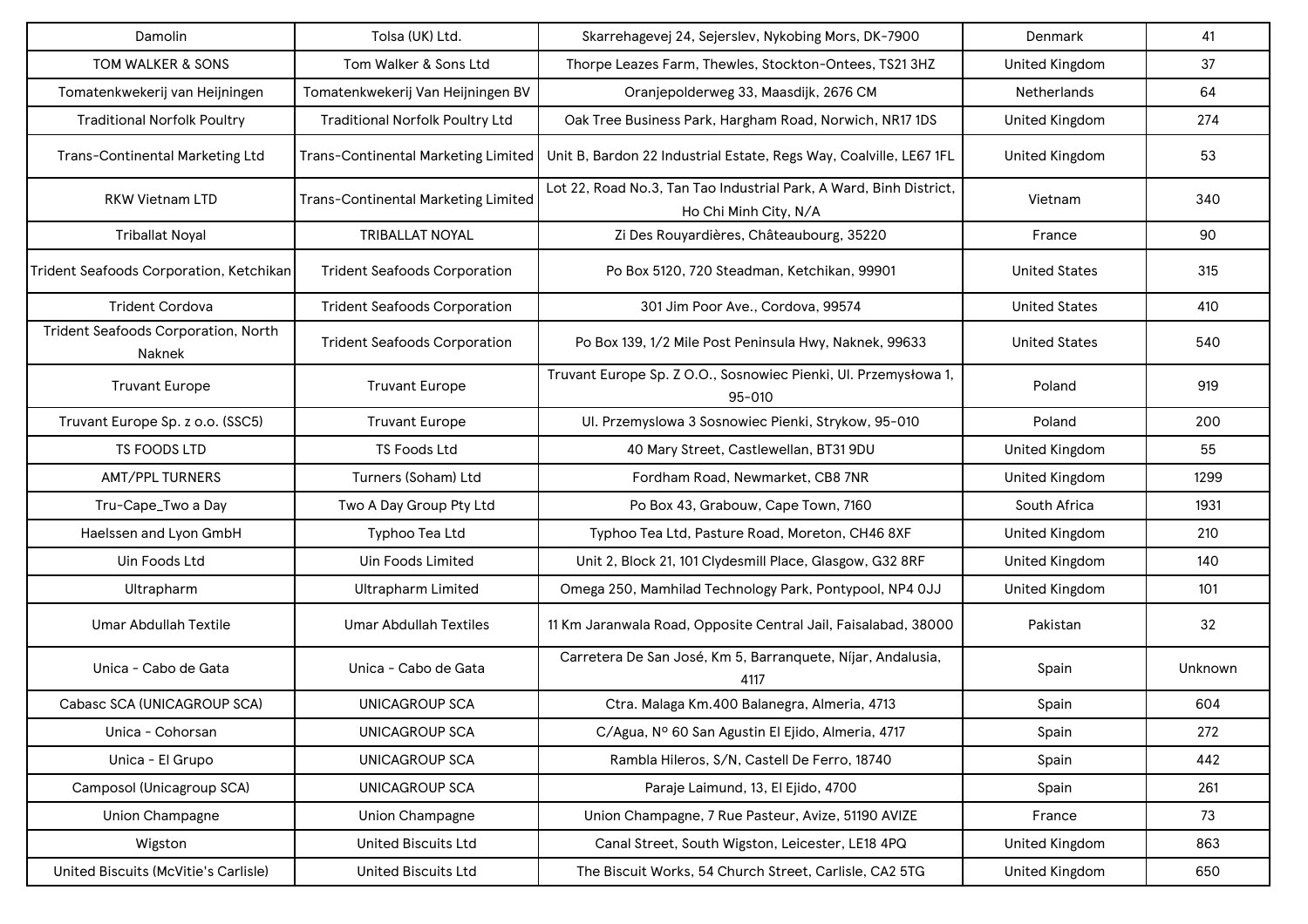| United Biscuits (McVitie's Manchester)              | <b>United Biscuits Ltd</b>                 | Mcvitie'S, Crossley Road, Greater Manchester, M19 2SD         | <b>United Kingdom</b> | 865  |
|-----------------------------------------------------|--------------------------------------------|---------------------------------------------------------------|-----------------------|------|
| Harlesden                                           | <b>United Biscuits Ltd</b>                 | Mcvities, Waxlow Road, London, NW10 7NY                       | <b>United Kingdom</b> | 727  |
| United Biscuits (Jacob's Bakery Limited<br>Aintree) | <b>United Biscuits Ltd</b>                 | Long Lane, Walton, Liverpool, L9 7LD                          | <b>United Kingdom</b> | 862  |
| <b>Universal Flexible Packaging</b>                 | UNIVERSAL FLEXIBLE PACKAGING<br><b>LTD</b> | 61 Lunsford Road, Leicester, LE5 OHJ                          | <b>United Kingdom</b> | 146  |
| Homann Feinkost GmbH, Site Bad Essen-<br>Lintorf    | Unternehmensgruppe Theo Mueller            | Heinrich-Hamker-Straße 20, Bad Essen, 49152                   | Germany               | 213  |
| Vaffelbagaren Kristianstad                          | Vaffelbagaren i Kristianstad AB            | Prostens Väg 30, Kristianstad, 291 44                         | Sweden                | 16   |
| Lozzo                                               | Valbona                                    | Via Dei Gelsi, 2, Lozzo Atestino, 35034                       | Italy                 | 87   |
| Valeo Confectionery Ltd (Liverpool)                 | Valeo Confectionery Ltd                    | Beech Street, Liverpool, L7 OHA                               | <b>United Kingdom</b> | 166  |
| Valeo Confectionery Pontefract                      | Valeo Confectionery Ltd                    | Ferrybridge Road, Pontefract, WF8 2JS                         | <b>United Kingdom</b> | 261  |
| Valeo Confectionery - Vicarage Lane                 | Valeo Confectionery Ltd                    | Quality House, Vicarage Lane, Blackpool, FY4 4NQ              | <b>United Kingdom</b> | 326  |
| Valeo Confectionery York                            | Valeo Confectionery Ltd                    | Low Poppleton Lane, York, YO26 6BA                            | <b>United Kingdom</b> | 337  |
| <b>Valley Produce</b>                               | Valley Produce Ltd                         | Trowes Lane, Swallowfield, RG7 1RN                            | <b>United Kingdom</b> | 63   |
| Van der Meulen                                      | Van der Meulen                             | Mounebuorren 24 - 32, Hallum, 9074 CK                         | <b>Netherlands</b>    | 25   |
| Van Diermen Masterbakers BV                         | Van Diermen Masterbakers BV                | Handelsweg 1, 3751 Lr Bunschoten,                             | <b>Netherlands</b>    | 111  |
| Quality Bean Van Oers Morocco                       | Van Oers United                            | Bloc 2 Timersit Azrou Ait Melloul, Agadir, NO.360 - 80000     | Morocco               | 5866 |
| Vandemoortele - Worcester                           | Vandemoortele NV (Vamix)                   | Martley Road, Lower Broadheath, Worcester, WR2 6RF            | <b>United Kingdom</b> | 31   |
| <b>VDM Reims</b>                                    | Vandemoortele NV (Vamix)                   | 1 Rue Des Macecliers, 51689, Reims, 51689                     | France                | 266  |
| Vegex                                               | Vegex Marek Wolf                           | Szulec 14, Opatowek, 62 - 860                                 | Poland                | 70   |
| Venus growers, Veria                                | <b>VENUS GROWERS</b>                       | Rr Station Of Veria, 59100                                    | Greece                | 640  |
| Select Fruit Cellier                                | <b>VERGERS DU TERTRE</b>                   | Le Tertre Marcé, Challain La Potherie, 49440                  | France                | 72   |
| <b>VIP COOP</b>                                     | Vi.P Val Venosta                           | Staatsstr. 26, Kastelbell-Tschars, 39020                      | Italy                 | 351  |
| Vicasol                                             | VICASOL, S.C.A.                            | C/ Vicasol, 37, Almería, 4738                                 | Spain                 | 947  |
| Vicasol II                                          | VICASOL, S.C.A.                            | Ctra. Alp. 108 De La Mojonera, Km 1.4, Almería, 4738          | Spain                 | 1171 |
| Vicasol 5                                           | VICASOL, S.C.A.                            | Diseminado Los Majales, 39, El Ejido (Almería), 4700          | Spain                 | 122  |
| Vicente Giner                                       | <b>VICENTE GINER SA</b>                    | Ctra Fuente Encarroz S/N, Benifla, 46722                      | Spain                 | 319  |
| Villa Maria Estate                                  | Villa Maria Estate Ltd                     | 118 Montgomerie Rd, Mangere, Auckland, 2022                   | New Zealand           | 70   |
| Vina LFE                                            | Viña Luis Felipe Edwards                   | Vitacura 4130, Fundo San Jose De Puquillay, Nancagua, 3110000 | Chile                 | 203  |
| Vion Scherpenzeel                                   | VION Food NL                               | T Zwarte Land 13, Scherpenzeel, 3925 CK                       | Netherlands           | 403  |
| Runcton Nursery (Herbs)                             | <b>Vitacress Herbs</b>                     | Lagness Road, Runcton, Chichester, PO201LJ                    | <b>United Kingdom</b> | 77   |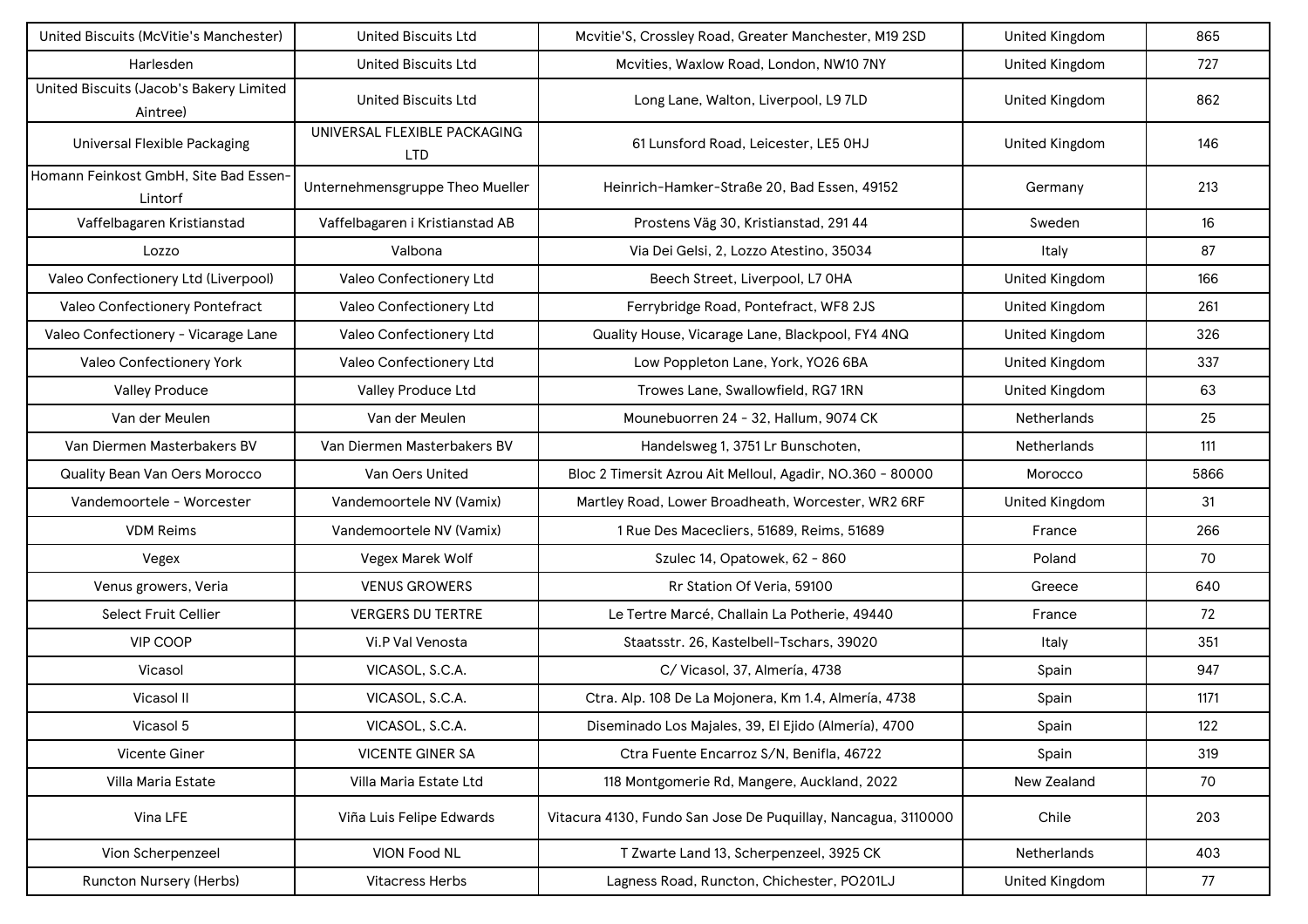| Vittles                                 | <b>Vittles Foods</b>                    | Vittles Foods Ltd, 62 Boston Road, Leicester, LE4 1AW                                             | <b>United Kingdom</b> | 76  |
|-----------------------------------------|-----------------------------------------|---------------------------------------------------------------------------------------------------|-----------------------|-----|
| Vogelaar Vredehof B.V. Vogelaar Enspijk | Vogelaar Vredehof BV                    | Polderdijk 2, Enspijk, 4157JE                                                                     | <b>Netherlands</b>    | 96  |
| Voltan - Via Cattaneo                   | Voltan SpA                              | Via Cattaneo, 11, Olmo Di Martellago, 30030                                                       | Italy                 | 48  |
| Voltan - Marcon                         | Voltan SpA                              | Via Delle Industrie, 50, Marcon, 30020                                                            | Italy                 | 78  |
| Voltan S.p.A.                           | Voltan SpA                              | Via Dosa 24, Olmo Di Martellago, 30030                                                            | Italy                 | 163 |
| Voltan - Lainate                        | Voltan SpA                              | Corso Europa, 9, Lainate, Milan, 20020                                                            | Italy                 | 95  |
| Von Herzen                              | VON HERZEN Biobauern GmbH               | Harl 73, Puch Bei Weiz, 8182                                                                      | Austria               | 50  |
| WS Bentleys (Growers) Ltd               | W S Bentley (Growers) Ltd               | Cliffe Lane, Cleckheaton, BD19 4SX                                                                | <b>United Kingdom</b> | 57  |
| Wal Cor                                 | WAL-COR CORSANINI S.N.C.                | Via Bongiovanni 165, Cremona, 26100                                                               | Italy                 | 276 |
| <b>Walkers Chocolates</b>               | <b>Walkers Chocolates</b>               | Coventry Road, Birmingham, B25 8HE                                                                | <b>United Kingdom</b> | 181 |
| <b>Walsh Mushrooms</b>                  | Walsh Mushrooms                         | Crab Apple Way, Vale Park, Evesham, WR11 1GY                                                      | <b>United Kingdom</b> | 130 |
| Wasdell - Swindon                       | Wasdell Packaging Ltd                   | Units 6-8 Euro Way, Blagrove, Swindon, SN5 8YW                                                    | <b>United Kingdom</b> | 489 |
| Weetabix - Corby 2                      | Weetabix Ltd                            | Earlstrees Industrial Estate, Corby, Northamptonshire, NN17 2AZ                                   | <b>United Kingdom</b> | 192 |
| Weetabix - Kettering                    | Weetabix Ltd                            | Station Road, Burton Latimer, Northamtonshire, NN15 5JR                                           | <b>United Kingdom</b> | 832 |
| Weifang Quanxin Aluminum Foil Co., Ltd  | Weifang Quanxin Aluminum Foil Co<br>Ltd | Middle Of Songshan Road, Dongcheng Street, Linqu County,<br>Weifang City, Weifang, 262600         | China                 | 50  |
| <b>DFS Wellner Fruit</b>                | Wellner Fruit bv                        | Voetakkerweg 2B, Meteren, 4194 PP                                                                 | Netherlands           | 35  |
| Welsh Hills Bakery Ltd.                 | Welsh Hills Bakery                      | Tramway, Hirwaun, Aberdare, CF44 9NY                                                              | United Kingdom        | 60  |
| Wenzhou Weilan Optical Co. Ltd.         | Wenzhou Weilan Optical Co Ltd           | 698 Zhonghui Road, Louqiao Industrial Zone, Ouhai Wenzhou,<br>Zhejiang Province, Zhejiang, 325000 | China                 | 769 |
| <b>BRIDGEND</b>                         | <b>WEPA UK Ltd</b>                      | Bridgend Paper Mill, Llangynwyd, County Borough Of Bridgend,<br><b>CF34 9RS</b>                   | <b>United Kingdom</b> | 303 |
| West-Bake Glenamaddy Ltd                | West-Bake Glenamaddy Ltd                | Kilkerrin Road, Glenamaddy, Galway, 1                                                             | Ireland, Republic Of  | 113 |
| <b>CPF UK</b>                           | Westbridge Foods Limited                | Fordham Road, Newmarket, Suffolk, CB8 7NR                                                         | <b>United Kingdom</b> | 152 |
| <b>Westmill Selby</b>                   | <b>Westmill Foods</b>                   | The Quay, Selby, YO8 4EG                                                                          | <b>United Kingdom</b> | 19  |
| Westmill Foods Trafford                 | <b>Westmill Foods</b>                   | 2 Main Avenue, Electric Park, Manchester, M17 1FD                                                 | <b>United Kingdom</b> | 157 |
| <b>Whitby Seafoods</b>                  | Whitby Seafoods Ltd                     | Fairfield Way, Whitby Business Park, Whitby, YO22 4PU                                             | <b>United Kingdom</b> | 197 |
| Whites Speedicook                       | White's Speedicook Ltd.                 | 23 Scarva Rd, Tandragee, Armagh, BT62 2BZ                                                         | <b>United Kingdom</b> | 66  |
| <b>WHITWORTHS</b>                       | Whitworths Limited                      | Orchard House, Wellingborough Road, Irthlingborough, NN9 5DB                                      | <b>United Kingdom</b> | 513 |
| Wholebake                               | Wholebake Limited                       | Tyn Y Llidiart, Corwen, Denbighshire, LL21 9RR                                                    | <b>United Kingdom</b> | 190 |
| WHYTE AND MACKAY LTD                    | Whyte and Mackay Limited                | South Lumley Street, Grangemouth, Stirlingshire, FK3 8NF                                          | <b>United Kingdom</b> | 235 |